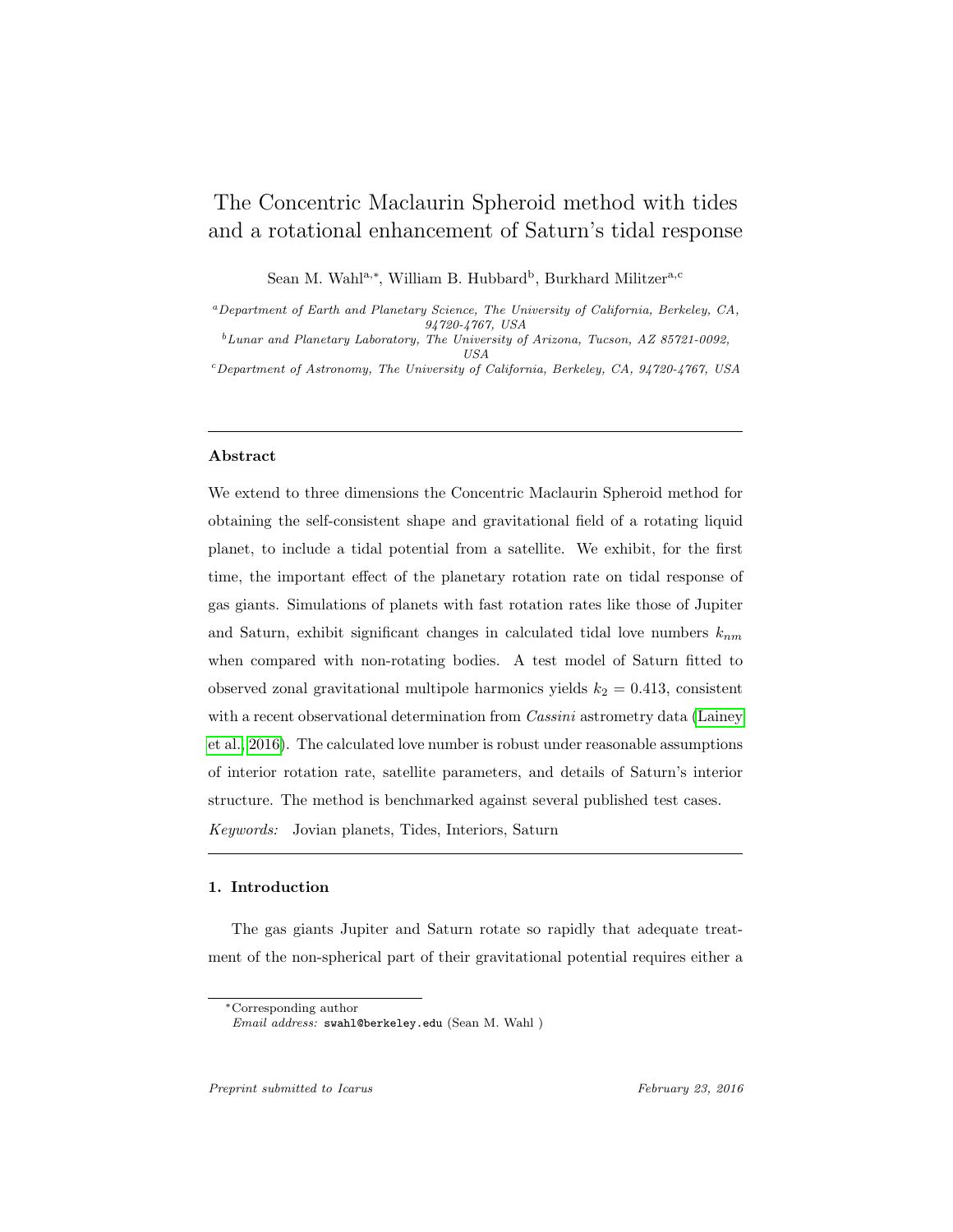very high-order perturbative, or better, an entirely non-perturbative approach

- <sup>5</sup> [\(Hubbard, 2012,](#page-26-0) [2013;](#page-26-1) [Hubbard et al., 2014;](#page-26-2) [Wisdom, 1996;](#page-28-0) [Wisdom and Hub](#page-28-1)[bard, 2016\)](#page-28-1). Here we present an extension of the Concentric Maclaurin Spheroid (CMS) method of [Hubbard](#page-26-0) [\(2012,](#page-26-0) [2013\)](#page-26-1) to three dimensions to include the tidal perturbation from a satellite. This allows for high-precision simulations of static tidal response, consistent with the planet's shape and interior mass distribution.
- <sup>10</sup> The presence of a large rotational bulge produces an observable effect on the tidal response of giant planets. This effect, which has not been previously revealed by linear tidal-response theories applied to spherical-equivalent interior models, has implications for the observed tidal responses of Jupiter and Saturn.
- The Juno spacecraft is expected to measure the strength of Jupiter's grav-<sup>15</sup> itational field to an unprecedented precision ( $\sim$  one part in 10<sup>9</sup>) [\(Kaspi et al.,](#page-27-1) [2010\)](#page-27-1), potentially revealing a weak signal from the planet's interior dynamics. Also present in Jupiter's gravitational field will be tesseral-harmonic terms produced by tides raised by the planet's large satellites. In fact, close to the planet, the gravitational signal from Jupiter's tides has a similar magnitude to <sup>20</sup> the predicted signal from models of deep internal dynamics [\(Cao and Stevenson,](#page-25-0)
- [2015;](#page-25-0) [Kaspi et al., 2010;](#page-27-1) [Kaspi, 2013\)](#page-27-2). An accurate prediction of the planet's hydrostatic tidal response will, therefore, be essential for interpreting the highprecision measurements provided by the Juno gravity science experiment.
- Although the Cassini Saturn orbiter was not designed for direct measure-<sup>25</sup> ment of high-order components of Saturn's gravitational field, it has already provided gravitational information relevant to the planet's interior structure. [Lainey et al.](#page-27-0) [\(2016\)](#page-27-0) used an astrometry dataset of the orbits of Saturn's coorbital satellites to make the first determination of the planet's  $k_2$  love number. Their observed  $k_2$  was significantly larger than the theoretical prediction of
- 30 [Gavrilov and Zharkov](#page-25-1) [\(1977\)](#page-25-1). A mismatch between an observed  $k_2$  and the value predicted for a Saturn model fitted to the planet's low-degree zonal harmonics  $J_2$  and  $J_4$  would raise questions about the adequacy of the hydrostatic (non-dynamic) theory of tides.

In this paper we present theoretical results for simplified Saturn interior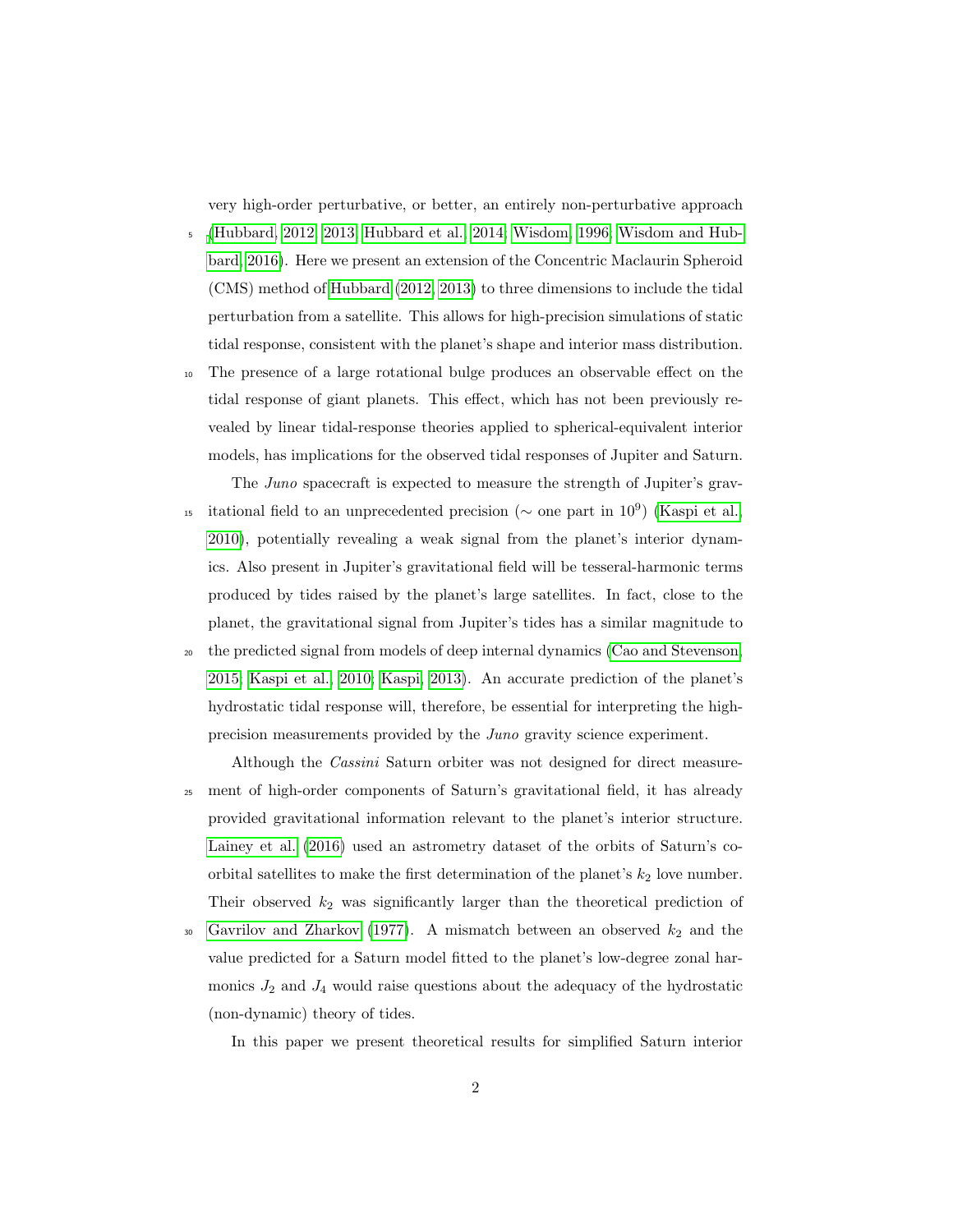<sup>35</sup> models matching the planet's observed low-degree zonal harmonics. When these models are analyzed with the full 3-d CMS theory including rotation and tides, [w](#page-27-0)e predict a gravitational response in line with the observed  $k_2$  value of [Lainey](#page-27-0) [et al.](#page-27-0) [\(2016\)](#page-27-0), suggesting that the observation can be completely understood in terms of a static tidal response. A similar test will be possible for Jupiter once 40 its  $k_2$  has been measured by the *Juno* spacecraft.

There is extensive literature on the problem of the shape and gravitational potential of a liquid planet in hydrostatic equilibrium, responding to its own rotation and to an external gravitational potential from a satellite; see, e.g., a century-old discussion in [Jeans](#page-26-3) [\(2009\)](#page-26-3). Many classical geophysical investigations

- <sup>45</sup> use a perturbation approach, obtaining the planet's linear and higher-order response to small deviations of the potential from spherical symmetry. A good discussion of the application of perturbation theory to rotational response, the so-called theory of figures, is found in [Zharkov and Trubitsyn](#page-28-2) [\(1978\)](#page-28-2), while a pioneering calculation of the tidal response of giant planets is presented by
- <sup>50</sup> [Gavrilov and Zharkov](#page-25-1) [\(1977\)](#page-25-1).

[Hubbard](#page-26-0) [\(2012\)](#page-26-0) introduced an iterative numerical method, based on the theory of figures, for calculating the self-consistent shape and gravitational field of a constant density, rotating fluid body to high precision. In this method, integrals over the mass distribution are solved using Gaussian quadrature to

- <sup>55</sup> obtain the gravitational multipole moments. This method was extended to nonconstant density profiles by [Hubbard](#page-26-1) [\(2013\)](#page-26-1), by approximating the barotropic pressure-density relationship with multiple concentric Maclaurin (i.e., constantdensity) spheroids. This approach (called the CMS method) mitigates problems with cancellation of terms that arise in a purely numerical solution to the gen-
- <sup>60</sup> eral equation of hydrostatic equilibrium, and has a typical relative precision of  $\sim 10^{-12}$ . The CMS method has been benchmarked against analytical results for simple models [\(Hubbard et al., 2014\)](#page-26-2) and against an independent, nonperturbative numerical method [\(Wisdom, 1996;](#page-28-0) [Wisdom and Hubbard, 2016\)](#page-28-1).

The theory of [Gavrilov and Zharkov](#page-25-1) [\(1977\)](#page-25-1) begins with an interior model 65 of Saturn fitted to the values of  $J_2$  and  $J_4$  observed at that time. This interior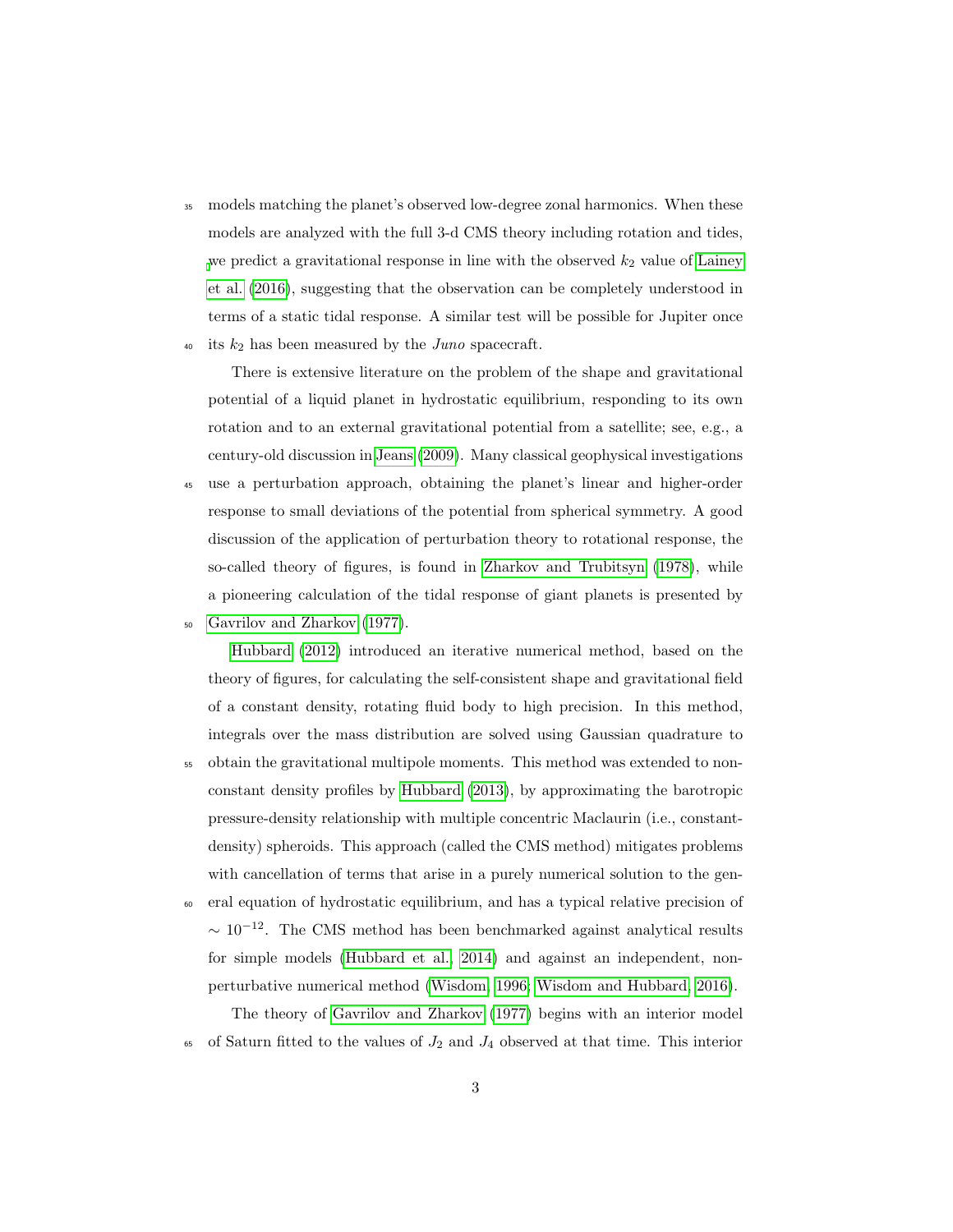model tabulates the mass density  $\rho$  as a function of s, where s is the mean radius of the constant-density surface. Tidal perturbation theory is then applied to this spherical-equivalent Saturn. The [Gavrilov and Zharkov](#page-25-1) [\(1977\)](#page-25-1) approach is sufficient for an initial estimate of the tidally-induced terms in the external

- <sup>70</sup> potential, but it neglects terms which are of the order of the product of the tidal perturbation and the rotational perturbation. Here we demonstrate that, for a rapidly-rotating giant planet, the latter terms make a significant contribution to the love numbers  $k_{nm}$ , as well as (unobservably small) tidal contributions to the gravitational moments  $J_n$ .
- <sup>75</sup> [Folonier et al.](#page-25-2) [\(2015\)](#page-25-2) presented a method for approximating the love numbers of a non-homogeneous body using Clairaut theory for the equilibrium ellipsoidal figures. This results in an expression for the love number  $k_2$  for a body composed of concentric ellipsoids, parameterized by their flattening parameters. In the case of the constant density Maclaurin spheroid, there is a well-known result
- <sup>80</sup> that the equipotential surface is an ellipsoid. However, in bodies with more complicated density distributions, the equipotential surfaces will have a more general spheroidal shape. Because of the small magnitude of tidal perturbations, the method of [Folonier et al.](#page-25-2) [\(2015\)](#page-25-2) works in the limit of slow rotation despite this limitation. However, the method does not account for the coupled effect of
- $\frac{1}{85}$  tides and rotation, and does not predict love numbers of order higher than  $k_2$ . Within these constraints, we show below that our extended CMS method yields results that are in excellent agreement with results from [Folonier et al.](#page-25-2) [\(2015\)](#page-25-2).

Although our theory is quite general and can be used to calculate a rotating planet's tidal response to multiple satellites located at arbitrary latitudes, lon-

- <sup>90</sup> gitudes, and radial distances, for application to Jupiter and Saturn it suffices to consider the effect of a single perturbing satellite sitting on an orbital plane at zero inclination to the planet's equator. Since tidal distortions are always very small compared with rotational distortion, and Jupiter's Galilean satellites, as well many of Saturn's larger satellites, are on orbits with low inclination, the
- <sup>95</sup> tidal response to multiple satellites can be obtained by a linear superposition of the perturbation from each body. Extension of our theory to a system with a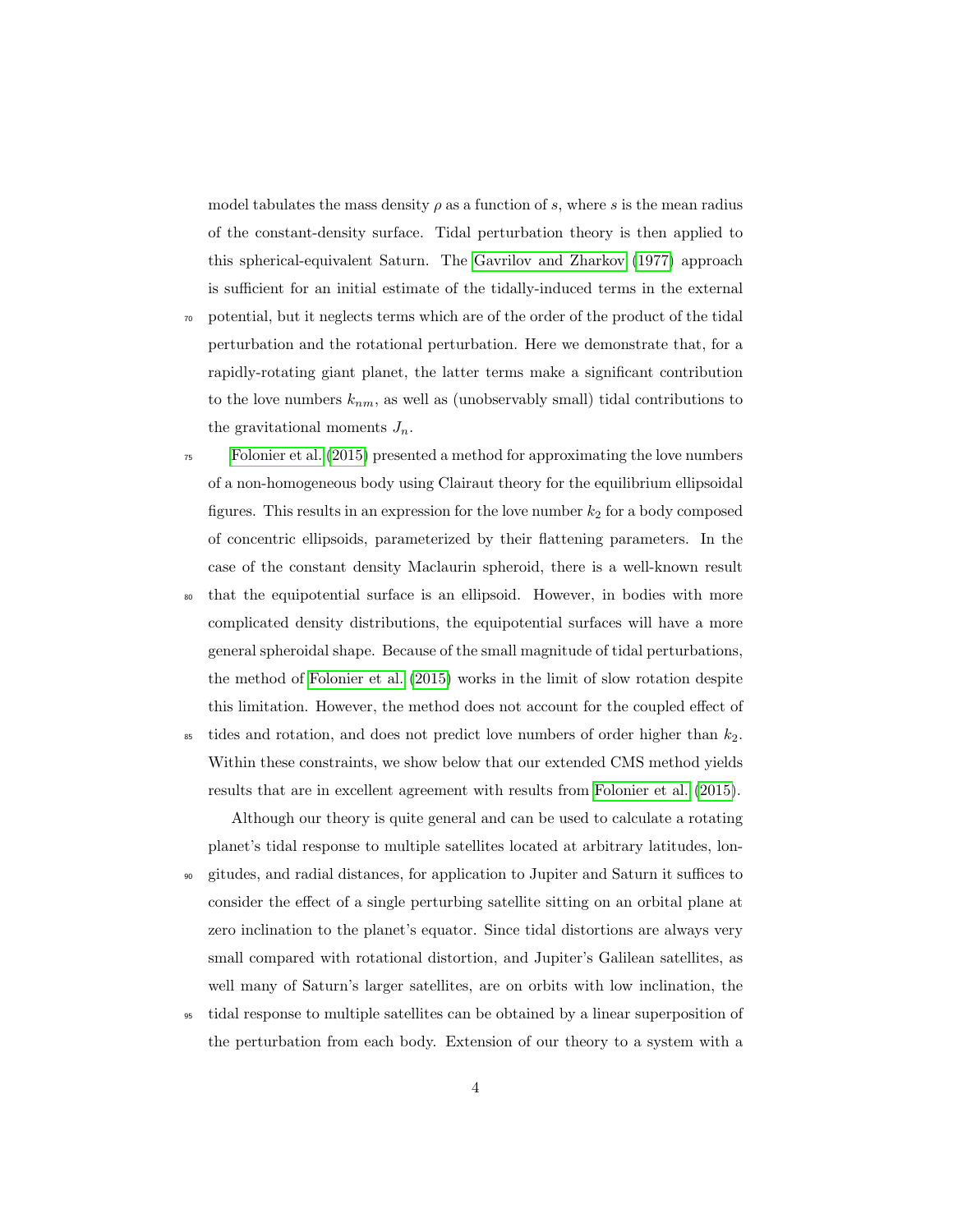large satellite on an inclined orbit, such as Neptune-Triton, would be straightforward, but is not considered here.

## 2. Concentric Maclaurin Spheroid method with tides

# <sup>100</sup> 2.1. Model parameters

In the co-rotating frame of the planet in hydrostatic equilibrium, the pressure P, the mass density  $\rho$  and the total effective potential U are related by

<span id="page-4-0"></span>
$$
\nabla P = \rho \nabla U. \tag{1}
$$

The total effective potential can be separated into three components,

$$
U = V + Q + W,\t\t(2)
$$

where  $V$  is the gravitational potential arising from the mass distribution within the planet, Q is the centrifugal potential corresponding to a rotation frequency  $\omega$ , and W is the tidal potential arising from a satellite with mass  $m_s$  at planetcentered coordinates  $(R, \mu_s, \phi_s)$ , where R is the satellite's orbital distance from the origin,  $\mu_s = \cos \theta$ , where  $\theta$  is the satellite's planet-centered colatitude and  $\phi_s$  is the planet-centered longitude. For the purposes of this investigation, we always place the satellite at angular coordinates  $\mu_s = 0$  and  $\phi_s = 0$ . The relative magnitudes of  $V, Q$ , and  $W$  can be described in terms of two non-dimensional numbers:

$$
q_{\rm rot} = \frac{\omega^2 a^3}{GM} \tag{3}
$$

for the rotational perturbation and

$$
q_{\rm tid} = -\frac{3m_s a^3}{MR^3} \tag{4}
$$

for the tidal perturbation, where  $G$  is the universal gravitational constant, and  $M$  and  $a$  are the mass and equatorial radius of the planet. The planet-satellite system is described by these two small parameters along with a third parameter, the ratio  $a/R$ .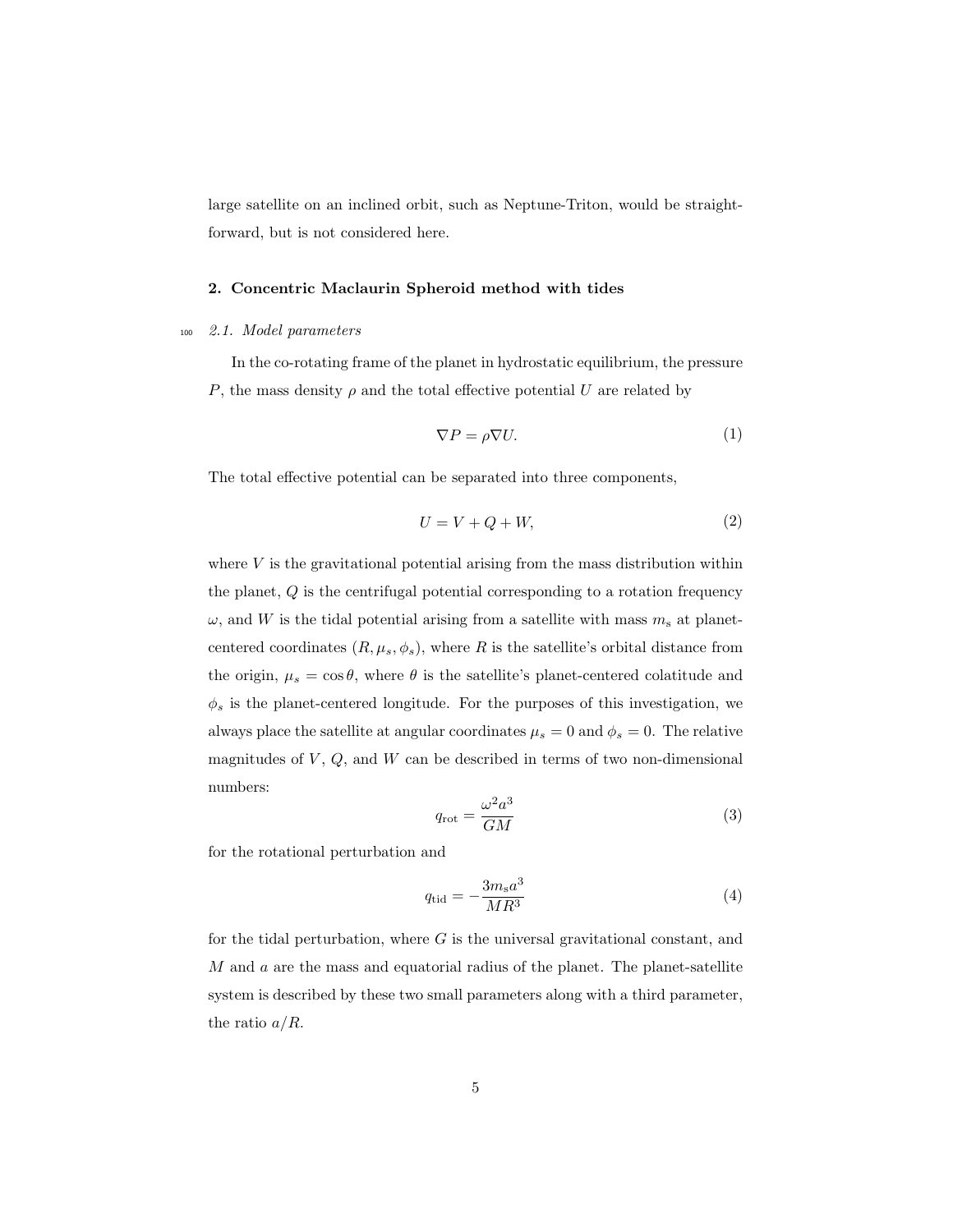<sup>105</sup> Since CMS theory is nonperturbative, in principle our results are valid to all powers of these small parameters and their products (until we reach the computer's numerical precision limit). For the giant-planet tidal problems that we consider here, terms of second and higher order in  $q_{tid}$  are always negligible, but terms linear in  $q_{tid}$  and multiplied by various powers of  $q_{rot}$  and  $a/R$  contribute 110 above the numerical noise level. It is, in fact, terms of order  $q_{tid} \cdot q_{rot}$  that contribute most importantly to the new results of this paper.

We introduce dimensionless planetary units of pressure  $P_{\text{pu}}$ , density  $\rho_{\text{pu}}$ , and total potential  $U_{\text{pu}}$ , such that

$$
P \equiv \frac{GM^2}{a^4} P_{\text{pu}}
$$
  
\n
$$
\rho \equiv \frac{M}{a^3} \rho_{\text{pu}}
$$
  
\n
$$
U \equiv \frac{GM}{a} U_{\text{pu}}.
$$
\n(5)

The CMS method considers a model planet composed of N nested spheroids of constant density as depicted in Figure [1.](#page-28-3) We label these spheroids with index  $i = 0, 1, 2, \ldots, N - 1$ , with  $i = 0$  corresponding to the outermost spheroid and  $115 \quad i = N-1$  corresponding to the innermost spheroid. Each spheroid is constrained to have a point at radial distance  $a_i$  from the planet's center of mass, such that each of these fixed points has the same angular coordinates as the sub-satellite point ( $\mu = 0, \phi = 0$ ). Accordingly, the  $a_0$  of the outermost spheroid corresponds to its the largest principal axis, if the perturbing satellite is in the equatorial <sup>120</sup> plane.

When  $q_{tid} = 0$ , the potential is axially symmetric and the problem can be solved in two spatial dimensions. However, when both  $q_{tid}$  and  $q_{rot}$  are nonzero, the symmetry is broken, meaning that each spheroid has a fully triaxial figure with the surface described by

$$
\zeta_i \equiv r_i(\mu, \phi)/a_i,\tag{6}
$$

such that  $\zeta_0$  represents the shape of the outer surface.

Taking advantage of the principle of superposition for a linear relationship between the potential V and the mass density  $\rho$ , the total V is given by the sum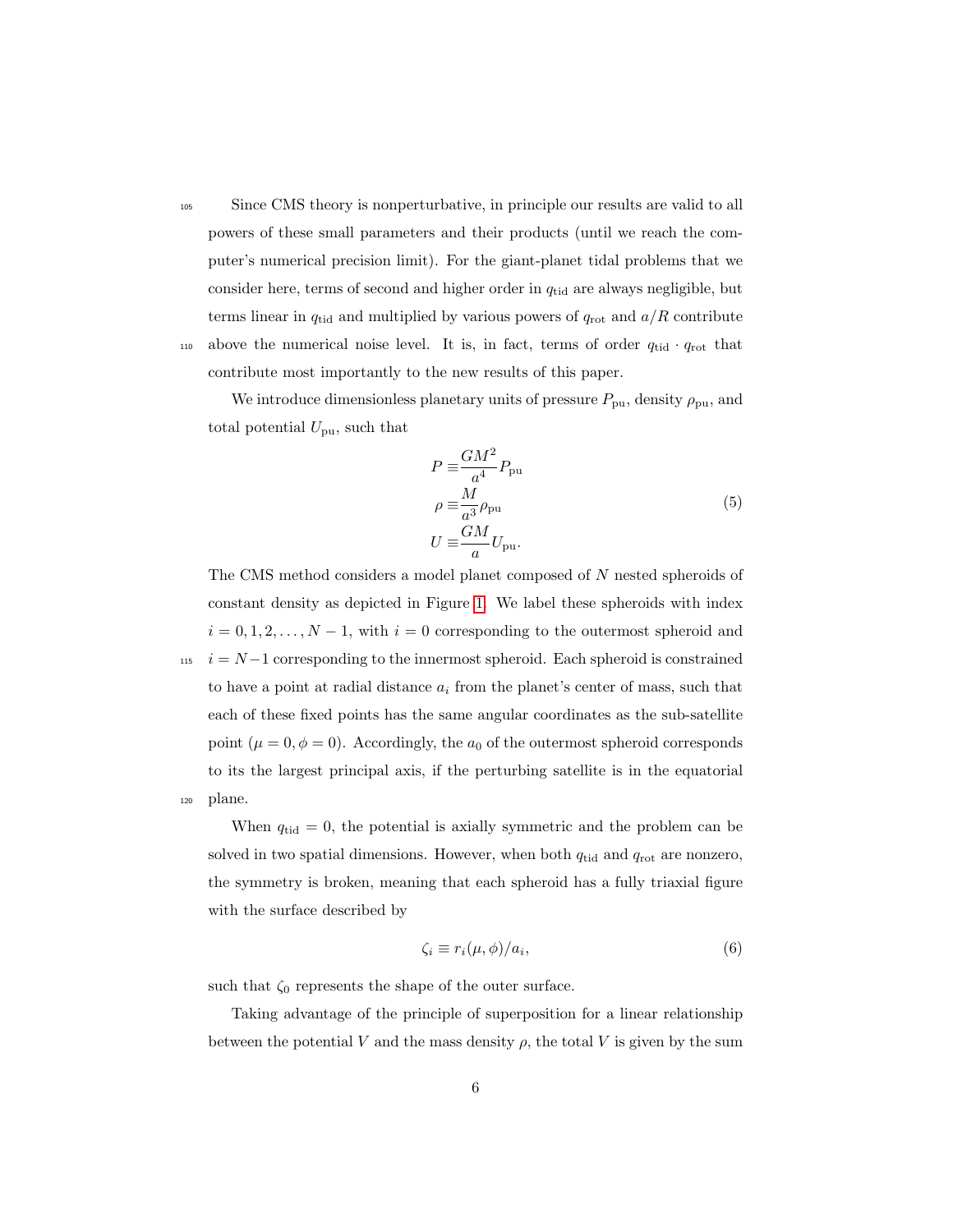of the potential arising from each individual spheroid [\(Hubbard, 2013\)](#page-26-1). This allows us to approximate any monotonically increasing density profile, with the density of the ith spheroid represented by the density jump

<span id="page-6-0"></span>
$$
\delta \rho_i = \begin{cases} \rho_i - \rho_{i-1}, & i > 0 \\ \rho_0, & i = 0. \end{cases} \tag{7}
$$

This parameterization of density has the added benefit of naturally handling discontinuities in  $\rho$ , as would be expected for a giant planet with a dense central core.

# <sup>125</sup> 2.2. Calculation of gravitational potential

The general expansion of V in spherical coordinates  $\mathbf{r} = (r, \mu = \cos \theta, \phi)$  is

$$
V(r, \mu, \phi) =
$$
  
\n
$$
\frac{GM}{r} \left[ \sum_{n=0}^{\infty} P_n(\mu) \int_{\tau} d\tau \rho(r') P_n(\mu') \left( \frac{r'}{r} \right)^k
$$
  
\n
$$
+ \sum_{n=0}^{\infty} \sum_{m=1}^n P_n^m(\mu) \cos(m\phi) \int_{\tau} d\tau \frac{2(n-m)!}{(n+m)!} \rho(r') P_n^m(\mu') \cos(m\phi') \left( \frac{r'}{r} \right)^k
$$
  
\n
$$
+ \sum_{n=0}^{\infty} \sum_{m=1}^n P_n^m(\mu) \sin(m\phi) \int_{\tau} d\tau \frac{2(n-m)!}{(n+m)!} \rho(r') P_n^m(\mu') \sin(m\phi') \left( \frac{r'}{r} \right)^k
$$

[\(Zharkov and Trubitsyn, 1978\)](#page-28-2), where  $P_n$  and  $P_n^m$  are the Legendre and associated Legendre polynomials,

$$
d\tau = r'^2 \sin(\theta') d\theta' d\phi' = r'^2 d\mu' d\phi',
$$

and the origin,  $\mathbf{r} = (0, 0, 0)$ , is the center of mass of the planet. The potential at a general point within the planet has a contribution from mass both interior and exterior to that point, for which the exponent  $k$  in Eqn.  $(8)$  is different:

$$
k = \begin{cases} n, & r' < r \\ -(n+1), & r' > r. \end{cases}
$$

The centrifugal potential  $Q$  depends only on  $r$  and  $\mu$ 

$$
Q(r,\mu) = \frac{1}{3}r^2\omega^2 [1 - P_2(\mu)].
$$
\n(9)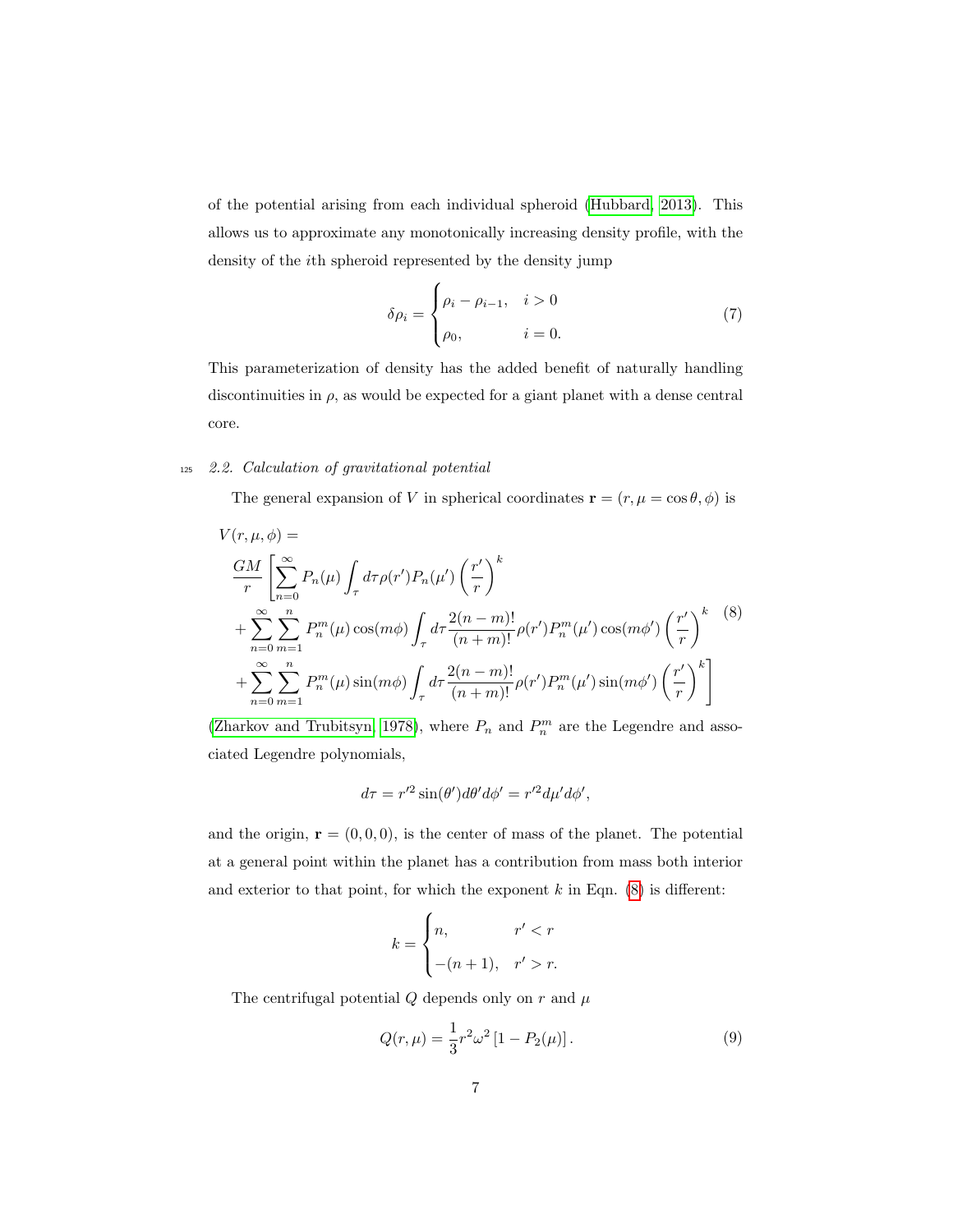The tidal potential W for a satellite at position  $\mathbf{R} = (R, \mu_s, \phi_s)$  is

$$
W(\mathbf{r}) = \frac{Gm_{\rm s}}{|\mathbf{R} - \mathbf{r}|}.\tag{10}
$$

The general expansion of  $W$  around the center of mass of the planet is obtained by using the summation theorem for spherical harmonics [\(Gavrilov and Zharkov,](#page-25-1) [1977\)](#page-25-1)

$$
W(r, \mu, \phi) = \frac{Gm_s}{R} \sum_{n=0}^{\infty} \left[ P_n(\mu) P_n(\mu_s) + 2 \sum_{m=1}^n \frac{2(n-m)!}{(n+m)!} \cos(m\phi - m\phi_s) P_n^m(\mu) P_n^m(\mu_s) \right].
$$
\n(11)

Following [Hubbard](#page-26-1) [\(2013\)](#page-26-1), we derive non-dimensional quantities in terms of the planet mass M and maximum radius  $a = a_0$ . For each spheroid, we define a dimensionless radius of each spheroid

$$
\lambda_i \equiv a_i/a \tag{12}
$$

and dimensionless density increment, based on the mean density of the planet

$$
\bar{\rho} = \frac{3M}{a^3} \frac{1}{\int_{-1}^{1} d\mu' \int_{0}^{2\pi} d\phi' \zeta_0^3}
$$
\n
$$
\delta_i \equiv \frac{\delta \rho_i}{\bar{\rho}}.
$$
\n(13)

The model planet's mass is then given by the integral expression

$$
M = \frac{1}{3} \sum_{j=0}^{N-1} \delta_j \lambda_j^3 \int_{-1}^1 d\mu' \int_0^{2\pi} d\phi' \zeta_j^3.
$$
 (14)

The contribution to the potential is expanded in terms of interior and external zonal harmonics  $J_{i,n}$  and  $J'_{i,n}$ . For the tidal problem, we must also consider the analogous  $C_{i,nm}$ ,  $C'_{i,nm}$ ,  $S_{i,nm}$  and  $S'_{i,nm}$ . These contribute linearly to the total moment evaluated exterior to the planet's surface; for instance,

$$
J_2 = \sum_{i=0,N-1} J_{i,2}.
$$
 (15)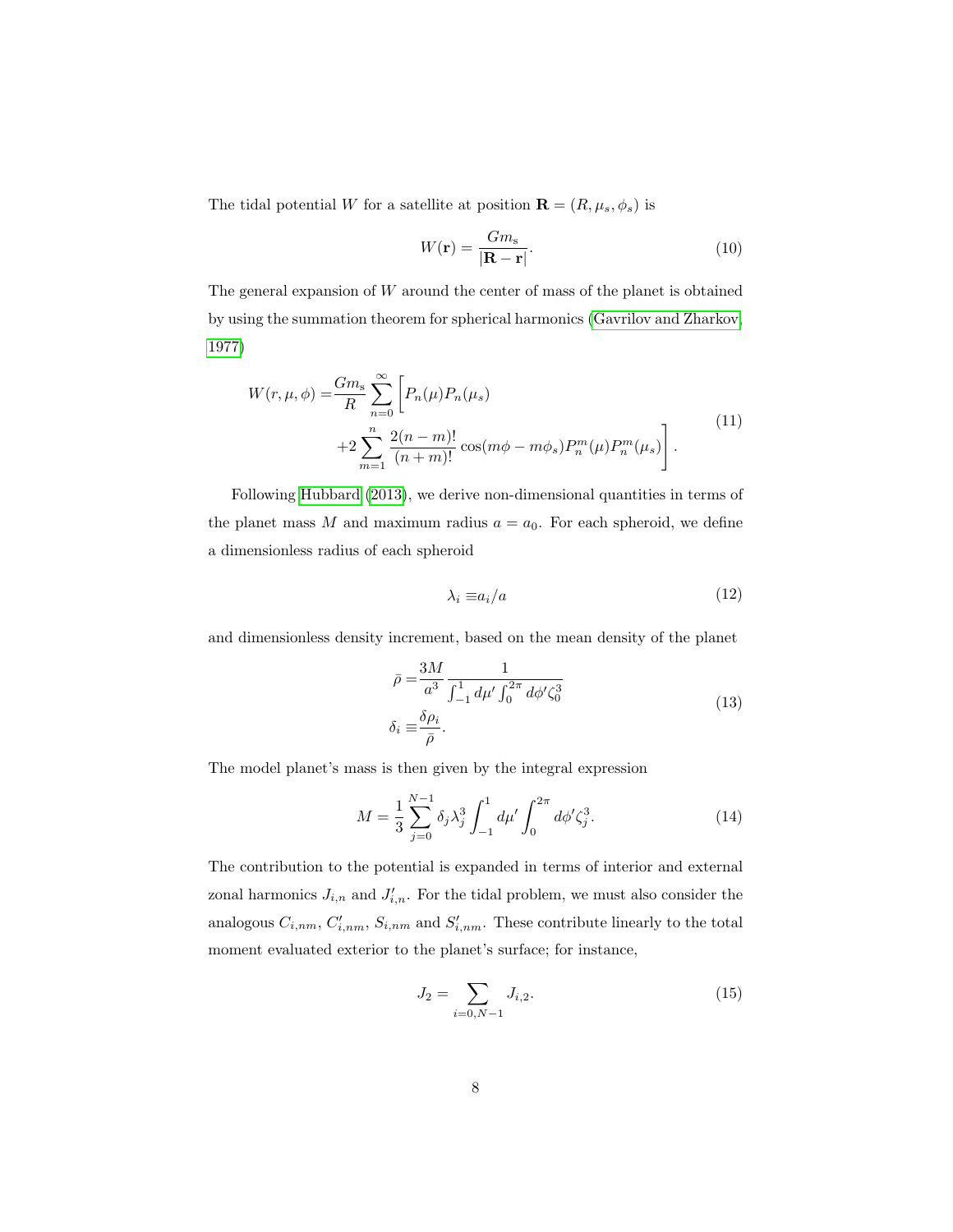The layer-specific harmonics are then normalized by radius as

$$
\widetilde{J}_{i,n} \equiv \frac{J_{i,n}}{\lambda_i^n}, \qquad \widetilde{J}'_{i,n} \equiv J'_{i,n} \lambda_i^{(n+1)}
$$
\n
$$
\widetilde{S}_{i,nm} \equiv \frac{S_{i,nm}}{\lambda_i^n}, \quad \widetilde{S}'_{i,nm} \equiv S'_{i,nm} \lambda_i^{(n+1)}
$$
\n
$$
\widetilde{C}_{i,nm} \equiv \frac{C_{i,nm}}{\lambda_i^n}, \quad \widetilde{C}'_{i,nm} \equiv C'_{i,nm} \lambda_i^{(n+1)}.
$$
\n(16)

Following the derivation in [Hubbard](#page-26-1) [\(2013\)](#page-26-1) and generalizing the expressions for full three dimensional volume integrals, we find the normalized interior harmonics

<span id="page-8-0"></span>
$$
\widetilde{J}_{i,n} = -\frac{3}{n+3} \frac{\delta_i \lambda_i^3 \int_{-1}^1 d\mu' P_n(\mu') \int_0^{2\pi} d\phi' \zeta_i^{(n+3)}}{\sum_{j=0}^{N-1} \delta_j \lambda_j^3 \int_{-1}^1 d\mu' \int_0^{2\pi} d\phi' \zeta_j^3}
$$
\n
$$
\widetilde{C}_{nm} = \frac{6(n-m)!}{(n+3)(n+m)!} \frac{\delta_i \lambda_i^3 \int_{-1}^1 d\mu' P_n^m(\mu') \int_0^{2\pi} d\phi' \zeta_i^{(n+3)} \cos(m\phi')}{\sum_{j=0}^{N-1} \delta_j \lambda_j^3 \int_{-1}^1 d\mu' \int_0^{2\pi} d\phi' \zeta_j^3}
$$
\n
$$
\widetilde{S}_{nm} = \frac{6(n-m)!}{(n+3)(n+m)!} \frac{\delta_i \lambda_i^3 \int_{-1}^1 d\mu' P_n^m(\mu') \int_0^{2\pi} d\phi' \zeta_i^{(n+3)} \sin(m\phi')}{\sum_{j=0}^{N-1} \delta_j \lambda_j^3 \int_{-1}^1 d\mu' \int_0^{2\pi} d\phi' \zeta_j^3},
$$
\n(17)

and the exterior harmonics

$$
\widetilde{J}'_{i,n} = -\frac{3}{2-n} \frac{\delta_i \lambda_i^3 \int_{-1}^1 d\mu' P_n(\mu') \int_0^{2\pi} d\phi' \zeta_i^{(-n+2)}}{\sum_{j=0}^{N-1} \delta_j \lambda_j^3 \int_{-1}^1 d\mu' \int_0^{2\pi} d\phi' \zeta_j^3}
$$
\n
$$
\widetilde{C}'_{nm} = \frac{6(n-m)!}{(2-n)(n+m)!} \frac{\delta_i \lambda_i^3 \int_{-1}^1 d\mu' P_n^m(\mu') \int_0^{2\pi} d\phi' \zeta_i^{(-n+2)} \cos(m\phi')}{\sum_{j=0}^{N-1} \delta_j \lambda_j^3 \int_{-1}^1 d\mu' \int_0^{2\pi} d\phi' \zeta_j^3}
$$
\n
$$
\widetilde{S}'_{nm} = \frac{6(n-m)!}{(2-n)(n+m)!} \frac{\delta_i \lambda_i^3 \int_{-1}^1 d\mu' P_n^m(\mu') \int_0^{2\pi} d\phi' \zeta_i^{(-n+2)} \sin(m\phi')}{\sum_{j=0}^{N-1} \delta_j \lambda_j^3 \int_{-1}^1 d\mu' \int_0^{2\pi} d\phi' \zeta_j^3}
$$
\n(18)

with a special case for  $n=2$ 

<span id="page-8-1"></span>
$$
\widetilde{J}'_{i,n} = -3 \frac{\delta_i \lambda_i^3 \int_{-1}^1 d\mu' P_n(\mu') \int_0^{2\pi} d\phi' \log(\zeta_i)}{\sum_{j=0}^{N-1} \delta_j \lambda_j^3 \int_{-1}^1 d\mu' \int_0^{2\pi} d\phi' \zeta_j^3}
$$
\n
$$
\widetilde{C}'_{nm} = \frac{6(n-m)!}{(n+m)!} \frac{\delta_i \lambda_i^3 \int_{-1}^1 d\mu' P_m^n(\mu') \int_0^{2\pi} d\phi' \log(\zeta_i) \cos(m\phi')}{\sum_{j=0}^{N-1} \delta_j \lambda_j^3 \int_{-1}^1 d\mu' \int_0^{2\pi} d\phi' \zeta_j^3}
$$
\n
$$
\widetilde{S}'_{nm} = \frac{6(n-m)!}{(n+m)!} \frac{\delta_i \lambda_i^3 \int_{-1}^1 d\mu' P_n^m(\mu') \int_0^{2\pi} d\phi' \log(\zeta_i) \sin(m\phi')}{\sum_{j=0}^{N-1} \delta_j \lambda_j^3 \int_{-1}^1 d\mu' \int_0^{2\pi} d\phi' \zeta_j^3}
$$
\n(19)

and

$$
J_{i,0}^{"'} = \frac{2\pi \delta_i a_0^3}{3M}.
$$
\n(20)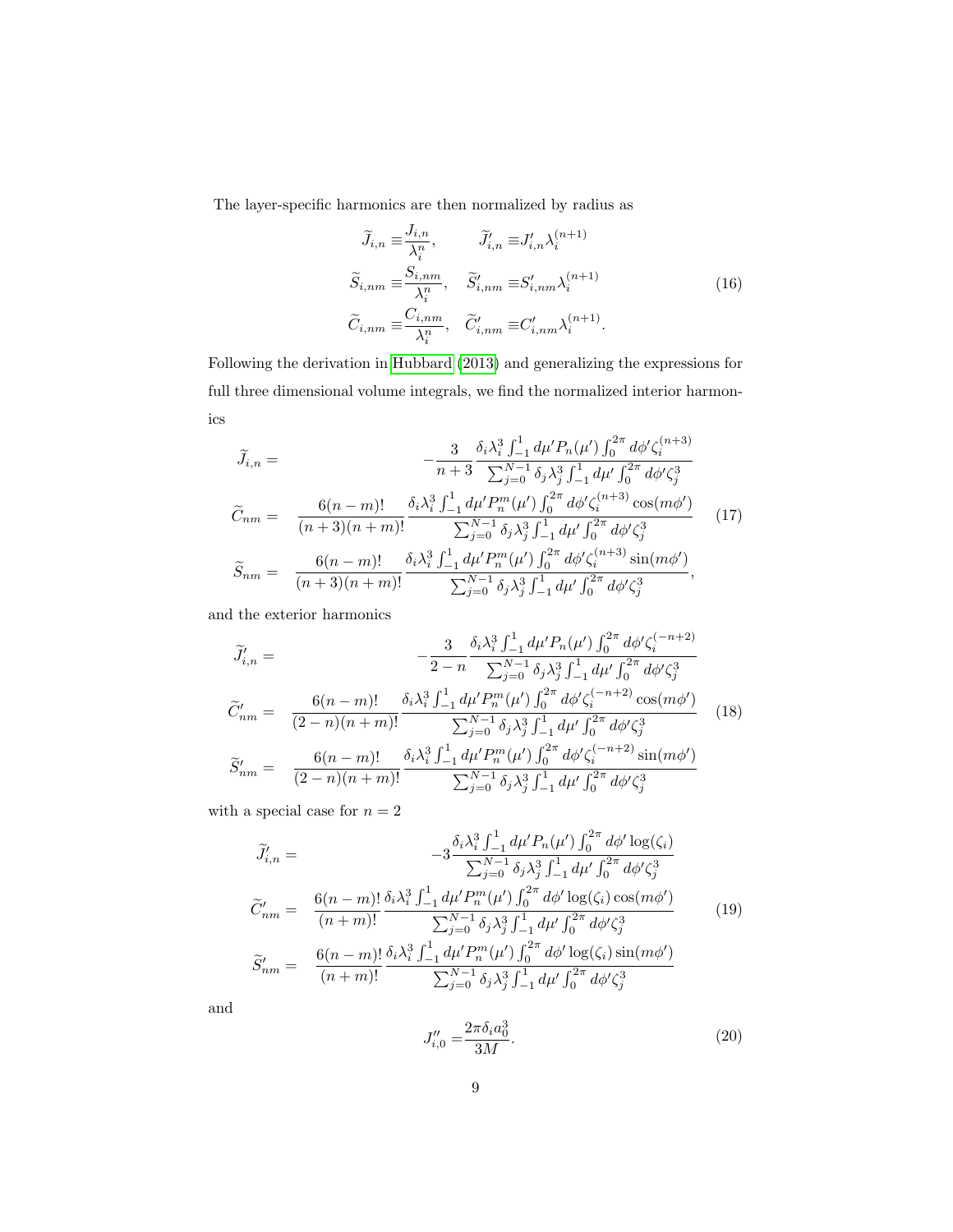<span id="page-9-0"></span>The shape of the surface of the planet is defined by the equipotential relationship

$$
U(\zeta, \mu, \phi, \mu_s, \phi_s) - U(1, 0, 0, \mu_s, \phi_s) = 0,
$$
\n(21)

where the potential in planetary units at an arbitrary point on the planet's surface

$$
U(\zeta, \mu, \phi, \mu_s, \phi_s) = \frac{1}{\zeta_0} \left[ 1 - \sum_{i=0}^{N-1} \sum_{n=1}^{\infty} \lambda_i^n \zeta_0^{-n} \left\{ P_n(\mu) \widetilde{J}_{i,n} - \sum_{m=1}^n P_n^m(\mu) \left( \widetilde{C}_{i,nm} \cos(m\phi) + \widetilde{S}_{i,nm} \sin(m\phi) \right) \right\} + \frac{1}{3} q_{\text{rot}} \zeta_0^3 [1 - P_2(\mu)] - \frac{1}{3} \zeta_0^3 q_{\text{tid}} \sum_{n=2}^{\infty} \left( \frac{a}{R} \right)^{(n-2)} \zeta_0^{(n-2)} \left\{ P_n(\mu) P_n(\mu_s) - 2 \sum_{m=1}^n \frac{(n-m)!}{(n+m)!} \cos(m\phi - m\phi_s) P_n^m(\mu) P_n^m(\mu_s) \right\} \right]
$$
(22)

matches the reference potential at the sub-satellite point

<span id="page-9-2"></span>
$$
U(1,0,0,\mu_s,\phi_s) = 1 - \sum_{i=0}^{N-1} \sum_{n=1}^{\infty} \lambda_i^n \left\{ P_n(0) \tilde{J}_{i,n} - \sum_{m=1}^n P_n^m(0) \tilde{C}_{i,nm} \right\} + \frac{1}{2} q_{\text{rot}} - \frac{1}{3} q_{\text{tid}} \sum_{n=2}^{\infty} \left( \frac{a}{R} \right)^{(n-2)} \left\{ P_n(0) P_n(\mu_s) \right\} + 2 \sum_{m=1}^n \frac{(n-m)!}{(n+m)!} \cos(-m\phi_s) P_n^m(0) P_n^m(\mu_s) \right\}.
$$
 (23)

Similarly, the shapes of the interior spheroids are found by solving

<span id="page-9-1"></span>
$$
U_j(\zeta, \mu, \phi, \mu_s, \phi_s) - U_j(1, 0, 0, \mu_s, \phi_s) = 0,
$$
\n(24)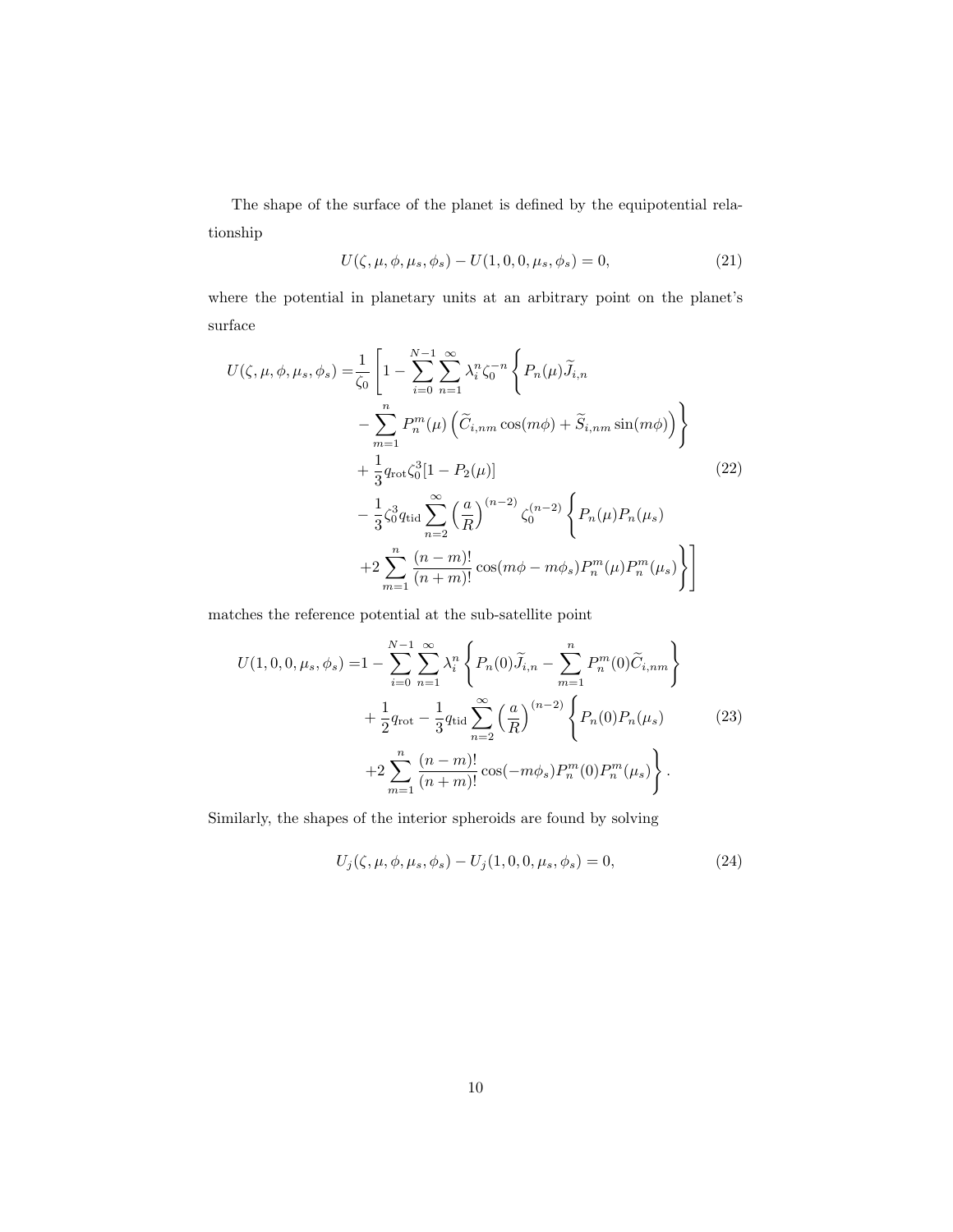where

$$
U_{j}(\zeta_{j}, \mu, \phi, \mu_{s}, \phi_{s}) = -\frac{1}{\zeta_{j} \lambda_{j}} \left[ \sum_{i=j}^{N-1} \sum_{n=0}^{\infty} \left( \frac{\lambda_{i}}{\lambda_{j}} \right)^{n} \zeta_{j}^{-n} \left\{ P_{n}(\mu) \widetilde{J}_{i,n} - \sum_{m=1}^{n} P_{n}^{m}(\mu) \left( \widetilde{C}_{i,nm} \cos(m\phi) + \widetilde{S}_{i,nm} \sin(m\phi) \right) \right\} + \sum_{i=0}^{j-1} \sum_{n=0}^{\infty} \left( \frac{\lambda_{j}}{\lambda_{i}} \right)^{n+1} \zeta_{j}^{-n+1} \left\{ \widetilde{J}_{i,n}' P_{n}(\mu) - \sum_{m=1}^{n} P_{n}^{m}(\mu) \left( \widetilde{C}_{i,nm}' \cos(m\phi) + \widetilde{S}_{i,nm}' \sin(m\phi) \right) \right\} + \sum_{i=0}^{j-1} J_{i,0}'' \lambda_{j}^{3} \zeta_{j}^{3} \right] + \frac{1}{3} q_{\text{rot}} \lambda_{j}^{2} \zeta_{j}^{2} [1 - P_{2}(\mu)] - \frac{1}{3} \lambda_{j}^{2} \zeta_{j}^{2} q_{\text{tid}} \sum_{n=2}^{\infty} \left( \frac{a \lambda_{j}}{R} \right)^{(n-2)} \zeta_{j}^{(n-2)} \left\{ P_{n}(\mu) P_{n}(\mu_{s}) \right. + 2 \sum_{m=1}^{n} \frac{(n-m)!}{(n+m)!} \cos(m\phi - m\phi_{s}) P_{n}^{m}(\mu) P_{n}^{m}(\mu_{s}) \right\}
$$
(25)

<span id="page-10-0"></span>and

$$
U_{j}(1,0,0,\mu_{s},\phi_{s}) = -\frac{1}{\lambda_{j}} \left[ \sum_{i=j}^{N-1} \sum_{n=0}^{\infty} \left( \frac{\lambda_{i}}{\lambda_{j}} \right)^{n} \left\{ P_{n}(0) \widetilde{J}_{i,n} - \sum_{m=1}^{n} P_{n}^{m}(0) \widetilde{C}_{i,nm} \right\} + \sum_{i=0}^{j-1} \sum_{n=0}^{\infty} \left( \frac{\lambda_{j}}{\lambda_{i}} \right)^{n+1} \left\{ \widetilde{J}'_{i,n} P_{n}(0) - \sum_{m=1}^{n} P_{n}^{m}(0) \widetilde{C}'_{i,nm} \right\} + \sum_{i=0}^{j-1} J''_{i,0} \lambda_{j}^{3} \right] + \frac{1}{2} q_{\text{rot}} \lambda_{j}^{2} - \frac{1}{3} \lambda_{j}^{2} q_{\text{tid}} \sum_{n=2}^{\infty} \left( \frac{a \lambda_{j}}{R} \right)^{(n-2)} \left\{ P_{n}(0) P_{n}(\mu_{s}) \right\} + 2 \sum_{m=1}^{n} \frac{(n-m)!}{(n+m)!} \cos(-m\phi_{s}) P_{n}^{m}(0) P_{n}^{m}(\mu_{s}) \right\}.
$$
\n(26)

From Eqn. [\(26\)](#page-10-0), we also find the potential at the center of the planet

<span id="page-10-1"></span>
$$
U_{\text{center}} = -\sum_{i=0}^{N-1} \sum_{n=0}^{\infty} \lambda_i \left\{ \widetilde{J}'_{i,n} - \sum_{m=1}^{n} \widetilde{C}'_{i,nm} \right\}.
$$
 (27)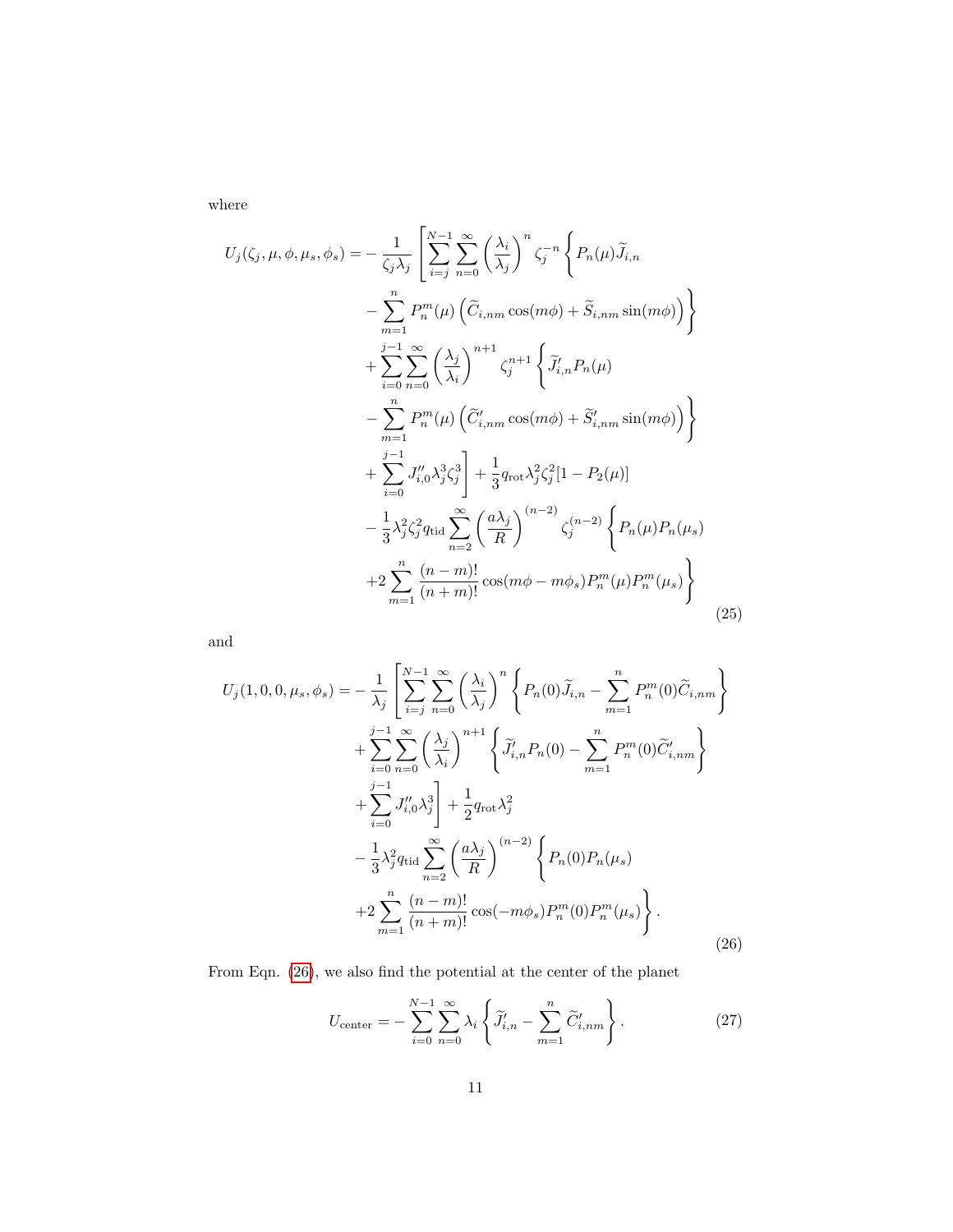Taking the limit of Eqn. [\(27\)](#page-10-1) as the radius goes to zero yields

<span id="page-11-1"></span>
$$
U_{\text{center}} = \lim_{\zeta_j \to 0} U_j(\zeta_j)
$$
  
= 
$$
-\sum_{i=0}^{N-1} \frac{J'_{i,n=0}}{\lambda_i},
$$
 (28)

correcting a typographical error in Eqn. 49 of [Hubbard](#page-26-1) [\(2013\)](#page-26-1). In solving equations [\(21\)](#page-9-0) and [\(24\)](#page-9-1), we also require their analytical derivatives

$$
\frac{d\left[U(\zeta,\mu,\phi,\mu_s,\phi_s) - U(1,0,0,\mu_s,\phi_s)\right]}{d\zeta} = \frac{dU(\zeta,\mu,\phi)}{d\zeta}
$$
\n
$$
\frac{d\left[U_j(\zeta_j,\mu,\phi,\mu_s,\phi_s) - U_j(1,0,0,\mu_s,\phi_s)\right]}{d\zeta_j} = \frac{dU_j(\zeta_j,\mu,\phi)}{d\zeta_j}.
$$
\n(29)

# 2.3. Gaussian quadrature

The preceding expressions give the gravitational potential and equipotential shapes, as a function of  $q_{\text{rot}}$  and  $q_{\text{tid}}$ , within a layered planet with N concentric spheroids. In the limit of  $N \to \infty$ , the solution would apply to an arbitrary 130 monotonically increasing barotropic relation,  $\rho(P)$ .

For practical applications, we need to find the potential as a multipole expansion up to a maximum degree  $n_{\text{max}}$ . For the results presented here, we use  $n_{\text{max}} = 30$ . The angular integrals in equations  $(17) - (19)$  $(17) - (19)$  $(17) - (19)$  can be evaluated using Gaussian quadratures on a two dimensional grid. Here we use 135 Legendre-Gauss integration to integrate polar angles over  $L_1 = 48$  quadrature points  $\mu_{\alpha} = \cos(\theta_{\alpha}), \ \alpha = 1, 2, \ldots L_1$ , with the corresponding weights  $\omega_{\alpha}$ ,  $\alpha = 1, 2, \dots L_1$  over the interval  $0 < \mu < 1$ . At any point in the calculation, we must keep track of radius values for each layer on a 2D grid of quadrature points  $\zeta_{i\alpha\beta}$ . For efficiency, we precalculate the values of all of the Legendre and 140 associated Legendre polynomials at each polar quadrature point,  $P_n(\mu_\alpha)$  and  $P_n^m(\mu_\alpha)$ .

For the azimuthal angle, we encounter integrals of the form

<span id="page-11-0"></span>
$$
I_{c,m} \equiv \int_0^{2\pi} f(\phi) \cos(m\phi) d\phi
$$
  

$$
I_{s,m} \equiv \int_0^{2\pi} f(\phi) \sin(m\phi) d\phi
$$
 (30)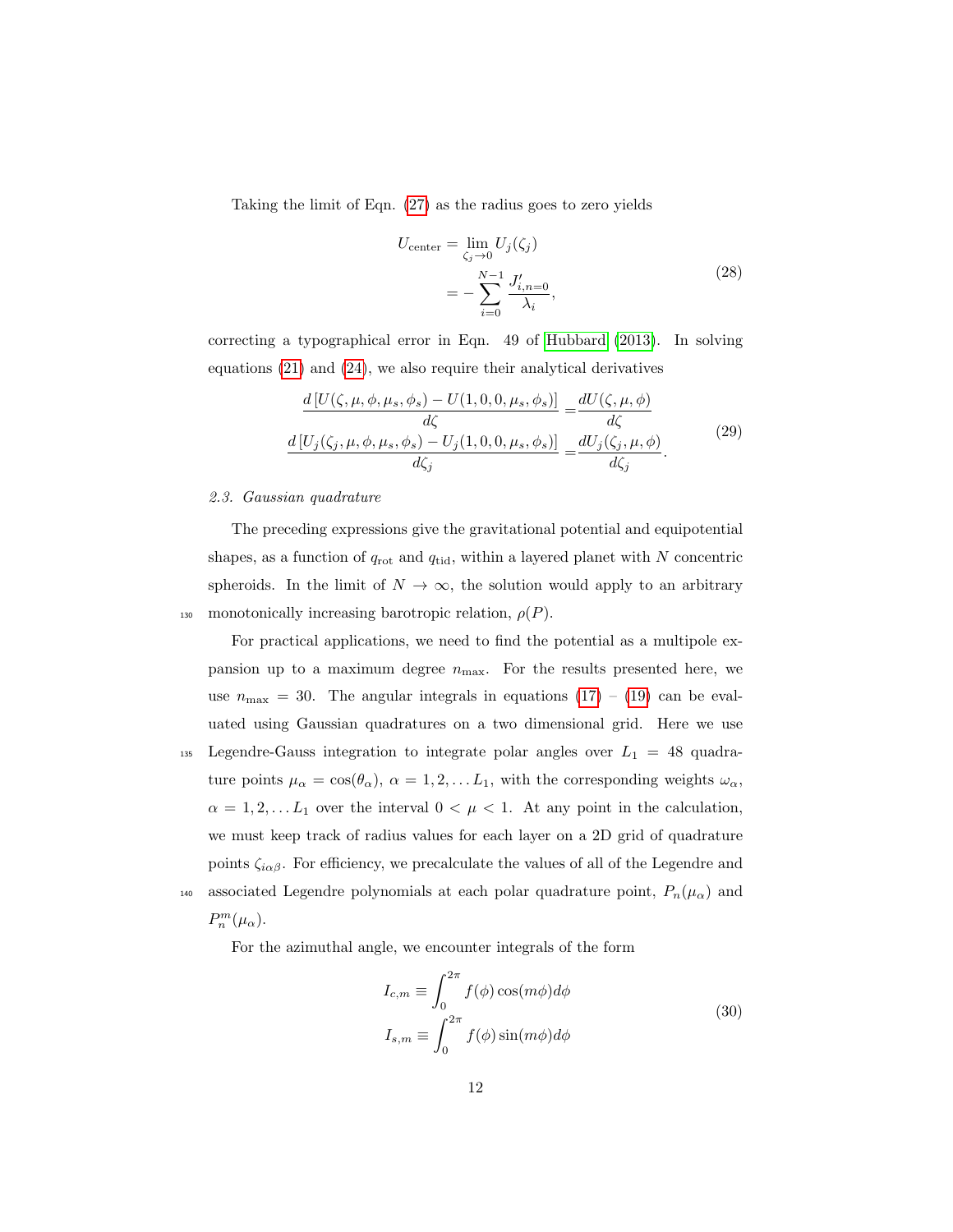when calculating the tesseral harmonics. For these, we use Chebyshev-Gauss integration with  $L_2 = 96$  quadrature points  $\eta_\beta = \cos(\phi_\beta), \beta = 1, 2, \dots L_2$ , with the corresponding weights  $\omega_\beta,\,\beta=1,2,\ldots L_2$  over the interval  $0<\phi<2\pi$ 

$$
d\eta = -\sin(\phi)d\phi
$$
  

$$
d\phi = -\frac{d\eta}{\sqrt{1-\eta^2}}.
$$
 (31)

Using the identity  $(\sin \theta)^{m-k} = (1 - \mu^2)^{\frac{m-k}{2}}$ , the sinusoidal functions can be expanded as

$$
\cos m\phi = \sum_{k=0}^{m} {m \choose k} \eta^{k} (1 - \eta^{2})^{\frac{m-k}{2}} \cos \left\{ \frac{\pi}{2} (m - k) \right\}
$$
  

$$
\sin m\phi = \sum_{k=0}^{m} {m \choose k} \eta^{k} (1 - \eta^{2})^{\frac{m-k}{2}} \sin \left\{ \frac{\pi}{2} (m - k) \right\}.
$$
 (32)

Substituting these into Eqn. [\(30\)](#page-11-0) and splitting the integral into two intervals  $0<\phi<\pi$  and  $\pi<\phi<2\pi$  yields

$$
I_{c,m} = \sum_{k=0}^{m} {m \choose k} \cos \left[ \frac{\pi}{2} (m-k) \right] \left\{ \int_{-1}^{1} \eta^k f(\cos^{-1}(-\eta)) \left[ 1 - \eta^2 \right]^{\frac{m-k}{2}} d\eta \right\}
$$
  

$$
- \int_{-1}^{1} \eta^k f(\cos^{-1} \eta) \left[ 1 - \eta^2 \right]^{\frac{m-k}{2}} d\eta \right\}
$$
  

$$
= \sum_{k=0}^{m} {m \choose k} \cos \left[ \frac{\pi}{2} (m-k) \right]
$$
  

$$
* \left\{ \pm \sum_{\beta=1}^{L_2} \omega_{\beta} \eta_{\beta}^k f(\pi - \cos^{-1}(\eta_{\beta})) \left[ 1 - \eta_{\beta}^2 \right]^{\frac{m-k}{2}}
$$
  

$$
- \sum_{\beta=1}^{L_2} \omega_{\beta} \eta_{\beta}^k f(\cos^{-1} \eta_{\beta}) \left[ 1 - \eta_{\beta}^2 \right]^{\frac{m-k}{2}} \right\},
$$
  
(33)

where the sign of the second sum depends on the parity of  $m$ . When calculating the zonal harmonics, the integral  $I_{c,m}(f(\mu_{\alpha}, \phi_{\beta}))$  reduces to the axisymmetric solution with  $m = 0$ . The zonal harmonics Eqn. [\(17\)](#page-8-0) can, therefore, be calculated via the summation

$$
\widetilde{J}_{i,n} \approx -\left(\frac{3}{n+3}\right) \left(\frac{\delta_i \lambda_i^3 \sum_{\alpha=1}^{L_1} \omega_\alpha P_n(\mu_\alpha) I_{c,0}(\zeta_{i\alpha\beta}^{(n+3)})}{\sum_{j=0}^{N-1} \delta_j \lambda_j^3 \sum_{\alpha=1}^{L_1} \omega_\alpha I_{c,0}(\zeta_{j\alpha\beta}^3)}\right) \tag{34}
$$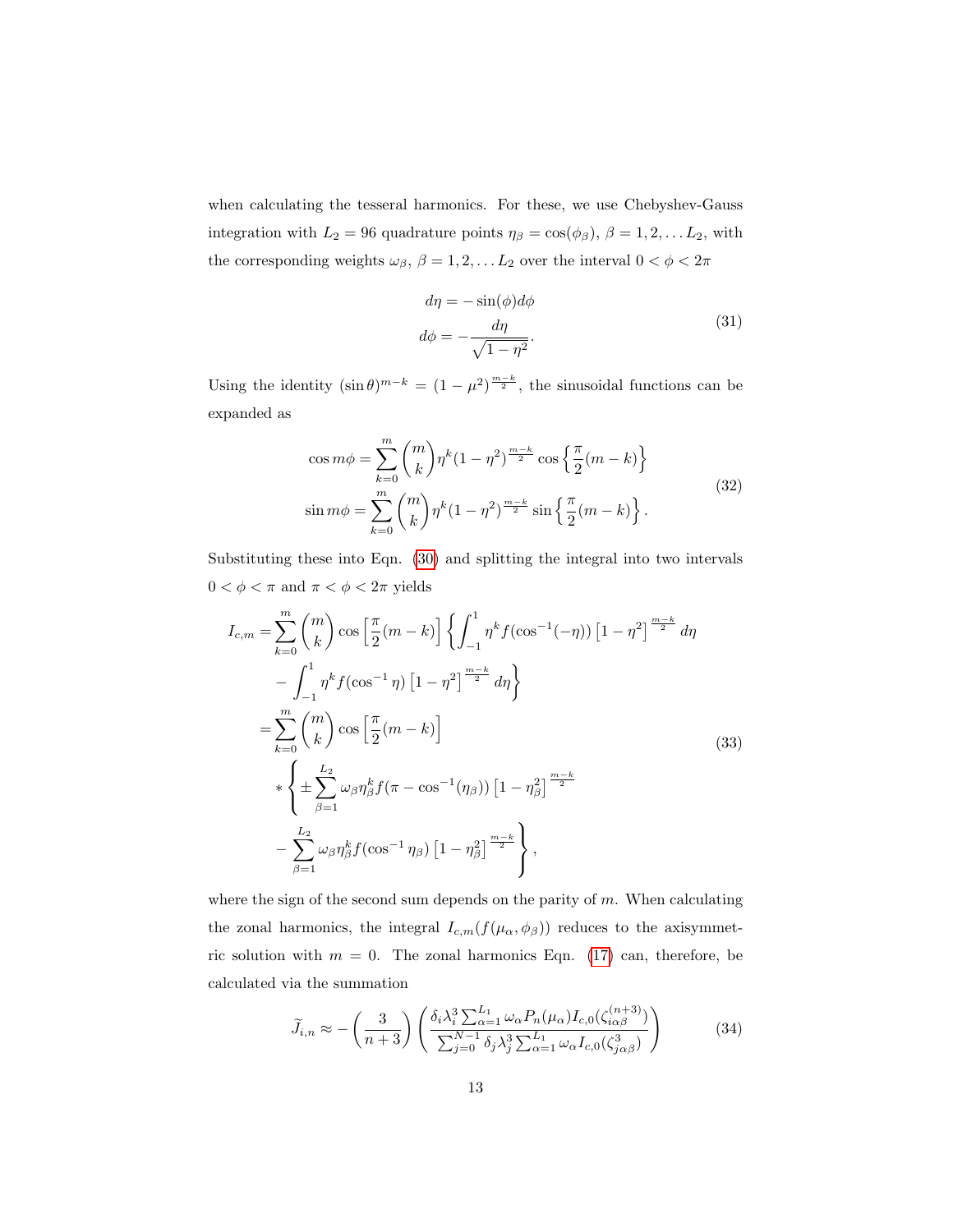and the tesseral harmonics likewise via

$$
\widetilde{C}_{nm} \approx \frac{6(n-m)!}{(n+3)(n+m)!} \left( \frac{\delta_i \lambda_i^3 \sum_{\alpha=1}^{L_1} \omega_\alpha P_n^m(\mu_\alpha) I_{c,m}(\zeta_{i\alpha\beta}^{(n+3)})}{\sum_{j=0}^{N-1} \delta_j \lambda_j^3 \sum_{\alpha=1}^{L_1} \omega_\alpha I_{c,0}(\zeta_{j\alpha\beta}^3)} \right). \tag{35}
$$

There are analogous expressions for  $I_{s,m}$  and  $S_{nm}$ , but these evaluate to zero in all calculations presented here due to the symmetry of the model.

#### 2.4. Iterative procedure

We begin with initial estimates for the shape of each surface  $\zeta_{i\alpha\beta,0}$  and for the moments  $\tilde{J}_{i,n}$ ,  $\tilde{J}'_{i,n}$ ,  $\tilde{J}'_i$ ,  $\tilde{C}_{i,nm}$ ,  $\tilde{C}'_{i,nm}$ ,  $\tilde{S}_{i,nm}$ , and  $\tilde{S}'_{i,nm}$ . For each iteration t the level surfaces are then updated using a single Newton-Raphson integration step.

$$
\zeta_{i\alpha\beta,t+1} = \zeta_{i\alpha\beta,t} - \frac{f(\zeta_{i\alpha\beta,t})}{f'(\zeta_{i\alpha\beta,t})}
$$
(36)

145 where f is the equipotential relation, Equations  $(21) - (23)$  $(21) - (23)$  $(21) - (23)$  for the outermost surface and Equations  $(24) - (26)$  $(24) - (26)$  $(24) - (26)$  for interior layers, and  $f'$  is the first derivative of that function with respect to  $\zeta$ , Eqn. [\(29\)](#page-11-1). The multipole moments are then calculated for the updated  $\zeta_{i\alpha\beta}$  via Equations [\(17\)](#page-8-0) – [\(19\)](#page-8-1). These two steps are repeated until all of the exterior moments,  $J_n$ ,  $C_{nm}$  and  $S_{nm}$ , have converged <sup>150</sup> such that the difference between successive iterations falls below a specified tolerance. Starting with a naive guess for the initial state, a typical calculation achieves a precision much higher than would be required for comparison with Juno measurements after about 40 iterations.

In simulations with a finite  $q_{\text{rot}}$  and  $q_{\text{tid}}$ , we typically find an initial converged <sup>155</sup> equilibrium shape with a non-zero, first-order harmonic coefficient  $C_{11}$  of the order of  $q_{\text{rot}} \cdot q_{\text{tid}}$  or smaller. This indicates that the center of mass of the system is shifted slightly along the planet-satellite axis from the origin of the initial coordinate system. To remove this term, we apply a translation to the shape function of  $\Delta x = -a \cdot C_{11}$  in the direction of the satellite. This correction

160 requires approximating the coordinates  $(\mu', \phi')$  in the uncorrected frame that correspond to the quadrature points  $\mu_{\alpha}$  and  $\phi_{\beta}$  in the corrected frame, so that the correct shape  $\zeta$  is integrated to find the moments in the corrected frame.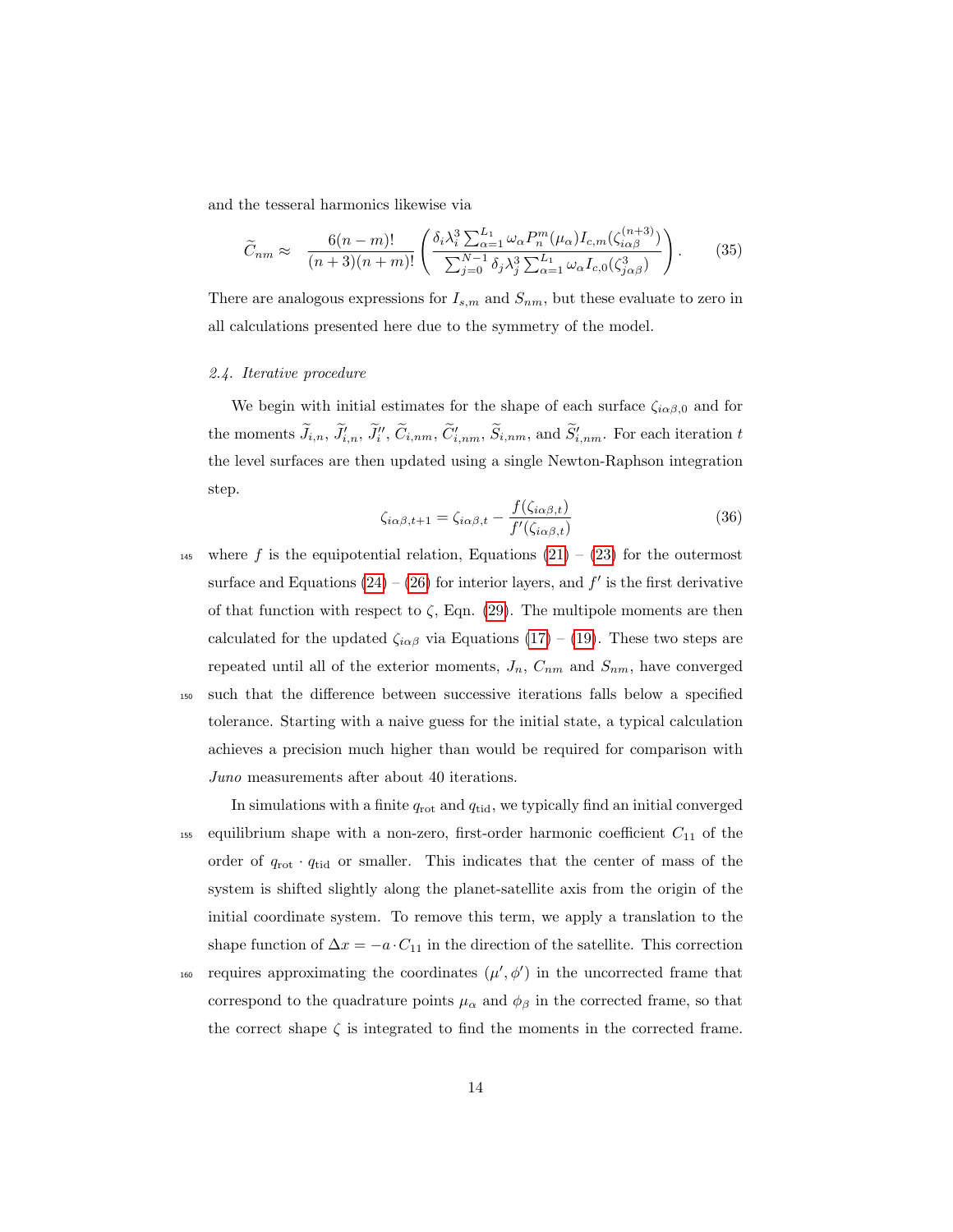For a value of  $q_{tid}$  similar to the gas giants, this correction yields a body with  $C_{11}$  on the order of the specified tolerance. For systems with a much larger  $_{165}$   $q_{tid}$  (of which there are none in our planetary system), this second-order effect might affect the precision of the calculation. The residual effect is below the numerical noise level for the Saturn models presented in this paper.

## <span id="page-14-1"></span>2.5. Calculation of the barotrope

We first calculate the density of each uniform layer; for the *j*th layer we have

$$
\rho_{j, \text{pu}} = \frac{\sum_{i=0}^{j} \delta_i}{\sum_{k=0}^{N-1} \delta_k \lambda_k^3 \int_{-1}^1 d\mu' \int_0^{2\pi} d\phi' \zeta_k^3}.
$$
(37)

Using this expression, we calculate the total potential  $U_{\text{pu}}$  on the surface of each layer and at the center using Equations [\(23\)](#page-9-2) and [\(26\)](#page-10-0) – [\(27\)](#page-10-1). Since the density is constant between interfaces, the hydrostatic equilibrium relation, Eqn. [\(1\)](#page-4-0) is trivially integrated to obtain the pressure at the bottom of the jth layer.

$$
P_{j,pu} = P_{j-1,pu} + \rho_{j-1,pu}(U_{j,pu} - U_{j-1,pu})
$$
\n(38)

After obtaining a converged hydrostatic-equilibrium model for N spheroids with the above array using the initial density profile  $\delta_j$ , one calculates the arrays  $U_{j,pu}$  and  $P_{j,pu}$ . Next, one calculates an array of desired densities

<span id="page-14-0"></span>
$$
\rho_{j, \text{pu,desired}} = \rho \left( \frac{1}{2} (P_{j+1} + P_j) \right), \tag{39}
$$

where  $\rho(P)$  is the inverse of the adopted barotrope  $P(\rho)$ . Finding the difference <sup>170</sup> between the desired densities of subsequent layers then gives a new array of  $\delta_j$ for use in the next iteration. In our implementation, it is also necessary to scale these densities by a constant factor to obtain the correct total mass of the CMS model.

Self-gravity from the model's rotational and tidal deformation will cause a <sup>175</sup> small change in the density profile from that expected for a spherical body. In practice, only relatively large changes in the shape of the body will cause a significant deviation in the density profile. Since  $q_{\text{rot}} \gg q_{\text{tid}}$ , the influence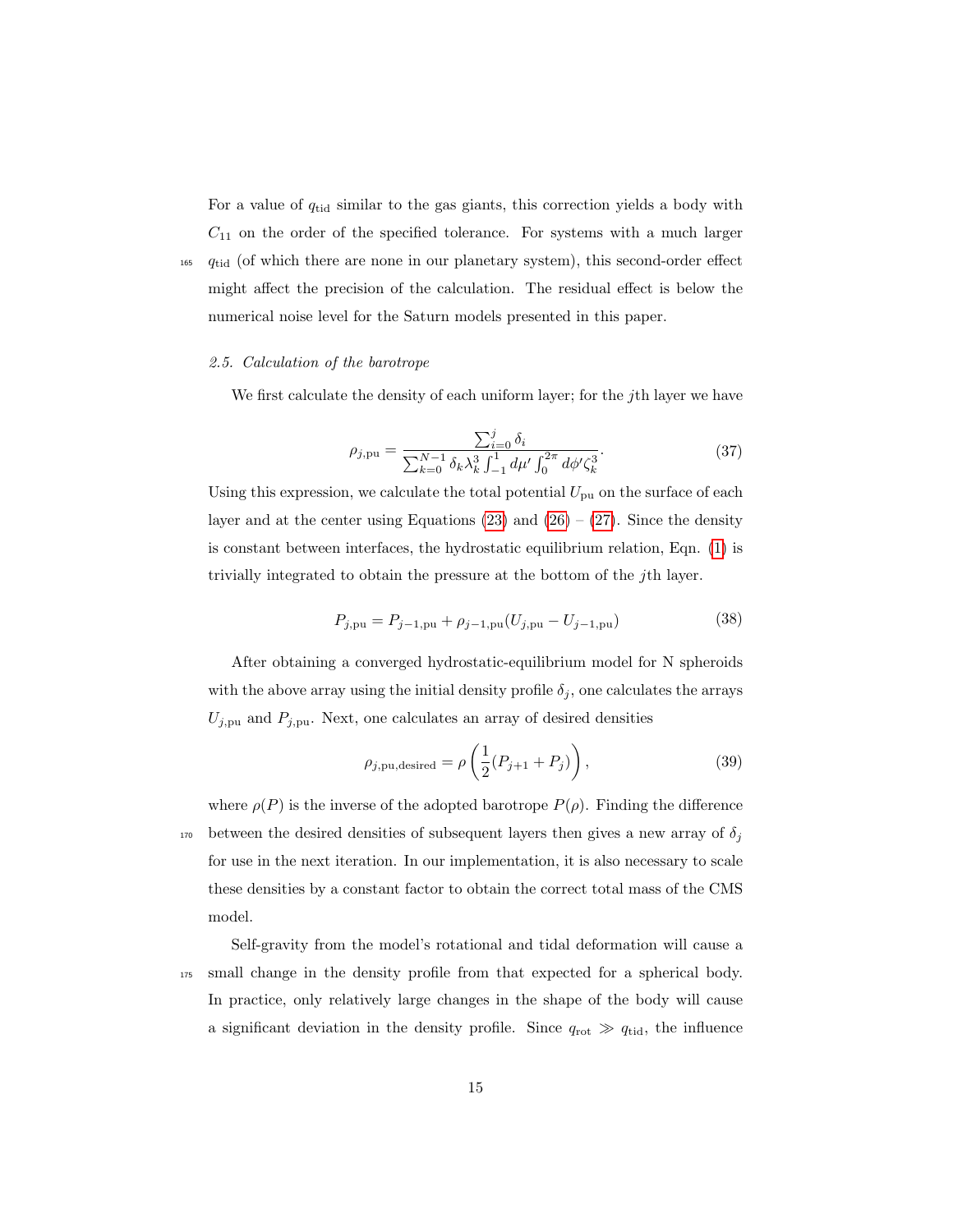of rotation dominates the shape of the body. For this reason, we can use an axisymmetric, rotation-only model as described in [Hubbard](#page-26-1) [\(2013\)](#page-26-1) to find a

- $_{180}$  converged density structure for a given barotrope and specified  $q_{\text{rot}}$ , and then perform a single further iteration with tides added to find the hydrostatic solution for that density profile. Because the tide-induced density changes are very small, it is unnecessary to iterate with Eqn. [\(39\)](#page-14-0) to relax the configuration further for the triaxial figure. Converging the density-pressure profile to a
- 185 prescribed barotrope and a fully triaxial figure with relatively large  $q_{tid}$  is significantly more computationally expensive, and is irrelevant to any giant planet in our planetary system.

## 3. Comparison with test cases

## <span id="page-15-3"></span>3.1. Single Maclaurin spheroid

The well-known special case of a single constant-density Maclaurin spheroid is an important test, because it has a closed form, analytical solution to the theory of figures [\(Tassoul, 2015\)](#page-27-3). In equilibrium, the Maclaurin spheroid will have an ellipsoidal shape. In the limit of a low-amplitude tidal perturbation and zero rotation, the love number for all permitted  $n$  is

<span id="page-15-1"></span><span id="page-15-0"></span>
$$
k_n = \frac{3}{2(n-1)}
$$
\n(40)

#### <sup>190</sup> [\(Munk and MacDonald, 2009\)](#page-27-4).

From our simulation results, we calculate the love numbers as

$$
k_{nm} = -\frac{2}{3} \frac{(n+m)!}{(n-m)!} \frac{C_{nm}}{P_n^m(0)q_{\text{tid}}}\left(\frac{a}{R}\right)^{2-n}.
$$
 (41)

<span id="page-15-2"></span>For simulations with finite  $q_{tid}$  and  $q_{rot} = 0$ , we find our calculated  $k_{nm}$  to be degenerate with  $m$  in accordance with the analytical result. For a given value of n,

$$
k_{nm} = \begin{cases} 0, & n \text{ and } m \text{ opposite parity} \\ \text{const}, & n \text{ and } m \text{ same parity.} \end{cases}
$$
 (42)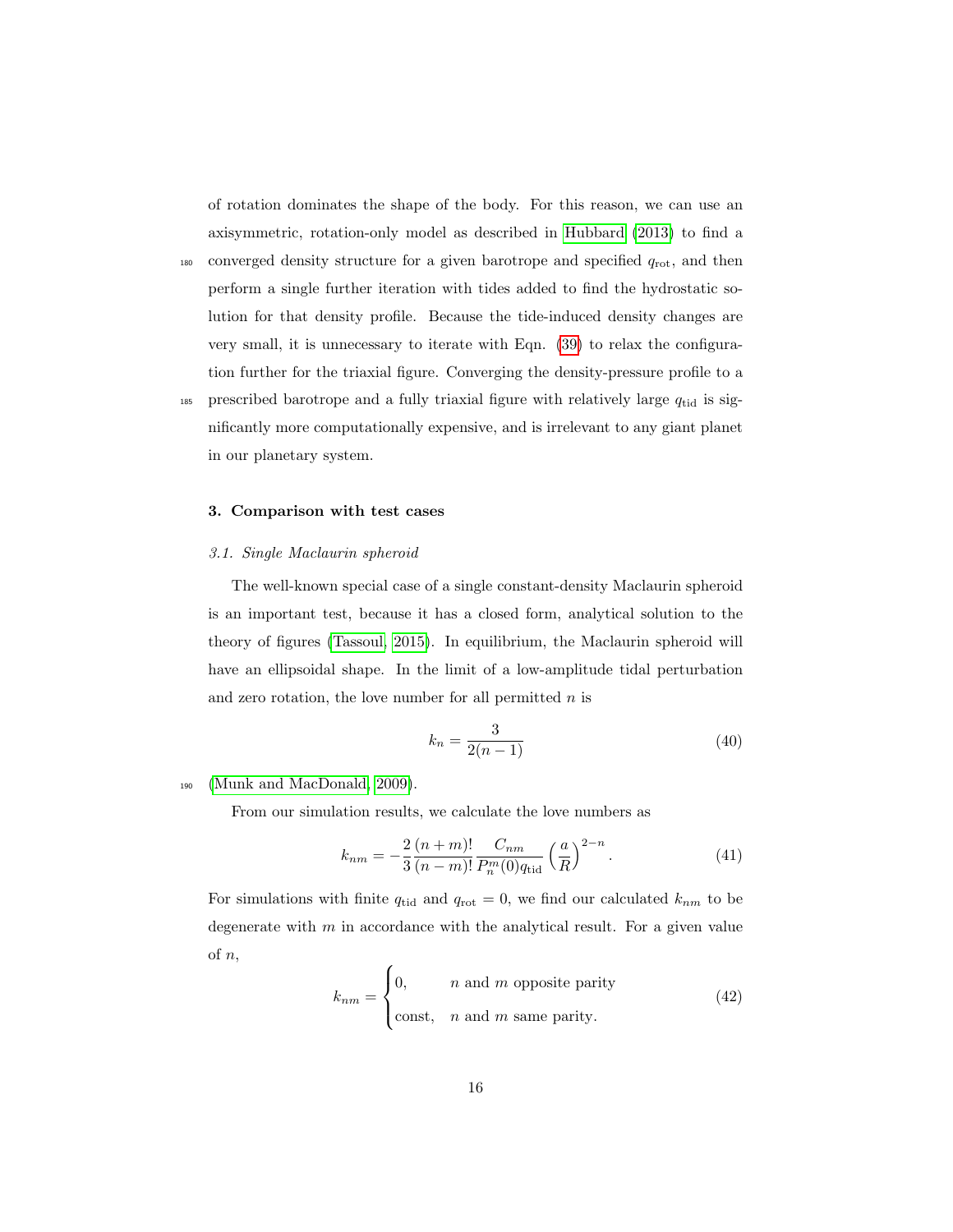Figure [2](#page-32-0) shows the calculated  $k_n$  for the non-rotating Maclaurin spheroid as a function of  $q_{tid}$  up to order  $n = 6$ , with  $R/a$  taken to be that for Tethys and Saturn. For a small tidal perturbation, we find that  $k_n$  approaches the analytical result of Eqn.  $(40)$ . Conversely, as  $q_{\text{rot}}$  approaches unity from below, 195 the love numbers diverge, with  $k_n$  decreasing for  $n \leq 3$  and increasing for  $n > 3$ . The departure from the analytical solution becomes significant ( $|\Delta k_n| > 0.1$ ) for  $-q_{tid} > 10^{-3}$ , whereas for values representative of the largest Saturnian

satellites,  $k_2$  matches the analytic value to within our numerical precision.

In general, the tidal response of a gas giant planet will not be a perturbation to a perfect sphere, but to a spheroidal shape dominated by rotational flattening. Therefore, simulation of the tidal response in the absence of rotation is not generally applicable to real gas giants. When we simulate a Maclaurin spheroid with both finite  $q_{\text{rot}}$  and  $q_{\text{tid}}$ , we find a different behavior for  $k_{nm}$  as defined by Eqn. [\(41\)](#page-15-1). Figure [3](#page-33-0) shows the calculated  $k_{nm}$  for a Maclaurin spheroid with a constant  $q_{tid}$  and a variable  $q_{rot}$ . When the magnitude of  $q_{rot}$  is comparable to  $q_{tid}$ , the tidal response matches the expected analytical result. However, for  $q_{\rm rot} > 10^{-3}$ , we can see that the degeneracy of  $k_{nm}$  with m is broken, and all permitted  $k_{nm}$  deviate from the expected values. In other words, Eqn. [\(42\)](#page-15-2) becomes

<span id="page-16-0"></span>
$$
\begin{cases}\nk_{nm} = 0, & n \text{ and } m \text{ opposite parity} \\
k_{nm} \neq \text{const}, & n \text{ and } m \text{ same parity},\n\end{cases}
$$
\n(43)

and all permitted  $k_{nm}$  deviate from the expected values. We also note that  $200$  these deviations become pronounced earlier for the higher order n.

## 3.2. Two concentric Maclaurin Spheroids

Proceeding to more complicated interior structures has proved challenging for analytical or semi-analytical methods. Even the next simplest model with two constant-density layers does not have a closed form solution for arbitrary  $_{205}$  order *n*. [Folonier et al.](#page-25-2) [\(2015\)](#page-25-2) present an extension of Clairaut theory for a multi-layer planet under the approximation that the level surfaces are perfect

ellipsoids. Under this approximation, they derive an analytic solution for the

17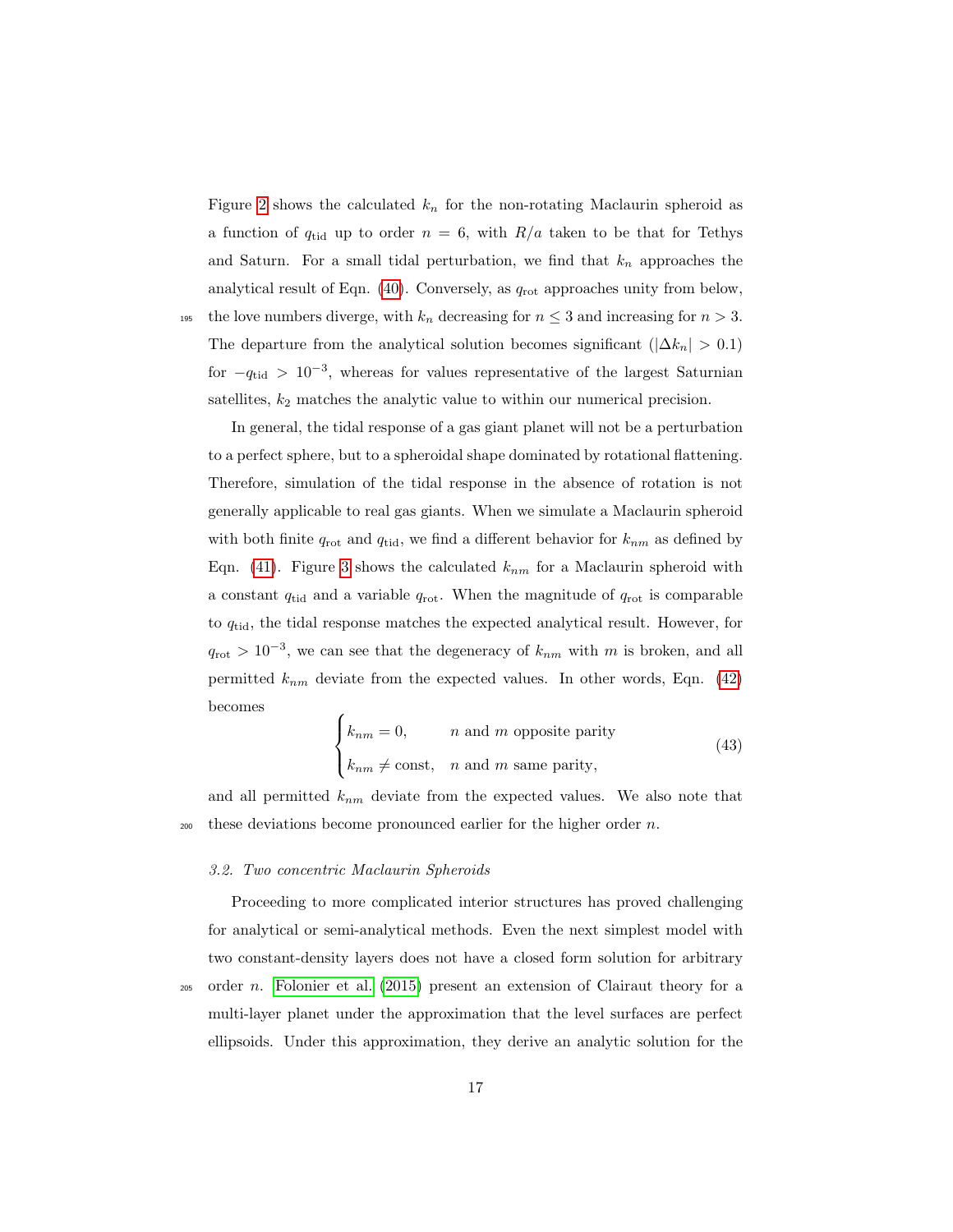distortion in response to a tidal perturbation only. This yields an expression for  $k_2$  as a function of two ratios of properties of the two layers,  $a_1/a$  and  $\rho_0/\rho_1$ .

- 210 Table [1](#page-29-0) shows a comparison of our calculated  $k_2$  with the analytic result from [Folonier et al.](#page-25-2) [\(2015\)](#page-25-2) for a selection of parameters spanning a range of  $a_1/a$  and  $\rho_0/\rho_1$ . All of our results using the CMS method differ from those using Clairaut theory by less than  $10^{-5}$ . This provides an important test of the correctness of the interior potentials used in our approach. It also indicates that ellipsoids,
- <sup>215</sup> while not exact, are a very good approximation for the degree 2 tidal response shape in the limit of very small  $q_{tid}$ , and  $q_{rot} = 0$ .

# <span id="page-17-2"></span>3.3. Polytrope of index unity

The polytrope of index unity defines a more realistic barotrope that also lends itself to semi-analytic analyses. It corresponds to the relation

<span id="page-17-1"></span>
$$
P = K\rho^2 \tag{44}
$$

<span id="page-17-0"></span>where the polytropic constant  $K$  can be chosen to match the planet's physical parameters. For a nonrotating  $n = 1$  polytrope, the density distribution is given by

$$
\rho = \rho_c \frac{\sin \pi \lambda}{\pi \lambda} \tag{45}
$$

where  $\rho_c$  is the density at the center of the planet. To obtain the first approximation of  $\delta_j$ , we differentiate Eqn. [\(45\)](#page-17-0) by  $\lambda$ :

$$
\frac{d(\rho/\rho_c)}{d\lambda} = \frac{\cos \pi \lambda}{\lambda} - \frac{\sin \pi \lambda}{\pi \lambda^2}.
$$
 (46)

We then correct this profile to be consistent with the given  $q_{\text{rot}}$  via the method introduced in Section [2.5.](#page-14-1) Scaling the densities to maintain the total mass of <sup>220</sup> the planet has a straightforward interpretation for a polytropic barotrope, as it is equivalent to changing K.

For the Maclaurin spheroid the lowest degree love number was

$$
k_2 = \frac{3}{2}.\t(47)
$$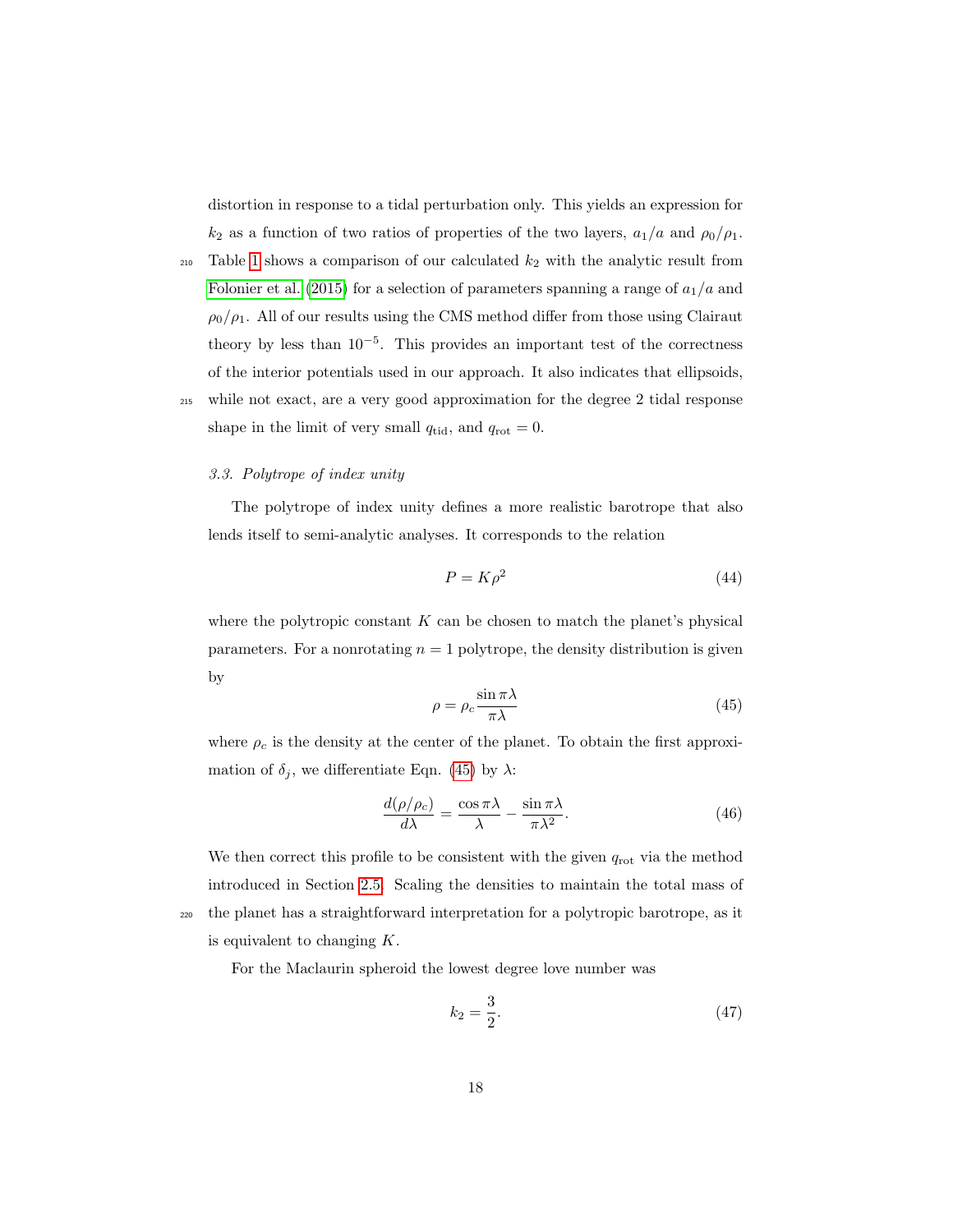Considering only the linear response to a purely rotational perturbation, we define a general degree 2 linear response parameter  $\Lambda_2$  as

$$
J_2 = \Lambda_2 q_{\rm rot}.\tag{48}
$$

Whereas  $\Lambda_2 = 1/2$  for the Maclaurin spheroid, for the polytrope of index unity the analytic result is [\(Hubbard, 1975\)](#page-26-4)

$$
\Lambda_2 = \left(\frac{5}{\pi^2} - \frac{1}{3}\right). \tag{49}
$$

Considering linear response only, one finds in general

<span id="page-18-1"></span><span id="page-18-0"></span>
$$
k_2 = 3\Lambda_2,\tag{50}
$$

valid in the limit  $q_{\text{rot}} \ll 1$  and  $q_{\text{tid}} \ll 1$ , for any barotrope in hydrostatic equilibrium. Thus, for the polytrope of index unity in this limit,

$$
k_2 = \frac{15}{\pi^2} - 1 = 0.519817755. \tag{51}
$$

We compare this to a CMS simulation of the  $n = 1$  polytrope model with 128 layers,  $q_{\text{rot}} = 0$ ,  $q_{\text{tid}} = 10^{-6}$ , and Tethys'  $R/a$ . The simulation results agree with the expected relation  $J_2 = 2C_{22}$  to numerical precision, and yield  $k_2 = 0.519775$ .

- <sup>225</sup> This provides a test of the multi-layer CMS approach subject to a tidal-only perturbation. The CMS result matches our Eqn. [\(51\)](#page-18-0) benchmark to better than the precision with which we could measure this parameter using the *Juno* spacecraft. The small difference can be attributed to approximation of a continuous polytrope by 128 layers in the CMS simulation. [Wisdom and Hubbard](#page-28-1) [\(2016\)](#page-28-1) <sup>230</sup> (Eqn. 15) show the relative discretization error of a CMS polytrope model to
- be  $\sim 10^{-3}$  for  $N = 128$ , roughly consistent with our calculated difference.

Similar to the calculations on the Maclaurin spheroid in Section [3.1,](#page-15-3) we performed additional  $N = 128$  polytrope simulations with finite  $q_{tid}$  and  $q_{rot} =$ 0. Once again, we find our calculated  $k_{nm}$  to be degenerate with m for the tidal-

<sup>235</sup> only simulations, in agreement with Eqn. [\(42\)](#page-15-2). Figure [4](#page-34-0) shows the behavior of  $k_n$  for  $n \leq 6$  for these tidal-only polytrope simulations. We only present these results up to  $q_{tid} \sim 10^{-4}$ , because above that value effects of the triaxial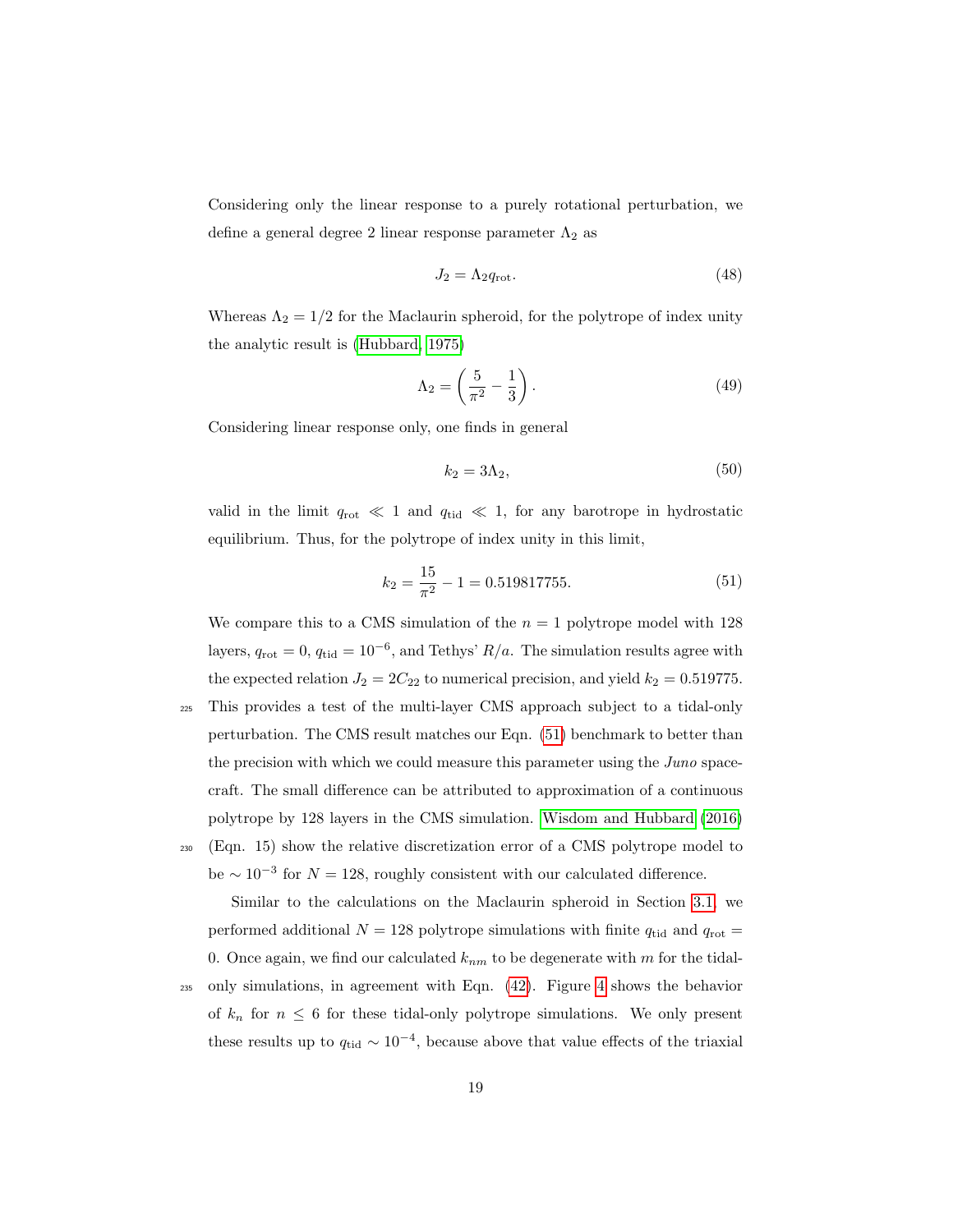shape on the pressure-density profile would require iterated relaxation to the polytropic relation, as discussed in Section [2.5.](#page-14-1) We observe that realistic values

- <sup>240</sup> for  $q_{tid}$  have negligible effect on the tidal response. Even for the Io-Jupiter system, the effect of finite  $q_{tid}$  on  $k_{nm}$  is near the numerical noise level. The general behavior is quite similar to the case of the single Maclaurin spheroid. For small tidal perturbations, the polytrope  $k_n$  approach values smaller than the Maclaurin spheroid case, with  $k_2$  asymptoting to the analytic limit in Eqn.
- $_{245}$  [\(51\)](#page-18-0). Similar to the Maclaurin spheroid, the behavior as  $q_{\text{rot}}$  increases from zero sees  $k_n$  decrease for  $n \leq 3$  and increase for  $n > 3$ . The deviation from the low  $q_{tid}$  value is also less pronounced for the more realistic polytrope density distribution than for the Maclaurin spheroid. This is to be expected since there is less mass concentrated in the outer portion of the polytrope model.
- $F_{250}$  Figure [5](#page-35-0) shows the effect of variable  $q_{\text{rot}}$  on polytrope models with constant  $q_{tid}$ . Once again, we find that  $k_{nm}$  degeneracy with respect to m breaks, in agreement with Eqn. [\(43\)](#page-16-0), as  $q_{\text{rot}}$  increases. Although the splitting of  $k_{nm}$  is somewhat diminished from the single Maclaurin spheroid results, the deviations are still significant at large values of  $q_{\text{rot}} \sim 10^{-2}$  consistent with the rapidly-
- 255 rotating gas giants. The shift in  $k_{nm}$  shows a nearly linear increase in magnitude with increasing  $q_{\text{rot}}$ , with potentially observable increases in  $k_2$  for both the ice giant and gas giant planets. The general behavior of  $k_{nm}$  is very similar between these tests with two very different density profiles. The relative magnitudes and directions of all  $k_{nm}$  up to  $n = 6$  are similar between the two cases. This <sup>260</sup> indicates that the effect should be ubiquitous in all fast-spinning liquid bodies, and relatively insensitive to the density profile of the planet.

#### 4. Saturn's tidal response

#### 4.1. Saturn interior models

[Lainey et al.](#page-27-0) [\(2016\)](#page-27-0) present the first determination of the love number  $k_2$ <sup>265</sup> for a gas giant planet using a dataset of astrometric observations of Saturn's coorbital moons. Their observed value  $k_2 = 0.390 \pm 0.024$  is much larger than the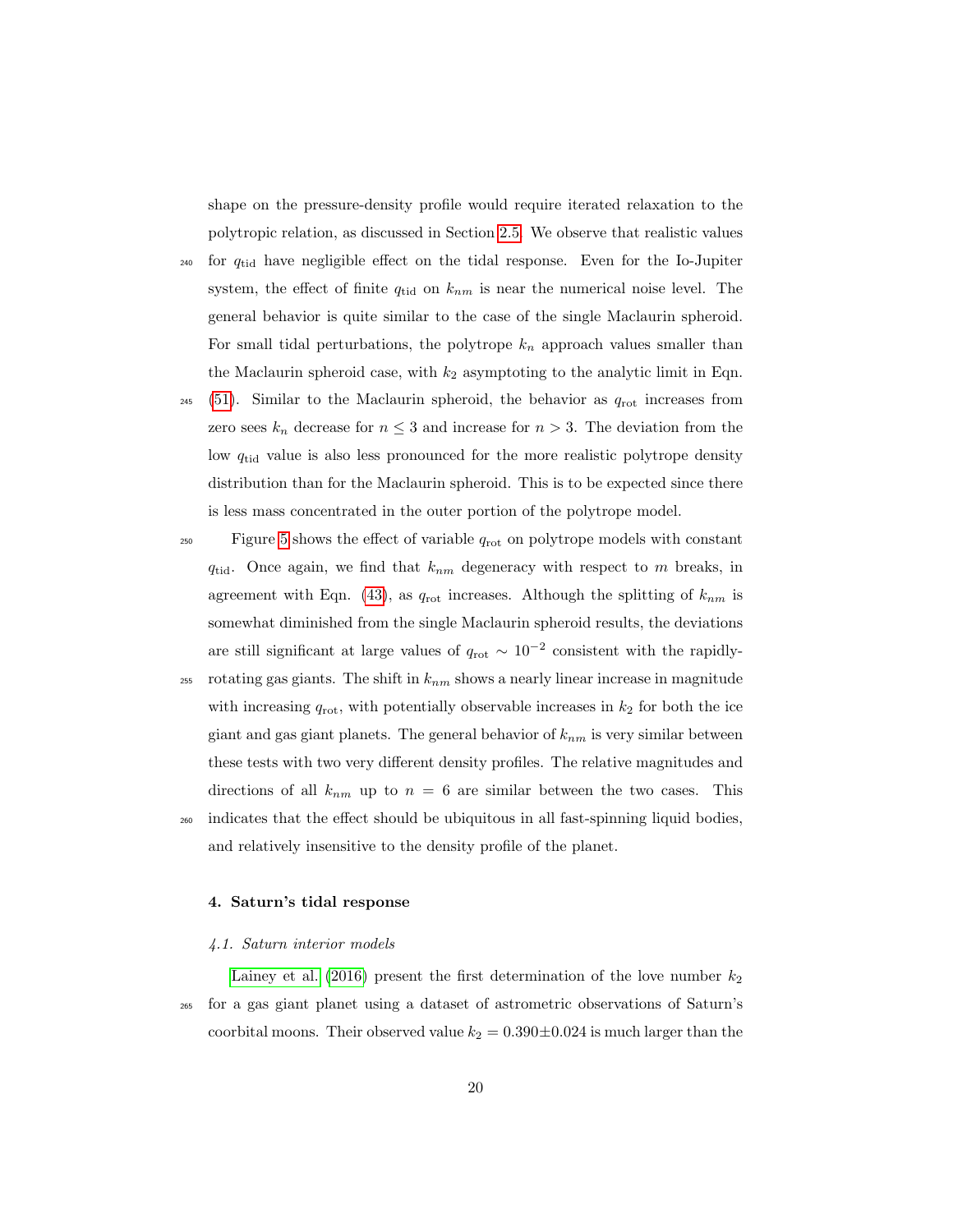theoretical prediction of 0.341 by [Gavrilov and Zharkov](#page-25-1) [\(1977\)](#page-25-1). Here we present calculations suggesting that the enhancement of Saturn's  $k_2$  is the result of the influence of the planet's rapid rotation, rather than evidence for a nonstatic <sup>270</sup> tidal response or some other breakdown of the hydrostatic theory.

For the purposes of this calculation, we use two relatively simple models for Saturn's interior structure, fitted to physical parameters determined by the Voyager and Cassini spacecraft. Table [2](#page-30-0) summarizes the physical parameters used in our models. We fit our models to minimize the difference in zonal harmon-

- $_{275}$  ics from those determined from *Cassini* [\(Jacobson et al., 2006\)](#page-26-5). We consider two different internal rotation rates based on magnetic field measurements from Voyager [\(Desch and Kaiser, 1981\)](#page-25-3) and *Cassini* [\(Giampieri et al., 2006\)](#page-25-4), which lead to two different values of  $q_{\text{rot}}$ .
- In principle, the tidal response of a heterogeneous body will also be different <sup>280</sup> for satellites with different sizes and orbital parameters. To address this, we also consider the effect of two major satellites, Tethys and Dione, with different values for  $q_{tid}$  and  $R/a$  [\(Archinal et al., 2011\)](#page-25-5). These two satellites, along with their respective coorbital satellites, were used in the determination of  $k_2$  by [Lainey et al.](#page-27-0) [\(2016\)](#page-27-0).
- <sup>285</sup> For the interior density profile, our first model assumes a constant-density core surrounded by a polytropic envelope following Eqn. [\(44\)](#page-17-1). We constrain the radius of the core to be  $a_{\text{core}}/a = 0.2$ , leaving the mass  $m_{\text{core}}/M$  as a parameter which is adjusted to match the observed Saturn  $J_2$ . The fitted model using the Voyager rotation period matches both  $J_2$  and  $J_4$  to within the error bars, but
- 290 with the Cassini rotation period it matches only  $J_2$ . In hydrostatic equilibrium, the two different rotation rates lead to differences in shape of equipotential surfaces and, therefore, also to different best fits to  $m_{\text{core}}/M$ . The envelope polytrope is scaled in order to maintain  $M$ . Figure [6](#page-36-0) shows the density profile of one such model. We consider a model with a total of 128 layers, for which
- <sup>295</sup> the CMS model has a discretization error [\(Wisdom and Hubbard, 2016\)](#page-28-1) smaller than uncertainty in the observations of Saturn's  $k_2$ .

Our second model has only four spheroids  $(N = 4)$ , also depicted in Figure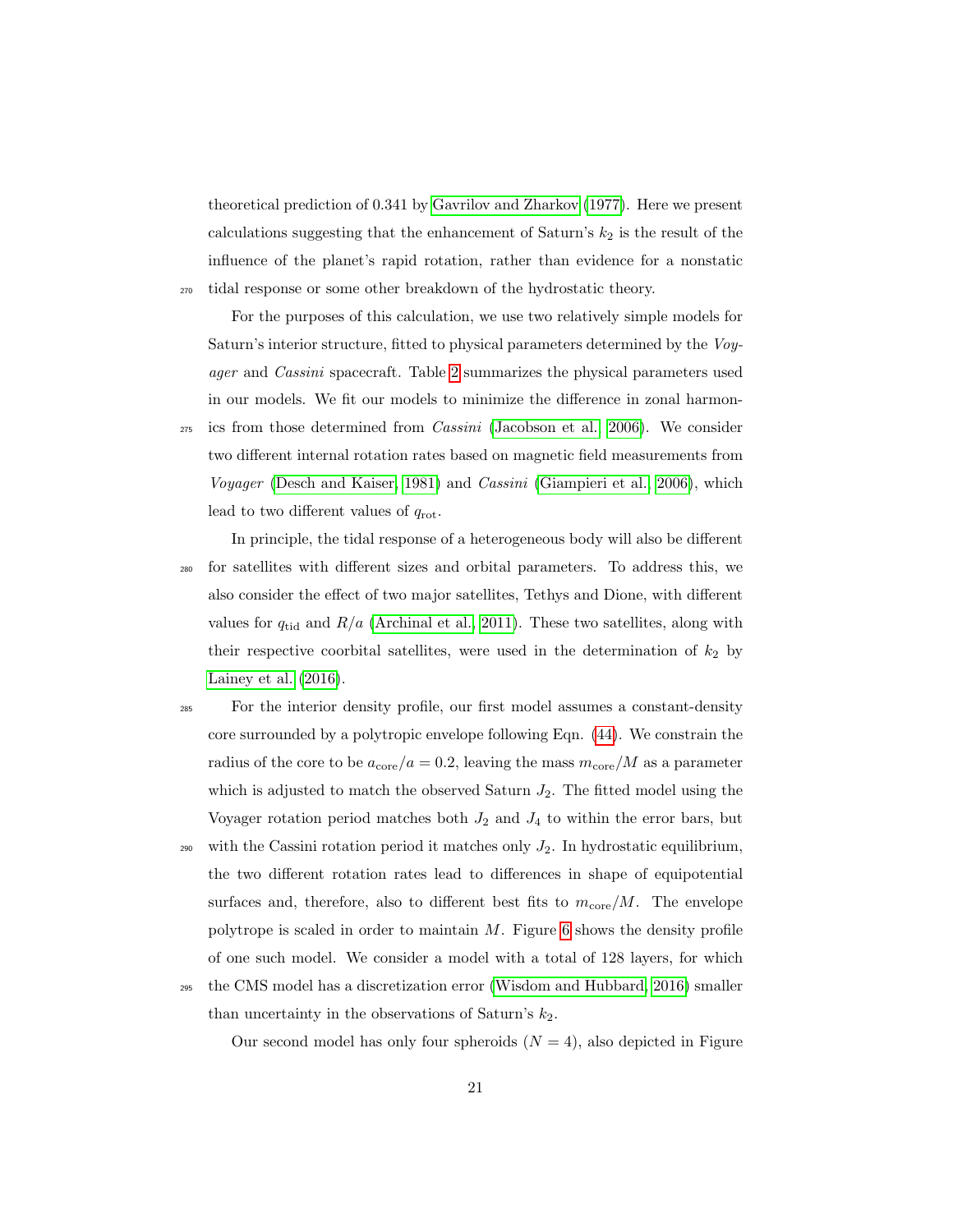[6,](#page-36-0) with densities and radii adjusted to yield agreement with both observed  $J_2$ and observed  $J_4$  as given in Table [2.](#page-30-0)

<sup>300</sup> These two simple models, while not particularly realistic, capture the major features of Saturn's internal structure. It is well established that the details of Saturn's internal structure are largely degenerate, with a wide range of possible core sizes and densities adequately matching the few observational constraints [\(Kramm et al., 2011;](#page-27-5) [Helled and Guillot, 2013;](#page-25-6) [Nettelmann et al., 2013\)](#page-27-6). The

<sup>305</sup> qualitative similarities between our Maclaurin spheroid and polytrope simu-lations (Sections [3.1](#page-15-3) and [3.3\)](#page-17-2) indicate that the rotational enhancement of  $k_2$ should be a robust prediction regardless of the particular details of the interior profile. A comparison between our polytrope plus core and four layer models provides another test of the sensitivity of  $k_2$  to interior structure. We do not

<sup>310</sup> consider here the influence of differential rotation [\(Hubbard, 1982;](#page-26-6) [Kong et al.,](#page-27-7) [2013;](#page-27-7) [Cao and Stevenson, 2015;](#page-25-0) [Wisdom and Hubbard, 2016\)](#page-28-1), which might have an influence on the gravitational response in comparison to the solid-body rotation considered here. However, since the effect of realistic deep flow patterns on the low order zonal harmonics is small [\(Cao and Stevenson, 2015\)](#page-25-0), we expect <sup>315</sup> that they would cause negligible further changes in the rotational enhancement

# of  $k_2$ .

# 4.2. Calculated  $k_2$  for Saturn

We take our baseline model to be the  $N = 128$  CMS core plus polytrope model with physical parameters fitted to Cassini observations. Figure [7](#page-37-0) shows 320 the calculated zonal harmonics  $J_n$  up to order  $n = 30$ . The even  $J_n$  decrease smoothly in magnitude with increasing  $n$ , with the slope decreasing at higher  $n$ .  $J_n$  is negative when n is divisible by 4, and positive otherwise. The calculated  $J_n$  are essentially indistinguishable from those calculated for the rotation only case with the same  $q_{\text{rot}}$ , as is expected given  $q_{\text{rot}} \gg q_{\text{tid}}$ .

 $325$  Figure [8](#page-38-0) shows the magnitude of  $C_{nm}$  for the core plus polytrope model with *Cassini* rotation. Changing the number of layers, satellite parameters or the rotation rate to the Voyager value leads to a shift in the values, but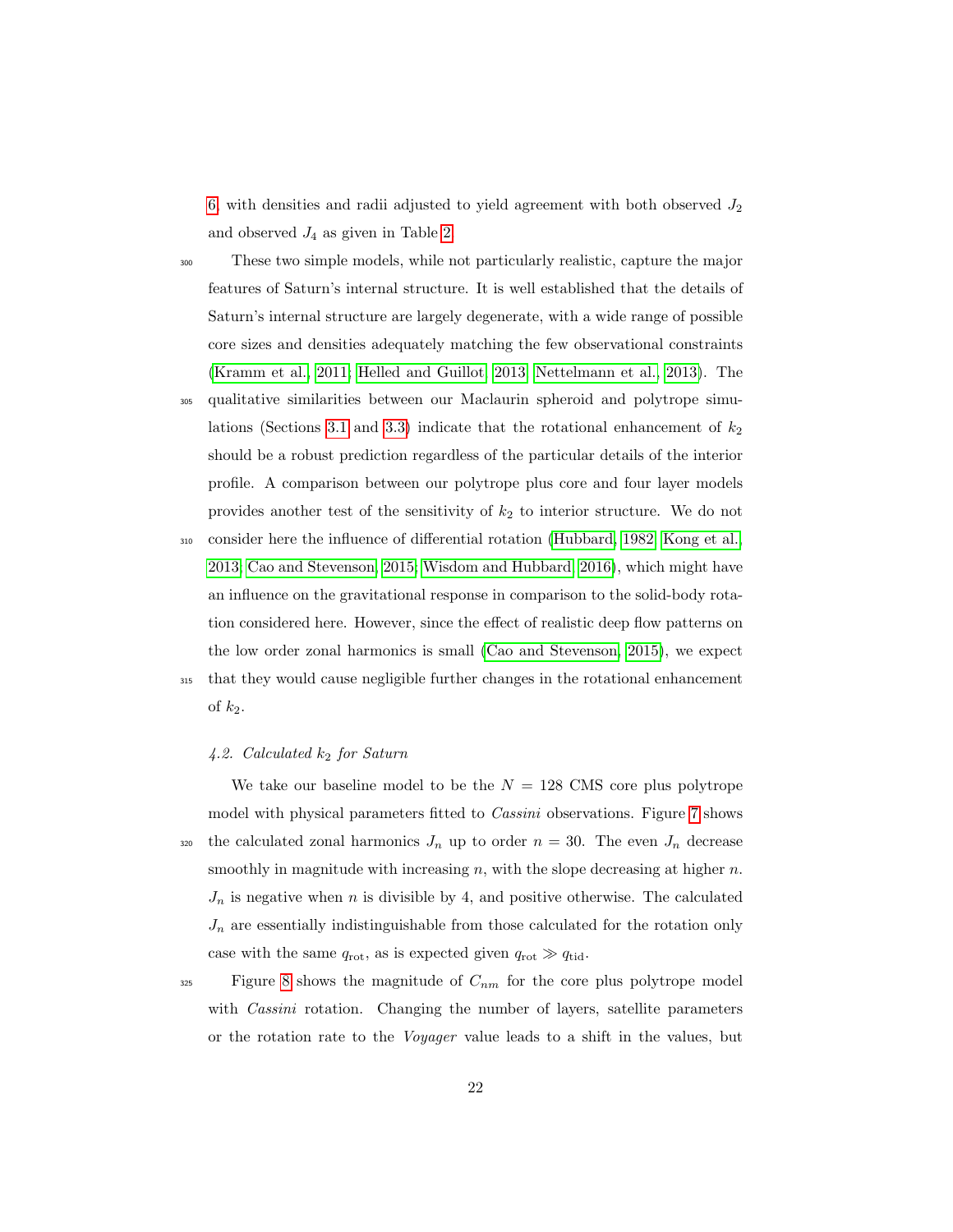the relative magnitudes and signs of  $C_{nm}$  remain approximately the same. In the same figure, we also compare the  $C_{nm}$  for a non-rotating planet having the

330 same density profile  $\rho(\lambda_i)$ . Here we see significant shifts in the magnitudes  $C_{nm}$ , although the signs remain the same. For the rotating model,  $C_{nm}$  is similar for most points where  $n = m$ , but with magnitudes significantly larger when  $m < n$ . The only exception to this trend is  $C_{31}$  which is lower for the rotating model. These results are all broadly consistent with the splitting of  $k_{nm}$  observed for <sup>335</sup> the polytrope in Section [3.3.](#page-17-2)

Table [3](#page-31-0) summarizes our calculated values for  $k_2$  for 5 different models. The identifying labels "Cassini" and "Voyager" use the observed rotation rate from [Jacobson et al.](#page-26-5) [\(2006\)](#page-26-5), and [Desch and Kaiser](#page-25-3) [\(1981\)](#page-25-3) respectively, while "nonrotating" is a model with  $q_{\text{rot}} = 0$ . The "non-rotating" model uses the same "Cassini" density profile, meaning that its density-pressure profile has not been relaxed to be in equilibrium for zero rotation. It does, however, allow us to quantify the effect of rotation on the tidal response by comparison with the "Cassini" model. "Tethys" and "Dione" refer to models with the satellite parameters  $q_{tid}$  and  $R/a$  corresponding to those satellites, whereas "no tide" is 345 an analogous model with finite  $q_{\text{rot}}$  only. " $N = 128$ " uses the polytrope outer envelope with constant density inner core, whereas " $N = 4$ " is the model which independently adjusts layer densities to match the observed  $J_2$  and  $J_4$ .

Each of the rotating models yields a calculated  $k_2$  value matching the observation of [Lainey et al.](#page-27-0) [\(2016\)](#page-27-0) within their error bars. We find that the  $_{350}$  difference between the  $k_2$  values associated with the satellites Tethys and Dione is ∼0.0003, well below the current sensitivity limit. Using the ∼2.5% higher "Voyager" rotation rate leads to a decrease of  $\sim 0.01$  in  $k_2$ .

In Table [3,](#page-31-0) we also show the calculated  $J_2$ ,  $J_4$  and  $J_6$  following the convergence of the gravitational field in response to the tidal perturbation. For the

<sup>355</sup> core plus polytrope model, the rotation rate from *Voyager* is more consistent with the  $J_4$  and  $J_6$  from [Jacobson et al.](#page-26-5) [\(2006\)](#page-26-5). This doesn't necessarily mean that the Voyager rotation rate is more correct, just that it allows a better fit for our simplified density model. Nonetheless, our fitted gravitational moments are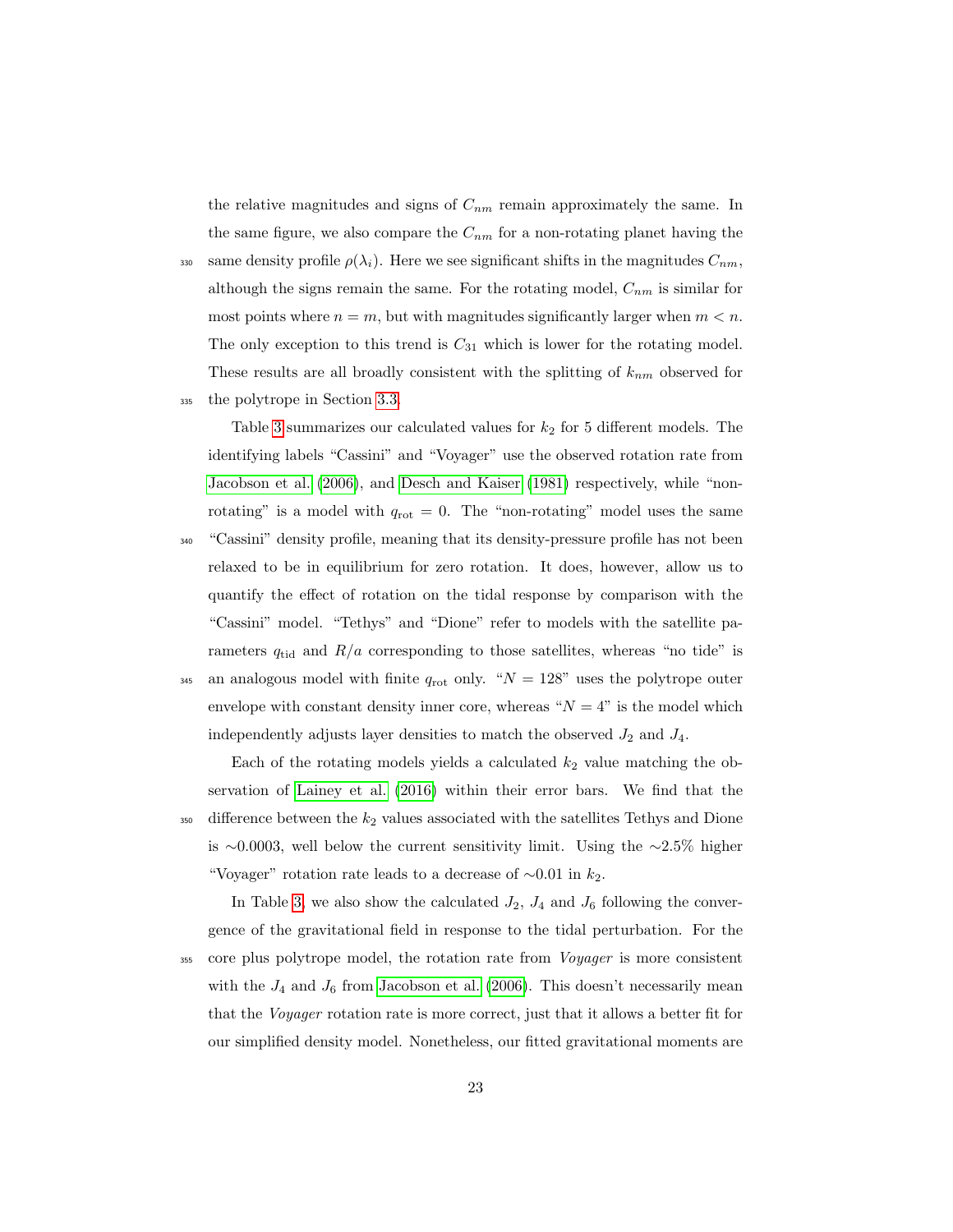[m](#page-25-1)uch closer to each other than to those from the pre-Cassini model of [Gavrilov](#page-25-1) <sup>360</sup> [and Zharkov](#page-25-1) [\(1977\)](#page-25-1).

In comparison to the other models, the outlier is the non-rotating model, which underestimates the  $k_2$  by  $\sim$  9.4% compared to a rotating body with the same density distribution. This calculated enhancement accounts for most of the difference between the observation of  $k_2 = 0.390 \pm .024$  [\(Lainey et al., 2016\)](#page-27-0) and <sup>365</sup> the classical theory result of 0.341 [\(Gavrilov and Zharkov, 1977\)](#page-25-1). We attribute our non-rotating model's larger  $k_2$  to our different interior model which matches more recent constraints on Saturn's zonal gravitational moments  $J_2-J_6$ .

In addition to the difference in  $k_2$ , the non-rotating model also predicts slightly different tidal components of the zonal gravitational moments. Finding <sup>370</sup> the difference in values between the "no tide" model and the analogous tidal model yields  $J_{2,\text{tid}} = 1.7254 \times 10^{-10}$ ,  $J_{4,\text{tid}} = -2.732 \times 10^{-11}$  and  $J_{6,\text{tid}} =$  $4.14 \times 10^{-12}$ , which are different than calculated zonal moments for the "nonrotating" model.

It may be initially surprising that the four-layer model yields a  $k_2$  value <sup>375</sup> only ∼0.0007 different than the polytrope model. The two models represent two very different density structures that lead to similar low-order zonal harmonics. The fact these two models are indistinguishable by their  $k_2$  suggests that the tidal response of Saturn is only a weak function of the detailed density structure within the interior of the planet. This behavior can be understood by

380 referring to Eqn. [\(50\)](#page-18-1), which shows that to lowest order,  $k_2$  and  $\Lambda_2$  contain the same information about interior structure. This statement is not true when we include a nonlinear response to rotation and tides. Thus, future high-precision measurements of the  $k_{nm}$  of jovian planets, say to better than 0.1%, will be useful for constraining basic parameters such as the interior rotation rate of the

<sup>385</sup> planet, and may help to break the current degeneracy of interior density profiles. The theory presented in this paper is intended to match the anticipated precision of such future measurements.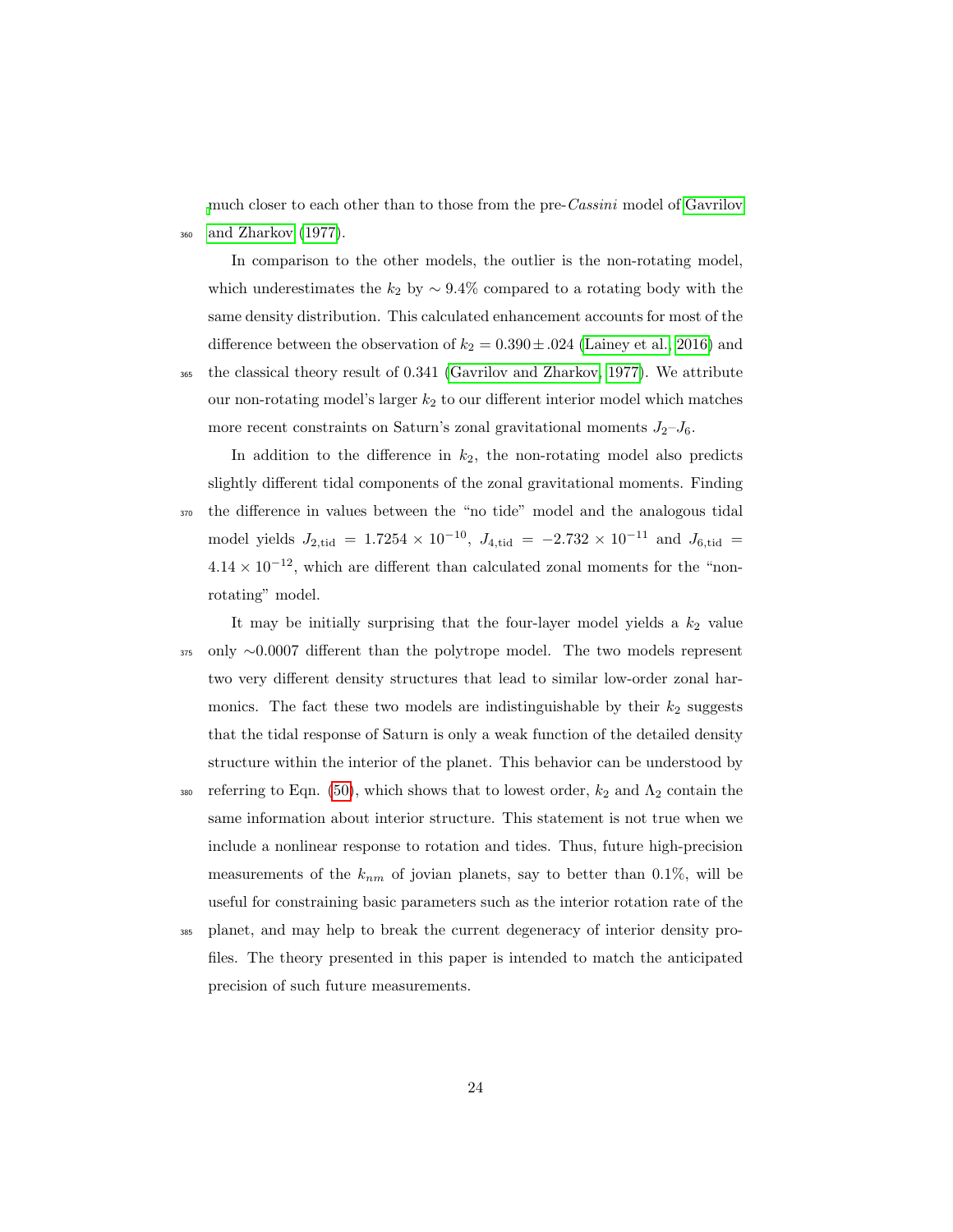# 5. Summary

The CMS method for calculating a self-consistent shape and gravitational <sup>390</sup> field of a static liquid planet has been extended to include the effect of a tidal potential from a satellite. This is expected to represent the largest contribution to the low-order tesseral harmonics measured by Juno and future spacecraft studies of the gas giants. This approach has been benchmarked against analytical results for the tidal response of the Maclaurin spheroid, two constant density <sup>395</sup> layers, and the polytrope of index unity.

We highlight for the first time the importance of the high rotation rate on the tidal response of the gas giants. CMS simulations of the tidal response on bodies with large rotational flattening show significant deviation in the tesseral harmonics of the gravitational field as compared to simulations without rotation.

 $_{400}$  This includes splitting of the love numbers into different  $k_{nm}$  for any given order  $n > 2$ . Meanwhile, it leads to an observable enhancement in  $k_2$  compared to a non-rotating model.

This rotational enhancement of the  $k_2$  love number for a simplified interior model of Saturn agrees with the recent observational result [\(Lainey et al.,](#page-27-0)  $405$  [2016\)](#page-27-0), which found  $k_2$  to be much higher than previous predictions. Our predicted values of  $k_2$  are robust for reasonable assumptions of interior structure, rotation rate and satellite parameters. The Juno spacecraft is expected to measure Jupiter's gravitational field to sufficiently high precision to measure lower order tesseral components arising from Jupiter's large moons, and we predict  $_{410}$  an analogous rotational enhancement of  $k<sub>2</sub>$  for Jupiter. Our high-precision tidal theory will be an important component of the search for non-hydrostatic terms in Jupiter's external gravity field.

# Acknowledgments

This work was supported by NASA's Juno project. Sean Wahl and Burkhard <sup>415</sup> Militzer acknowledge support the National Science Foundation (astronomy and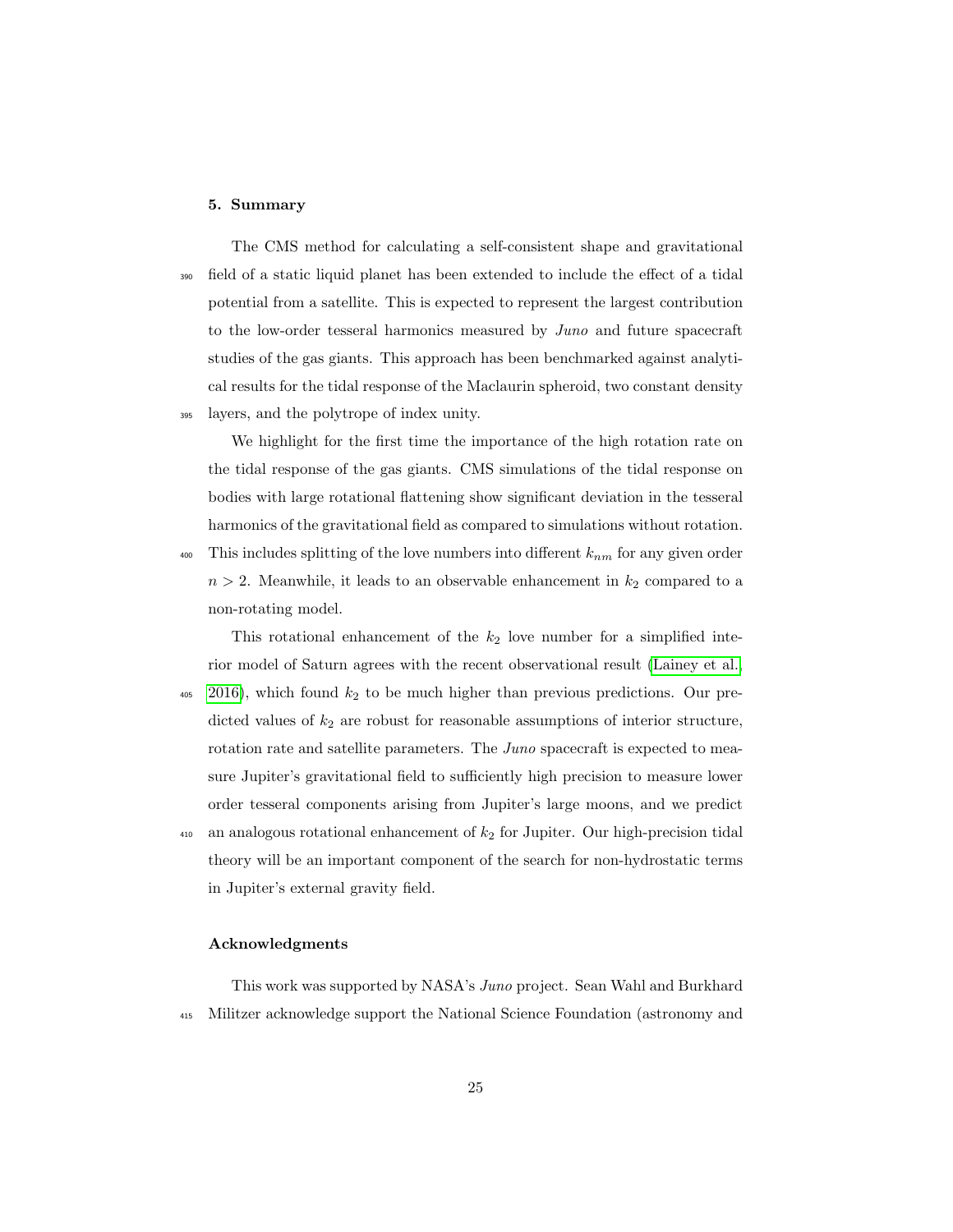astrophysics research grant 1412646). We thank Isamu Matsuyama for helpful discussions regarding classical tidal theory.

# References

<span id="page-25-5"></span>Archinal, B.A., A'Hearn, M.F., Bowell, E., Conrad, A., Consolmagno, G.J.,

- <sup>420</sup> Courtin, R., Fukushima, T., Hestroffer, D., Hilton, J.L., Krasinsky, G.A., Neumann, G., Oberst, J., Seidelmann, P.K., Stooke, P., Tholen, D.J., Thomas, P.C., Williams, I.P., 2011. Report of the IAU Working Group on Cartographic Coordinates and Rotational Elements: 2009. Celest. Mech. Dyn. Astron. 109, 101–135. doi:[10.1007/s10569-010-9320-4](http://dx.doi.org/10.1007/s10569-010-9320-4).
- <span id="page-25-0"></span><sup>425</sup> Cao, H., Stevenson, D.J., 2015. Gravity and Zonal Flows of Giant Planets: From the Euler Equation to the Thermal Wind Equation , 1–9URL: [http:](http://arxiv.org/abs/1508.02764) [//arxiv.org/abs/1508.02764](http://arxiv.org/abs/1508.02764), [arXiv:1508.02764](http://arxiv.org/abs/1508.02764).

<span id="page-25-3"></span>Desch, M.D., Kaiser, M.L., 1981. Voyager measurement of the rotation period of Saturn's magnetic field. Geophys. Res. Lett. 8, 253–256. doi:[10.1029/](http://dx.doi.org/10.1029/GL008i003p00253) <sup>430</sup> [GL008i003p00253](http://dx.doi.org/10.1029/GL008i003p00253).

- <span id="page-25-2"></span>Folonier, H., Ferraz-Mello, S., Kholshevnikov, K.V., 2015. The flattenings of the layers of rotating planets and satellites deformed by a tidal potential. Celest. Mech. Dyn. Astron. 122, 183–198. URL: [http://arxiv.org/abs/](http://arxiv.org/abs/1503.08051) [1503.08051](http://arxiv.org/abs/1503.08051), doi:[10.1007/s10569-015-9615-6](http://dx.doi.org/10.1007/s10569-015-9615-6), [arXiv:1503.08051](http://arxiv.org/abs/1503.08051).
- <span id="page-25-1"></span><sup>435</sup> Gavrilov, S.V., Zharkov, V.N., 1977. Love numbers of the giant planets. Icarus 32, 443–449. URL: [http://linkinghub.elsevier.com/retrieve/](http://linkinghub.elsevier.com/retrieve/pii/001910357790015X) [pii/001910357790015X](http://linkinghub.elsevier.com/retrieve/pii/001910357790015X), doi:[10.1016/0019-1035\(77\)90015-X](http://dx.doi.org/10.1016/0019-1035(77)90015-X).
- <span id="page-25-6"></span><span id="page-25-4"></span>Giampieri, G., Dougherty, M.K., Smith, E.J., Russell, C.T., 2006. A regular period for Saturn's magnetic field that may track its internal rotation. Nature <sup>440</sup> 441, 62–64. doi:[10.1038/nature04750](http://dx.doi.org/10.1038/nature04750).
	- Helled, R., Guillot, T., 2013. Interior Models of Saturn: Including the Uncertainties in Shape and Rotation. Astrophys. J. 767,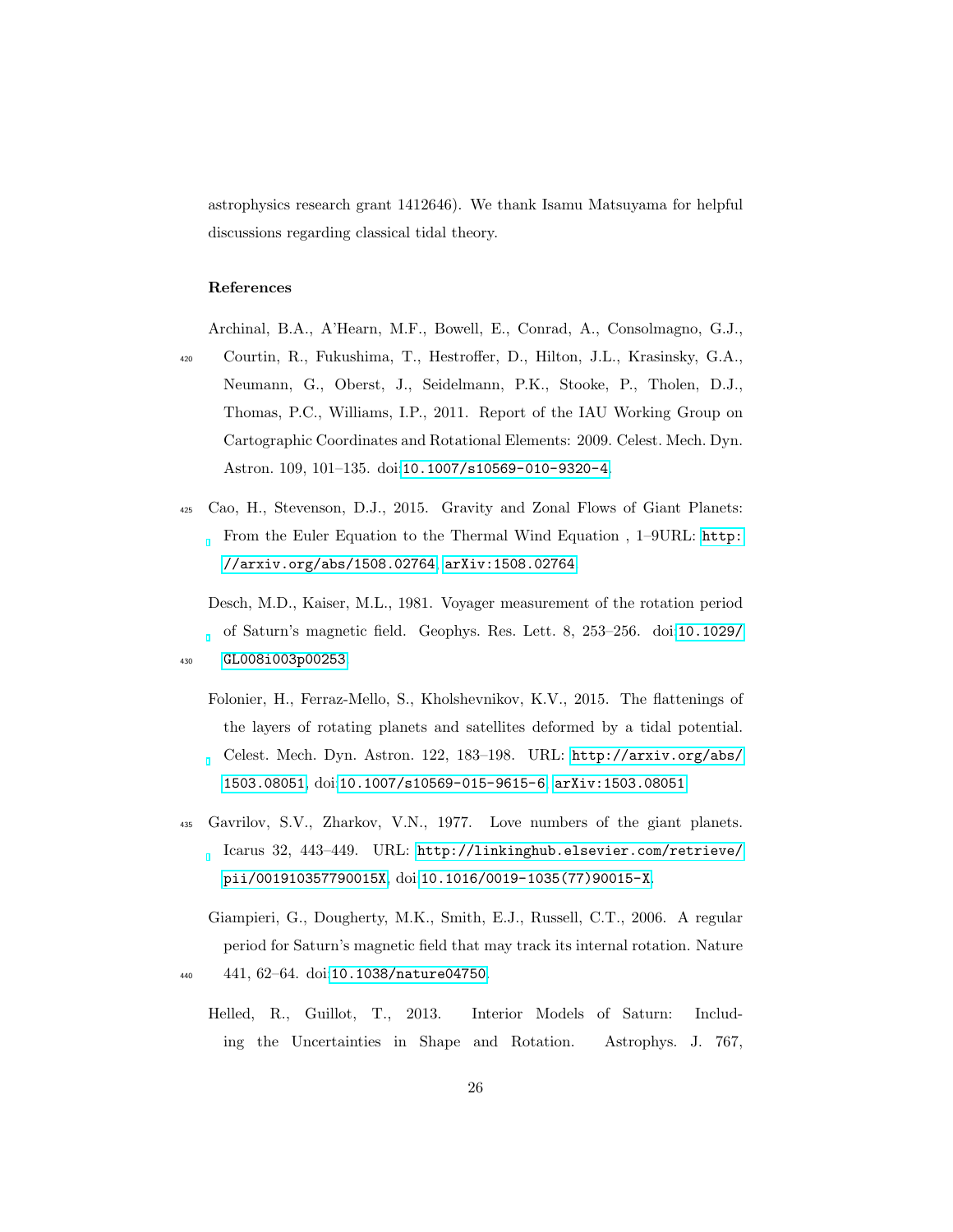113. URL: [http://stacks.iop.org/0004-637X/767/i=2/a=113?key=](http://stacks.iop.org/0004-637X/767/i=2/a=113?key=crossref.045d858be83734acdc0600277a318377) [crossref.045d858be83734acdc0600277a318377](http://stacks.iop.org/0004-637X/767/i=2/a=113?key=crossref.045d858be83734acdc0600277a318377), doi:[10.1088/0004-637X/](http://dx.doi.org/10.1088/0004-637X/767/2/113) <sup>445</sup> [767/2/113](http://dx.doi.org/10.1088/0004-637X/767/2/113).

- <span id="page-26-4"></span>Hubbard, W., 1975. Gravitational field of a rotating planet with a polytropic index of unity. Sov. Astron. 18, 621–624.
- <span id="page-26-6"></span>Hubbard, W., 1982. Effects of differential rotation on the gravitational figures of Jupiter and Saturn. Icarus 52, 509–515. URL: [http:](http://linkinghub.elsevier.com/retrieve/pii/0019103582900112)
- <span id="page-26-2"></span><sup>450</sup> [//linkinghub.elsevier.com/retrieve/pii/0019103582900112](http://linkinghub.elsevier.com/retrieve/pii/0019103582900112), doi:[10.](http://dx.doi.org/10.1016/0019-1035(82)90011-2) [1016/0019-1035\(82\)90011-2](http://dx.doi.org/10.1016/0019-1035(82)90011-2).
	- Hubbard, W., Schubert, G., Kong, D., Zhang, K., 2014. On the convergence of the theory of figures. Icarus 242, 138–141. URL: [http:](http://linkinghub.elsevier.com/retrieve/pii/S001910351400428X) [//linkinghub.elsevier.com/retrieve/pii/S001910351400428X](http://linkinghub.elsevier.com/retrieve/pii/S001910351400428X), doi:[10.](http://dx.doi.org/10.1016/j.icarus.2014.08.014)
- <span id="page-26-0"></span><sup>455</sup> [1016/j.icarus.2014.08.014](http://dx.doi.org/10.1016/j.icarus.2014.08.014).
	- Hubbard, W.B., 2012. High-Precision Maclaurin-Based Models of Rotating Liquid Planets. Astrophys. J. 756, L15. URL: [http://stacks.iop.org/2041-8205/756/i=1/a=L15?key=crossref.](http://stacks.iop.org/2041-8205/756/i=1/a=L15?key=crossref.34b95153bc3fdfb844cab51abbdf75d3) [34b95153bc3fdfb844cab51abbdf75d3](http://stacks.iop.org/2041-8205/756/i=1/a=L15?key=crossref.34b95153bc3fdfb844cab51abbdf75d3), doi:[10.1088/2041-8205/756/1/L15](http://dx.doi.org/10.1088/2041-8205/756/1/L15).
- <span id="page-26-1"></span><sup>460</sup> Hubbard, W.B., 2013. Concentric Maclaurin Spheroid Models of Rotating Liquid Planets. Astrophys. J. 768, 43. URL: [http://stacks.iop.org/0004-637X/768/i=1/a=43?key=crossref.](http://stacks.iop.org/0004-637X/768/i=1/a=43?key=crossref.a31bd47c857111e805198695ba70780e) [a31bd47c857111e805198695ba70780e](http://stacks.iop.org/0004-637X/768/i=1/a=43?key=crossref.a31bd47c857111e805198695ba70780e), doi:[10.1088/0004-637X/768/1/43](http://dx.doi.org/10.1088/0004-637X/768/1/43).

<span id="page-26-5"></span>Jacobson, R.A., Antresian, P.G., Bordi, J.J., Criddle, K.E., Ionasescu, R., <sup>465</sup> Jones, J.B., Mackenzie, R.a., Meek, M.C., Parcher, D., Pelletier, F.J., Owen, W.M., Roth, D.C., Roundhill, I.M., Stauch, J.R., 2006. The gravity field of the Saturnian system from staellites observations and spacecraft tracking data. Astrophys. J. 132, 2520–2526. doi:[10.1086/508812](http://dx.doi.org/10.1086/508812).

<span id="page-26-3"></span>Jeans, J.H., 2009. Problems of Cosmology and Stellar Dynamics. Cambridge <sup>470</sup> University Press. URL: <http://dx.doi.org/10.1017/CBO9780511694417>.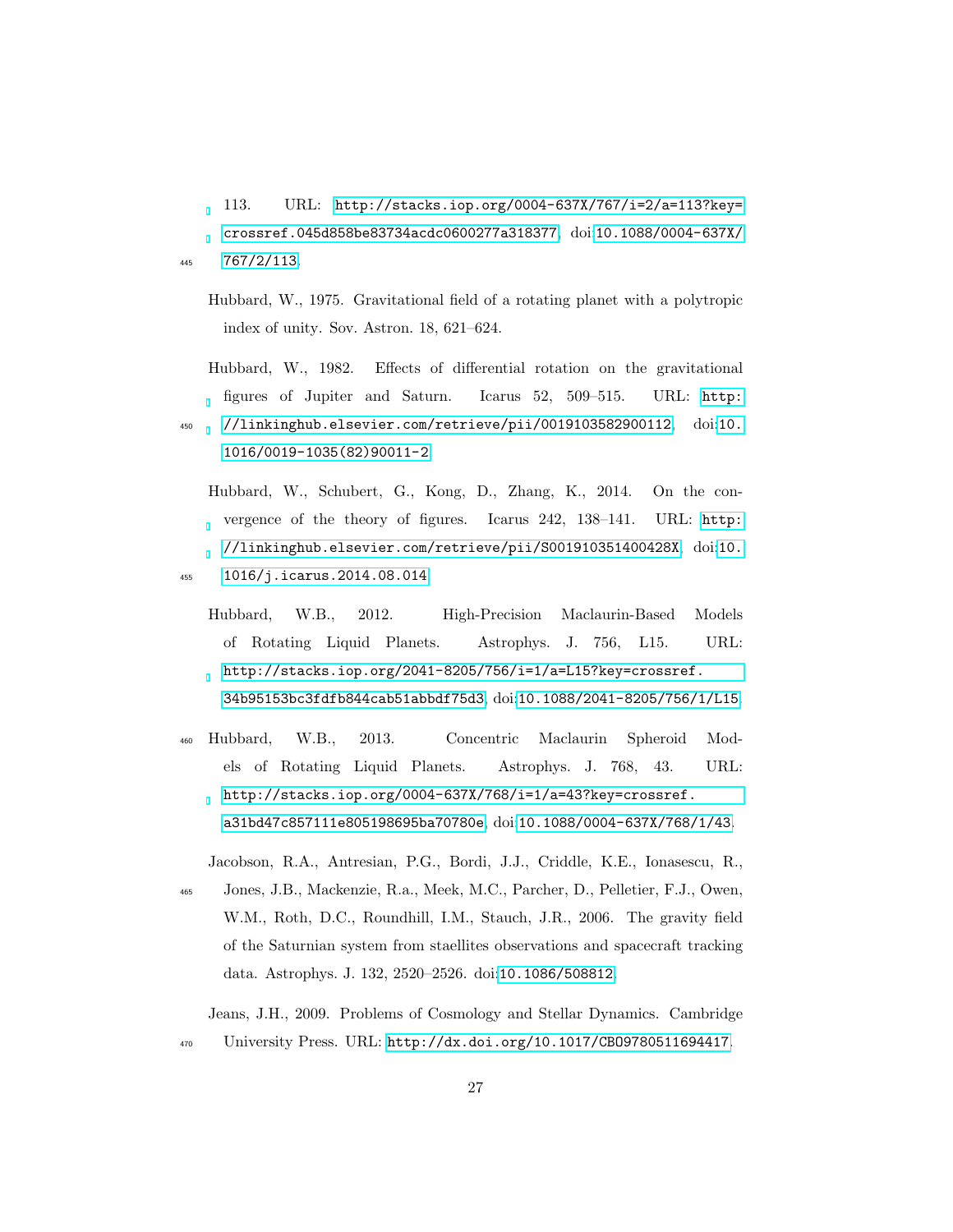- <span id="page-27-2"></span>Kaspi, Y., 2013. Inferring the depth of the zonal jets on Jupiter and Saturn from odd gravity harmonics. Geophys. Res. Lett. 40, 676–680. doi:[10.1029/](http://dx.doi.org/10.1029/2012GL053873) [2012GL053873](http://dx.doi.org/10.1029/2012GL053873).
- <span id="page-27-1"></span>Kaspi, Y., Hubbard, W.B., Showman, A.P., Flierl, G.R., 2010. Gravita-<sup>475</sup> tional signature of Jupiter's internal dynamics. Geophys. Res. Lett. 37, L01204. URL: <http://doi.wiley.com/10.1029/2012GL053873>, doi:[10.](http://dx.doi.org/10.1029/2009GL041385) [1029/2009GL041385](http://dx.doi.org/10.1029/2009GL041385).
	- Kong, D., Liao, X., Zhang, K., Schubert, G., 2013. Gravitational signature of rotationally distorted Jupiter caused by deep zonal winds. Icarus
- <span id="page-27-7"></span><sup>480</sup> 226, 1425–1430. URL: [http://linkinghub.elsevier.com/retrieve/pii/](http://linkinghub.elsevier.com/retrieve/pii/S0019103513003540) [S0019103513003540](http://linkinghub.elsevier.com/retrieve/pii/S0019103513003540), doi:[10.1016/j.icarus.2013.08.016](http://dx.doi.org/10.1016/j.icarus.2013.08.016).
- <span id="page-27-5"></span><span id="page-27-0"></span>Kramm, U., Nettelmann, N., Redmer, R., Stevenson, D.J., 2011. Astrophysics On the degeneracy of the tidal Love number  $k_2$  in multi-layer planetary models : application to Saturn and GJ 436b. Astron. Astrophys. 18, 1–7. doi:[10.](http://dx.doi.org/10.1051/0004-6361/201015803) <sup>485</sup> [1051/0004-6361/201015803](http://dx.doi.org/10.1051/0004-6361/201015803), [arXiv:1101.0997](http://arxiv.org/abs/1101.0997).
	- Lainey, V., Jacobson, R.A., Tajeddine, R., Cooper, N.J., Robert, V., Tobie, G., Guillot, T., Mathis, S., 2016. New constraints on Saturn's interior from Cassini astrometric data URL: <http://arxiv.org/abs/1510.05870>, [arXiv:1510.05870](http://arxiv.org/abs/1510.05870).
- <span id="page-27-4"></span><sup>490</sup> Munk, W.H., MacDonald, G.J.F., 2009. The Rotation of the Earth: A Geophysical Discussion. Cambridge Monographs on Mechanics, Cambridge University Press. URL: <https://books.google.com/books?id=klDqPAAACAAJ>.
	- Nettelmann, N., Püstow, R., Redmer, R., 2013. Saturn layered structure and homogeneous evolution models with different EOSs. Icarus 225, 548–557. URL:
- <span id="page-27-6"></span><sup>495</sup> <http://linkinghub.elsevier.com/retrieve/pii/S0019103513001784>, doi:[10.1016/j.icarus.2013.04.018](http://dx.doi.org/10.1016/j.icarus.2013.04.018), [arXiv:1304.4707](http://arxiv.org/abs/1304.4707).

<span id="page-27-3"></span>Tassoul, J.L., 2015. Theory of Rotating Stars. (PSA-1). Princeton Series in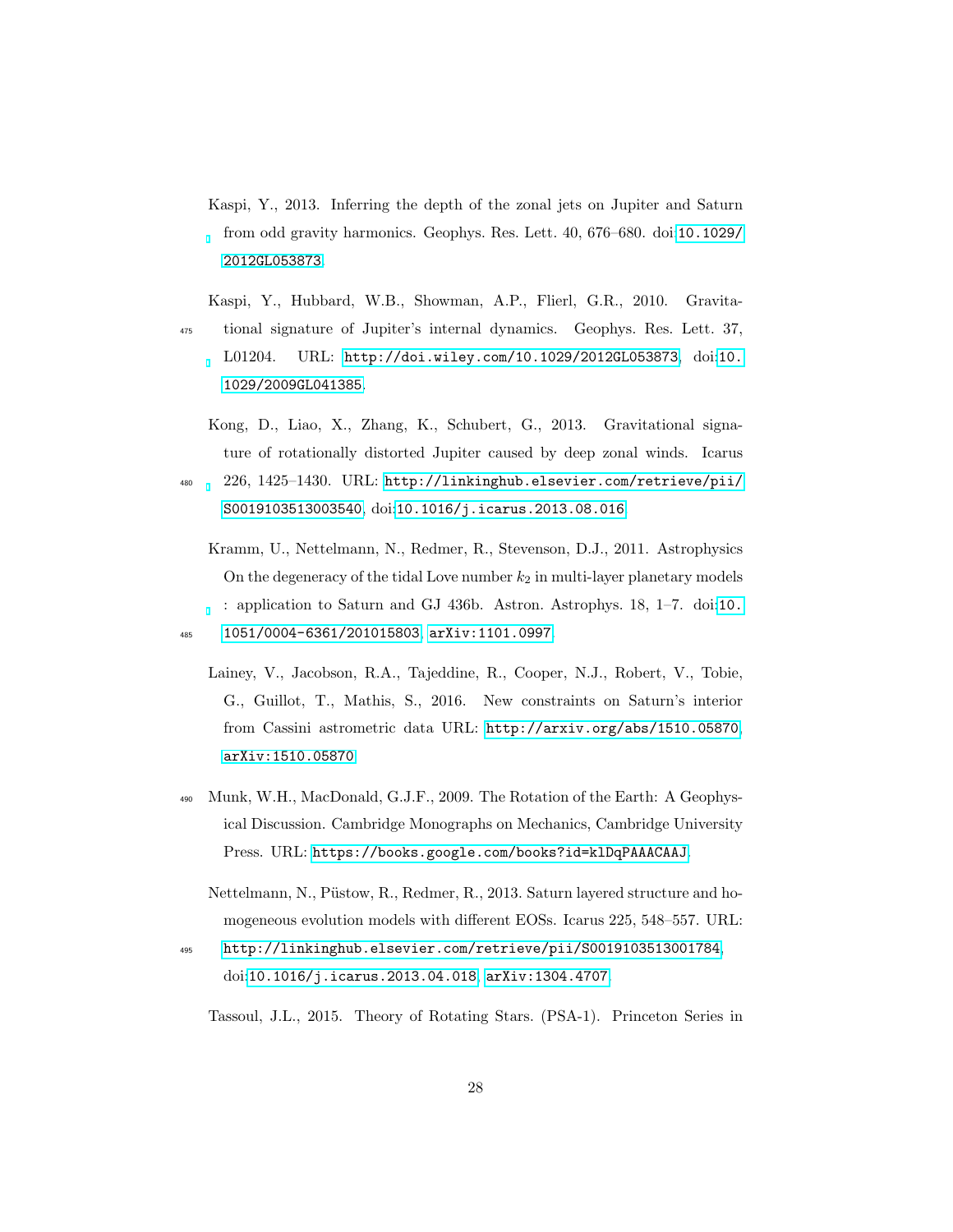Astrophysics, Princeton University Press. URL: [https://books.google.](https://books.google.com/books?id=nnJ9BgAAQBAJ) [com/books?id=nnJ9BgAAQBAJ](https://books.google.com/books?id=nnJ9BgAAQBAJ).

- <span id="page-28-1"></span><span id="page-28-0"></span><sup>500</sup> [W](http://web.mit.edu/wisdom/www/interior.pdf)isdom, J., 1996. Non-perturbative Hydrostatic Equilibrium URL: [http://](http://web.mit.edu/wisdom/www/interior.pdf) [web.mit.edu/wisdom/www/interior.pdf](http://web.mit.edu/wisdom/www/interior.pdf).
	- Wisdom, J., Hubbard, W.B., 2016. Differential rotation in Jupiter: A comparison of methods. Icarus 267, 315–322. URL: [http://dx.doi.org/10.1016/](http://dx.doi.org/10.1016/j.icarus.2015.12.030) [j.icarus.2015.12.030](http://dx.doi.org/10.1016/j.icarus.2015.12.030), doi:[10.1016/j.icarus.2015.12.030](http://dx.doi.org/10.1016/j.icarus.2015.12.030).
- <span id="page-28-2"></span><sup>505</sup> Zharkov, V.N., Trubitsyn, V.P., 1978. The physics of planetary interiors. Parchart, Tucson, AZ.



<span id="page-28-3"></span>Figure 1 Conceptual diagram of a Concentric Maclaurin Spheroid model with a tidal perturbation from a satellite.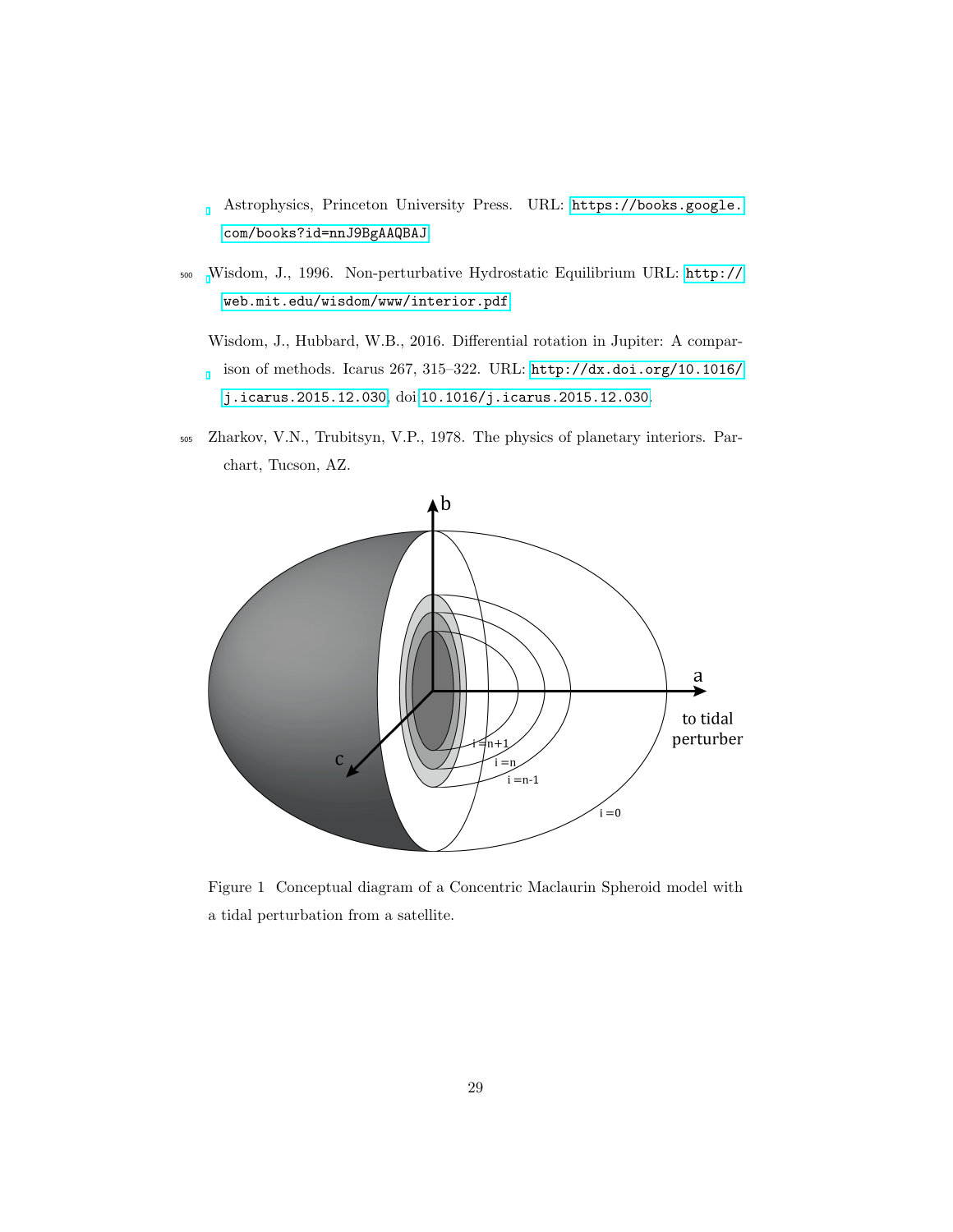| $a_1/a$ | $\rho_0/\rho_1$ | $k_2$ CMS | $k_2$ Clairaut |
|---------|-----------------|-----------|----------------|
| 0.1     | 0.5             | 1.496283  | 1.496286       |
| 0.3     | $0.5\,$         | 1.411183  | 1.411185       |
| 0.5     | 0.1             | 0.465714  | 0.465716       |
| 0.5     | 0.3             | 0.947967  | 0.947969       |
| 0.5     | 0.5             | 1.205309  | 1.205311       |
| 0.5     | 0.7             | 1.360183  | 1.360186       |
| 0.5     | 0.9             | 1.461667  | 1.461669       |
| 0.7     | 0.5             | 1.057405  | 1.057407       |
| 0.9     | 0.5             | 1.217192  | 1.217194       |

<span id="page-29-0"></span>Table 1. Comparing two-layer models

Note.  $\qquad$  Calculated  $k_2$  for a two layer model with  $q_{tid}$  = 10<sup>-6</sup>,  $q_{rot}$  = 0 and Tethy's  $R/a$ , for chosen values of ratio of radii and densities of the two layers. Results closely match the approximation using Clairaut theory in [Folonier et al.](#page-25-2) [\(2015\)](#page-25-2), Eqn. 41.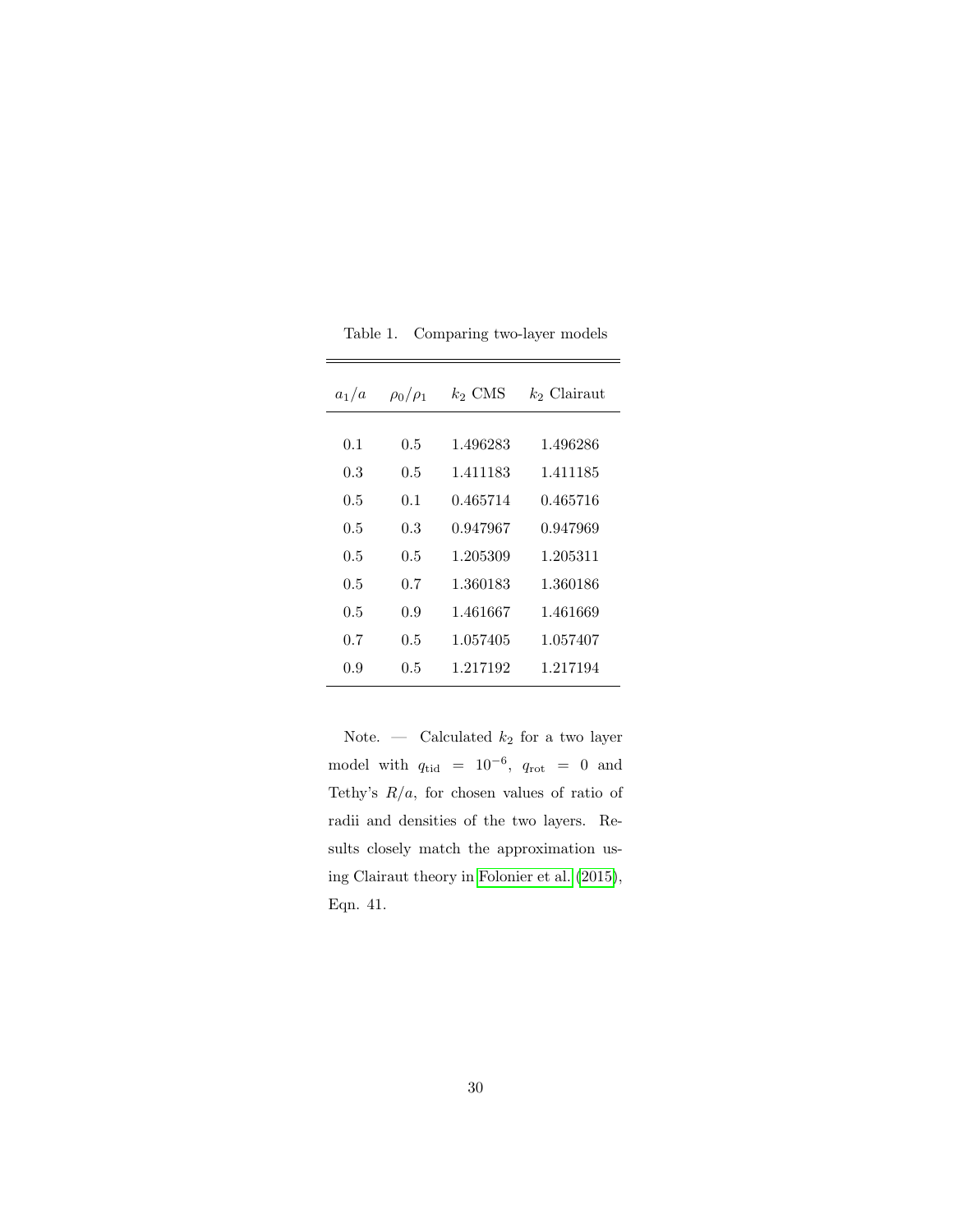|                   | Cassini                                                   | Voyager               |              |  |
|-------------------|-----------------------------------------------------------|-----------------------|--------------|--|
| GM                | $3.7931208\times10^{7}$ a                                 | $\ldots$ .            | $(km^3/s^2)$ |  |
| $\alpha$          | $6.0330 \times 10^{4}$ <sup>a</sup>                       | .                     | (km)         |  |
| $J_2 \times 10^6$ | $16290.71$ <sup>a</sup>                                   | .                     |              |  |
| $J_4 \times 10^6$ | $-935.83$ <sup>a</sup>                                    |                       |              |  |
| $J_6 \times 10^6$ | $86.14$ <sup>a</sup>                                      | .                     |              |  |
| $q_{\rm rot}$     | $0.1516163$ b                                             | $0.1553029$ c         |              |  |
| $r_{\rm core}/a$  | 0.2                                                       |                       |              |  |
| $m_{\rm core}/M$  | 0.133146                                                  | 0.140478              |              |  |
|                   | Tethys                                                    | Dione                 |              |  |
| $q_{tid}$         | $-2.791103 \times 10^{-8}$ d $-2.364582 \times 10^{-8}$ d |                       |              |  |
| R/a               | $4.8892$ <sup>d</sup>                                     | $6.2620$ <sup>d</sup> |              |  |

<span id="page-30-0"></span>Table 2. Saturn Model Parameters

References. — a. [Jacobson et al.](#page-26-5) [\(2006\)](#page-26-5), b. [Giampieri et al.](#page-25-4) [\(2006\)](#page-25-4), c. [Desch and Kaiser](#page-25-3) [\(1981\)](#page-25-3), d. [Archinal et al.](#page-25-5) [\(2011\)](#page-25-5)

Note. — Identical parameters for Saturn are used with the exception of  $q_{\text{rot}}$ , for which the rotation rate from both  $\textit{Cassini}$ and Voyager are considered. A constant core density is fitted to match  $J_2$ ,  $J_4$ , and  $J_6$  for a converged figure.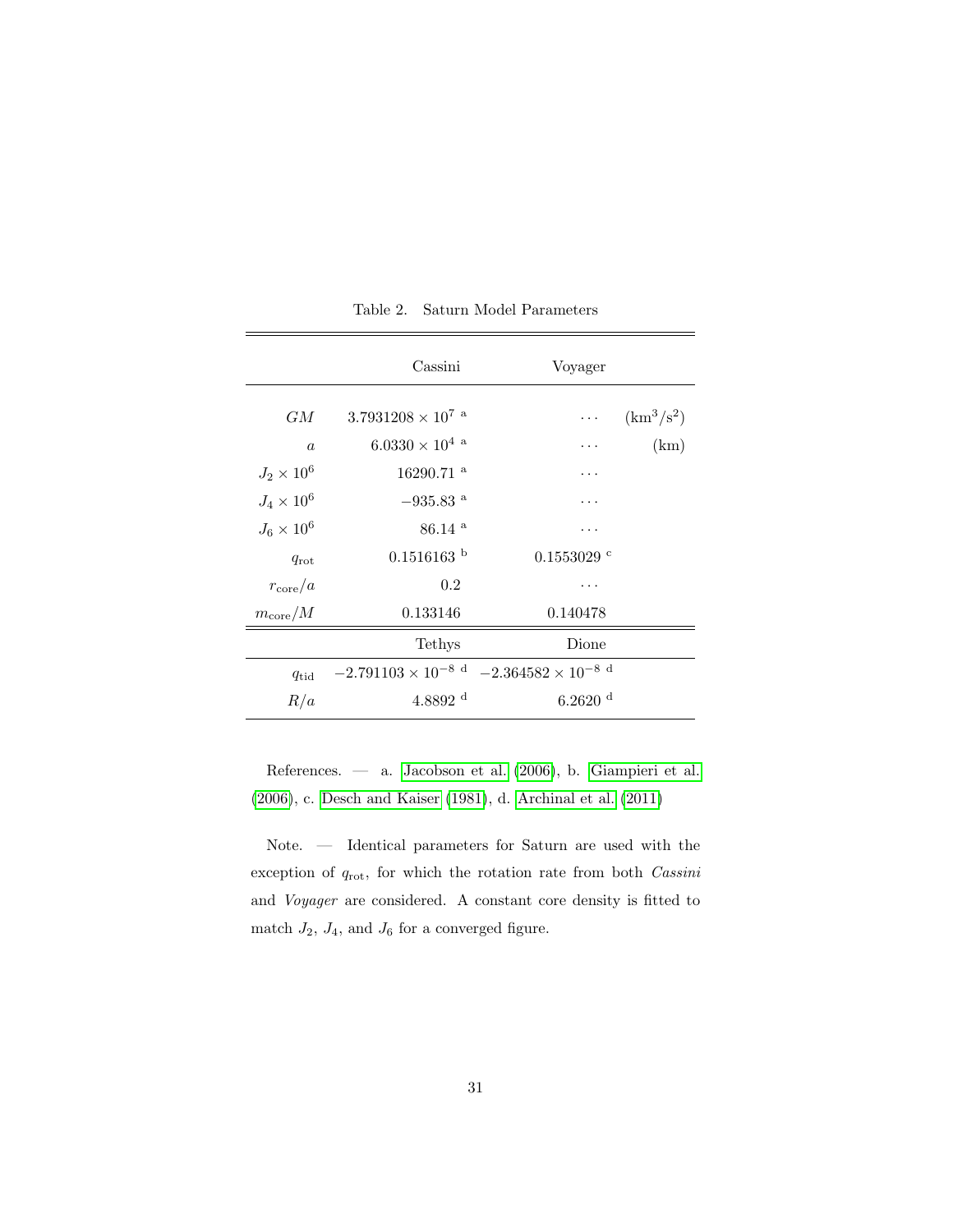| model        | gravitational moment |                                 |                   | normalized moment                |
|--------------|----------------------|---------------------------------|-------------------|----------------------------------|
| Cassini      | $J_2$                | $1.62907100025\times10^{-2}$    | $J_2/q_{\rm rot}$ | 0.10744694879478                 |
| no tide      | $J_4$                | $-9.2027941201 \times 10^{-4}$  | $J_4/q_{\rm rot}$ | $-0.606979160784 \times 10^{-2}$ |
| $N = 128$    | $J_6$                | $8.014294995 \times 10^{-5}$    | $J_6/q_{\rm rot}$ | $0.5285905549 \times 10^{-3}$    |
| non-rotating | $C_{22}$             | $8.5288 \times 10^{-10}$        | $k_2$             | 0.36669                          |
| Tethys       | $J_2$                | $1.70576 \times 10^{-9}$        | $J_2/q_{\rm rot}$ |                                  |
| $N = 128$    | $J_4$                | $-1.351 \times 10^{-11}$        | $J_4/q_{\rm rot}$ |                                  |
|              | $J_6$                | $2.2\times10^{-13}$             | $J_6/q_{\rm rot}$ |                                  |
| Cassini      | $C_{22}$             | $9.6070 \times 10^{-10}$        | $k_2$             | 0.41304                          |
| Tethys       | $J_2$                | $1.629071017501\times10^{-2}$   | $J_2/q_{\rm rot}$ | 0.1074469499328                  |
| $N = 128$    | $J_4$                | $-9.2027943932 \times 10^{-4}$  | $J_4/q_{\rm rot}$ | $-0.60697917880 \times 10^{-2}$  |
|              | $J_6$                | $8.01429541 \times 10^{-5}$     | $J_6/q_{\rm rot}$ | $0.5285905822\times10^{-3}$      |
| Voyager      | $C_{22}$             | $9.4136 \times 10^{-10}$        | k <sub>2</sub>    | 0.40473                          |
| Tethys       | $J_2$                | $1.629071048760\times10^{-2}$   | $J_2/q_{\rm rot}$ | 0.1048963407747                  |
| $N = 128$    | $J_4$                | $-9.3570887868 \times 10^{-4}$  | $J_4/q_{\rm rot}$ | $-0.60250556585\times10^{-2}$    |
|              | $J_6$                | $8.30176108 \times 10^{-5}$     | $J_6/q_{\rm rot}$ | $0.534552720 \times 10^{-3}$     |
| Cassini      | $C_{22}$             | $8.1325 \times 10^{-10}$        | k <sub>2</sub>    | 0.41272                          |
| Dione        | $J_2$                | $1.629071019035 \times 10^{-2}$ | $J_2/q_{\rm rot}$ | 0.1074469500340                  |
| $N = 128$    | $J_4$                | $-9.2027943688 \times 10^{-4}$  | $J_4/q_{\rm rot}$ | $-0.60697917719 \times 10^{-2}$  |
|              | $J_6$                | $8.01429534 \times 10^{-5}$     | $J_6/q_{\rm rot}$ | $0.528590578 \times 10^{-3}$     |
| Cassini      | $C_{22}$             | $9.6219 \times 10^{-10}$        | $k_2$             | 0.41368                          |
| Tethys       | $J_2$                | $1.629071019560 \times 10^{-2}$ | $J_2/q_{\rm rot}$ | 0.1074469500686                  |
| $N=4$        | $J_4$                | $-9.3583002600\times10^{-4}$    | $J_4/q_{\rm rot}$ | $-0.61723571821 \times 10^{-2}$  |
|              | $J_6$                | $8.61400043 \times 10^{-5}$     | $J_6/q_{\rm rot}$ | $0.568144705 \times 10^{-3}$     |
|              |                      |                                 |                   |                                  |

<span id="page-31-0"></span>Table 3. Calculated Saturn tidal responses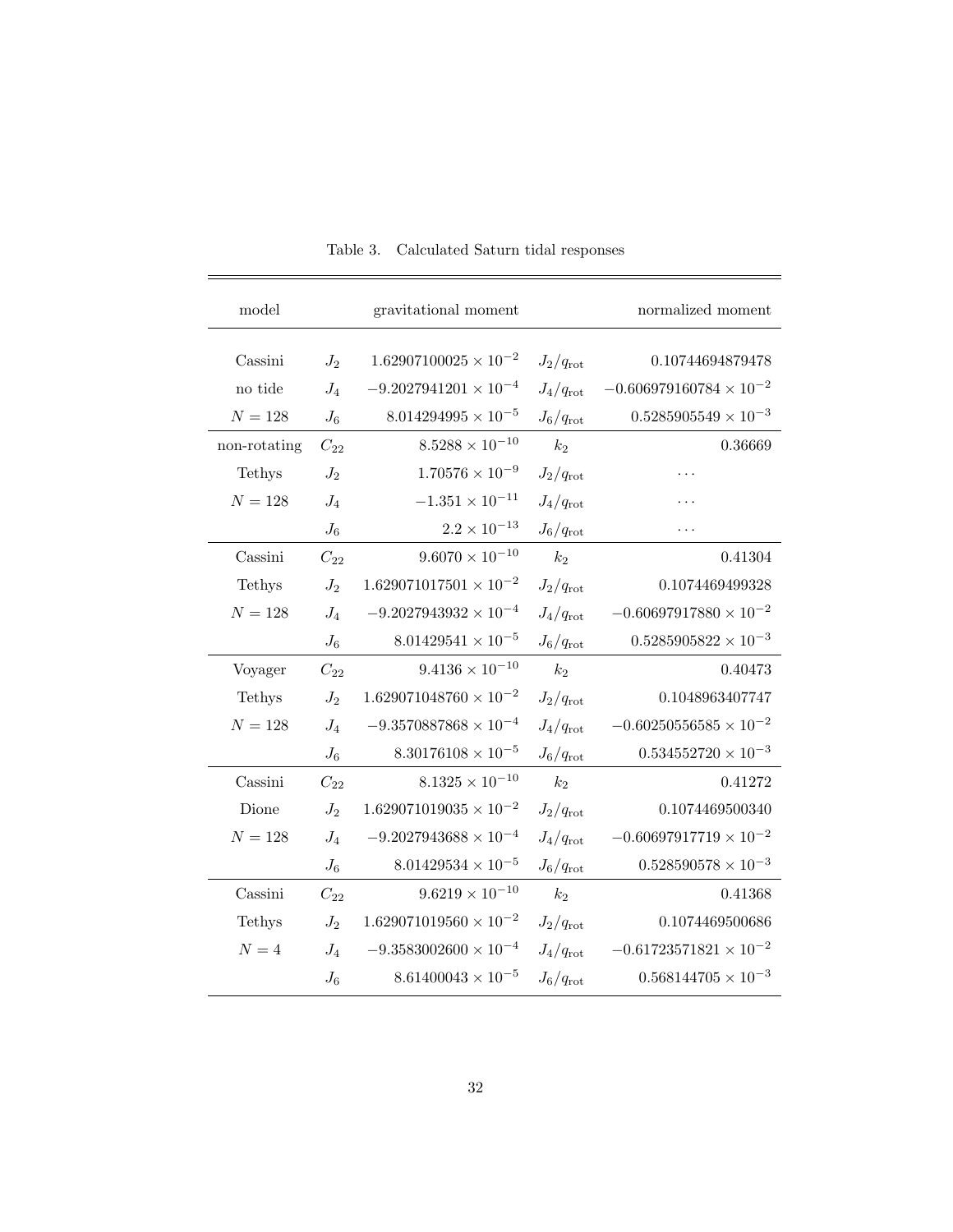

<span id="page-32-0"></span>Figure 2 The effect of tidal perturbation strength on the tidal love numbers of a non-rotating Maclaurin spheroid up to order 6. The love numbers  $\mathcal{k}_n$  are degenerate with respect to  $m.$  The orbital radius is taken to be that of Tethys.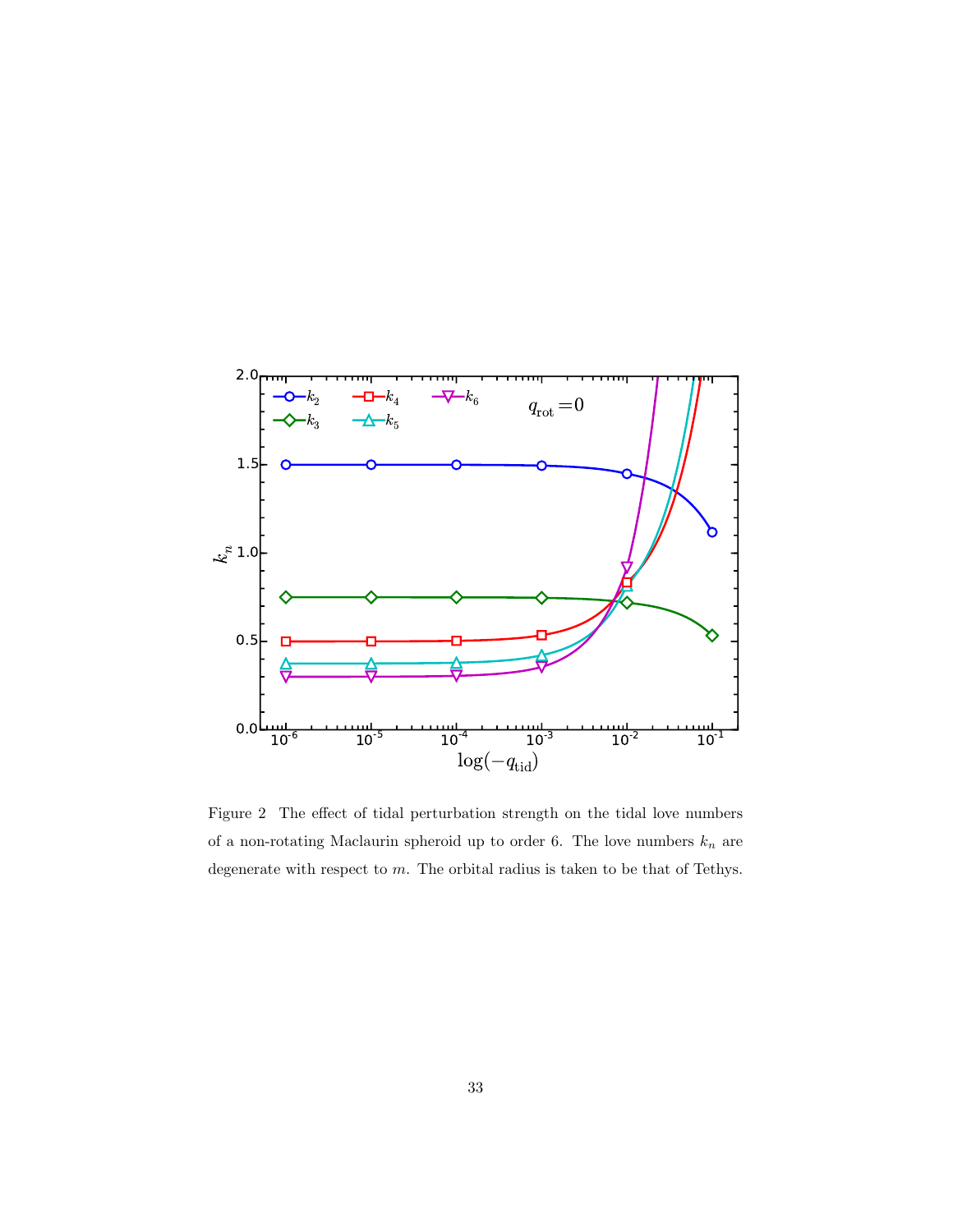

<span id="page-33-0"></span>Figure 3 The effect of rotation rate on the tidal love numbers of Maclaurin spheroid up to order 6. The  $k_{nm}$  for a given n are found to split at high rotation rates.  $q_{tid}$  is kept constant at  $1.0 \times 10^{-6}$ , and the orbital radius is taken to be that of Tethys.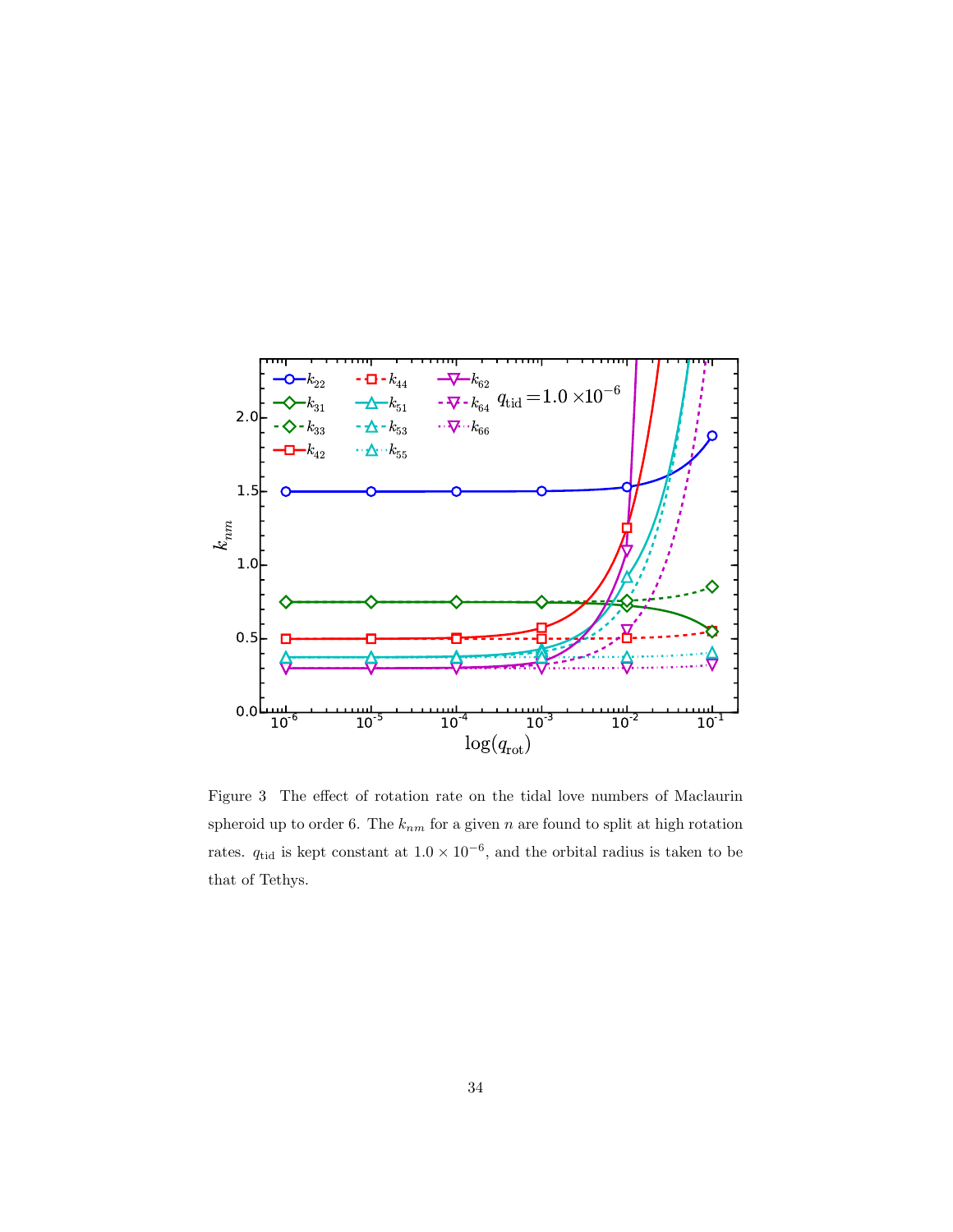

<span id="page-34-0"></span>Figure 4 The effect of tidal perturbation strength on the tidal love numbers of a non-rotating planet with an  $N = 1$  polytrope equation of state, up to order 6.  $\Delta k_n$  is the shift in love number  $k_n$  from the limit of low qtid. The love numbers  $k_n$  are degenerate with respect to m. The orbital radius is taken to be that of Tethys. The vertical, dashed gray lines show  $q_{\rm tid}$  for Tethys-Saturn and Io-Jupiter.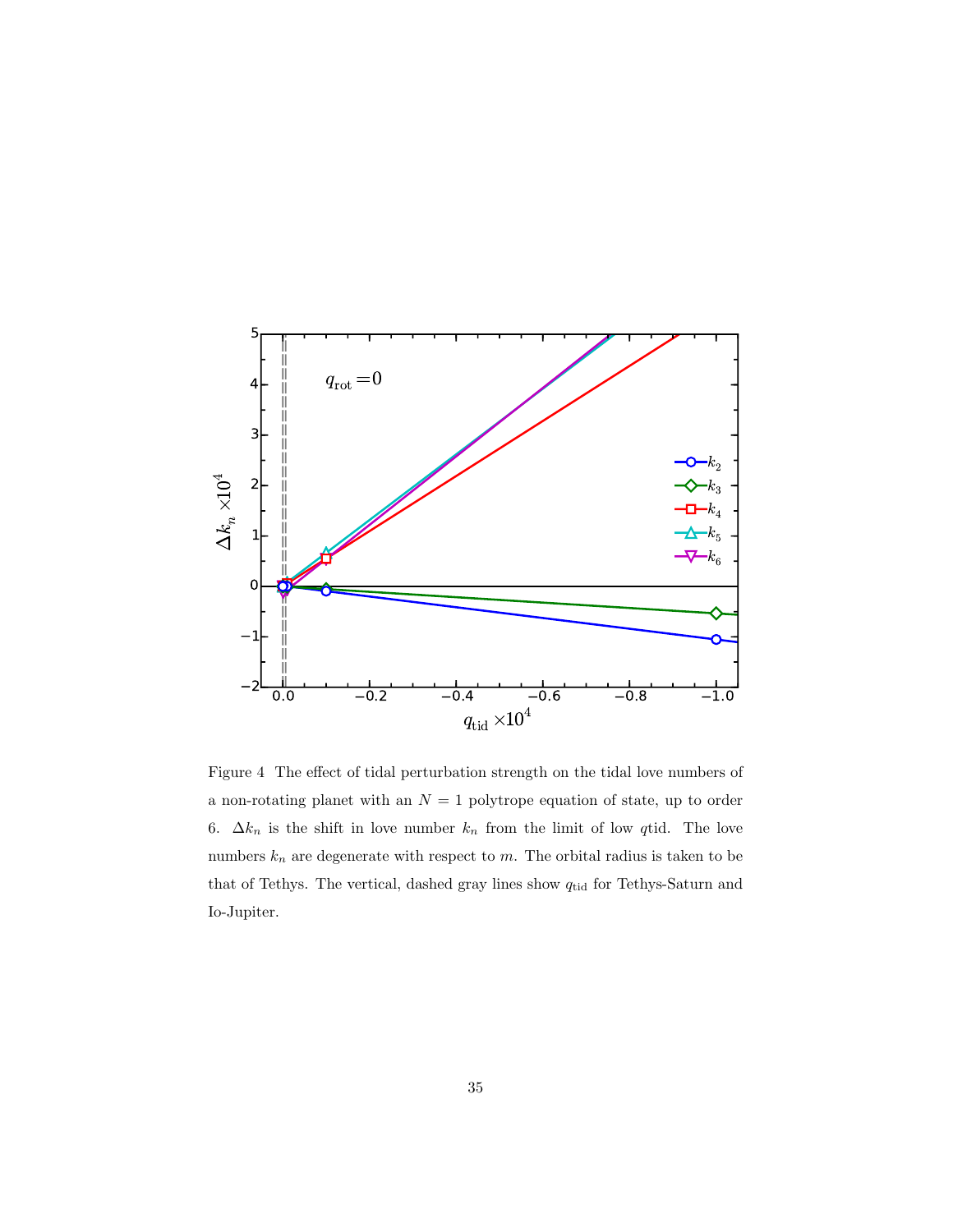

<span id="page-35-0"></span>Figure 5 Top: The effect of rotation rate on the tidal love numbers of a planet with an  $N = 1$  polytrope equation of state, up to order 6. The  $k_{nm}$  for a given n are found to split at high rotation rates.  $q_{tid}$  is kept constant at  $1.0 \times 10^{-6}$ , and the orbital radius is taken to be that of Tethys. The vertical, dashed gray lines show  $q_{\rm rot}$  for Neptune, Uranus, Jupiter and Saturn. Bottom: Shift in  $k_{nm}$ as a function of  $q_{\text{rot}}$  on a linear scale.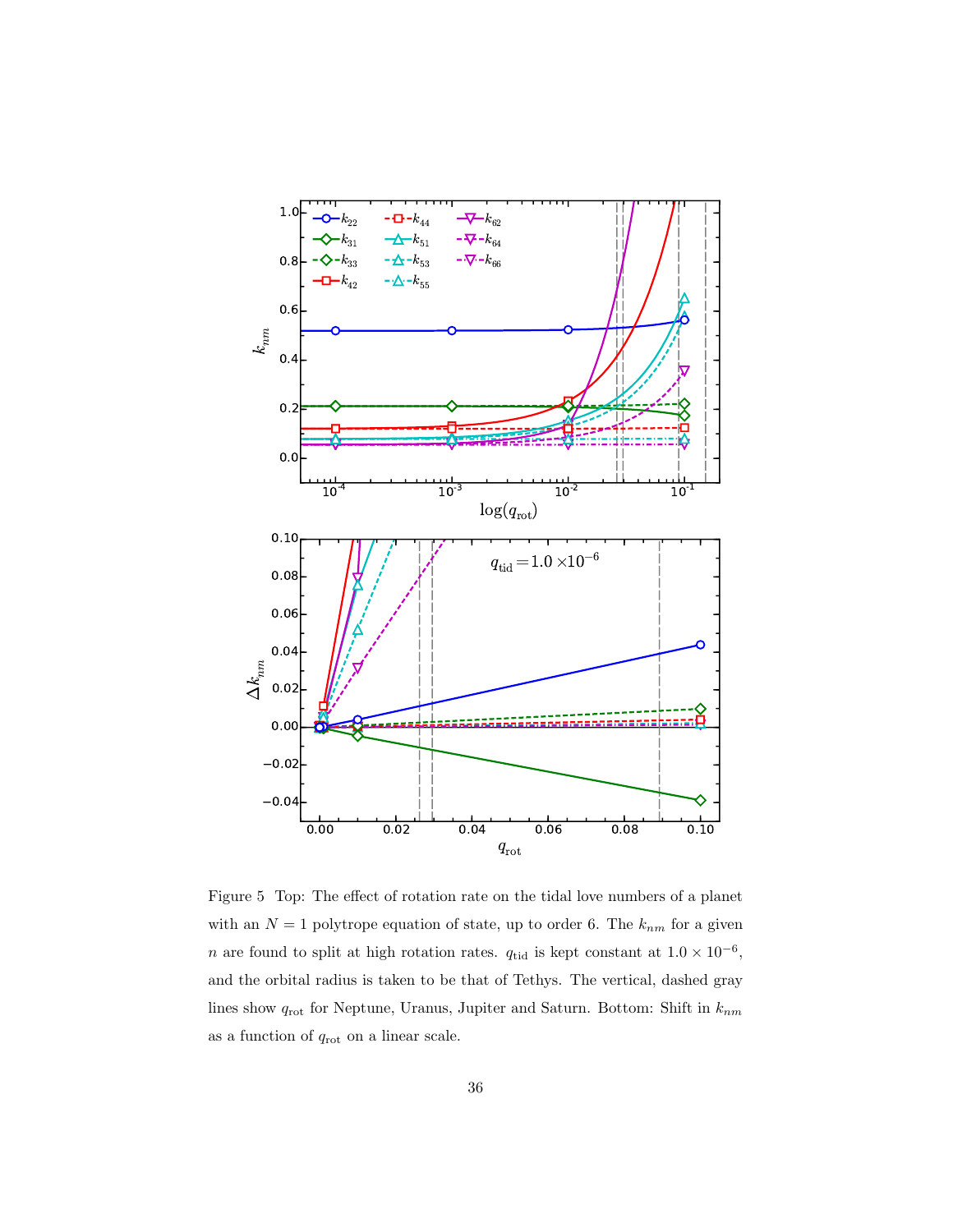

<span id="page-36-0"></span>Figure 6 Density structure of simple Saturn models. The blue curve shows an  $N = 128$  model having a dense core within  $r = 0.2a$  and a polytropic outer envelope. The red curve shows an  ${\cal N}=4$  model with the same core constraints. Both models have densities adjusted to match  $J_2$  measured by  $\textit{Cassini}$  [\(Jacobson](#page-26-5) [et al., 2006\)](#page-26-5).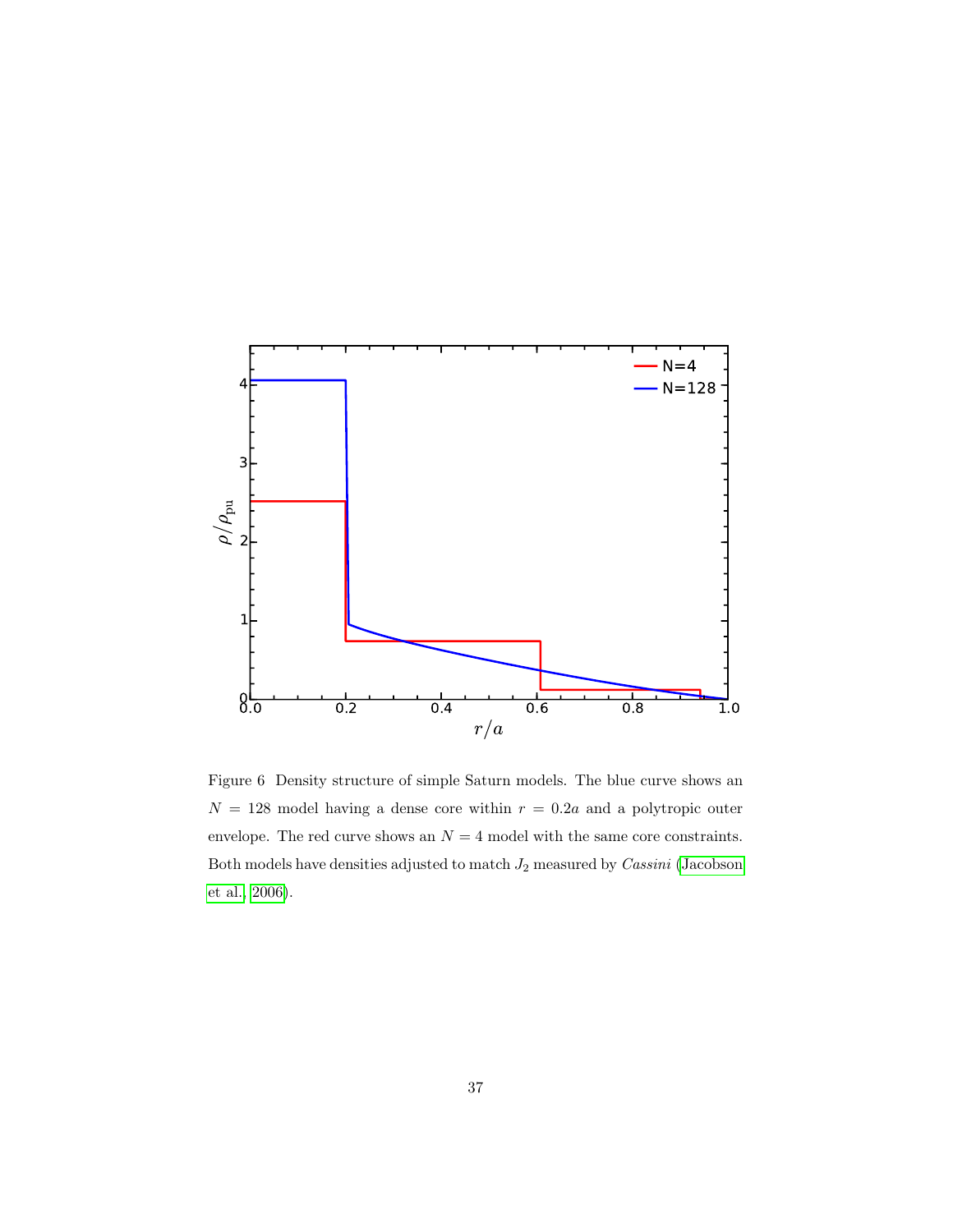

<span id="page-37-0"></span>Figure 7 The zonal harmonics  $J_n$  for the *Cassini* Saturn model. Positive values are shown as filled and negative as empty.